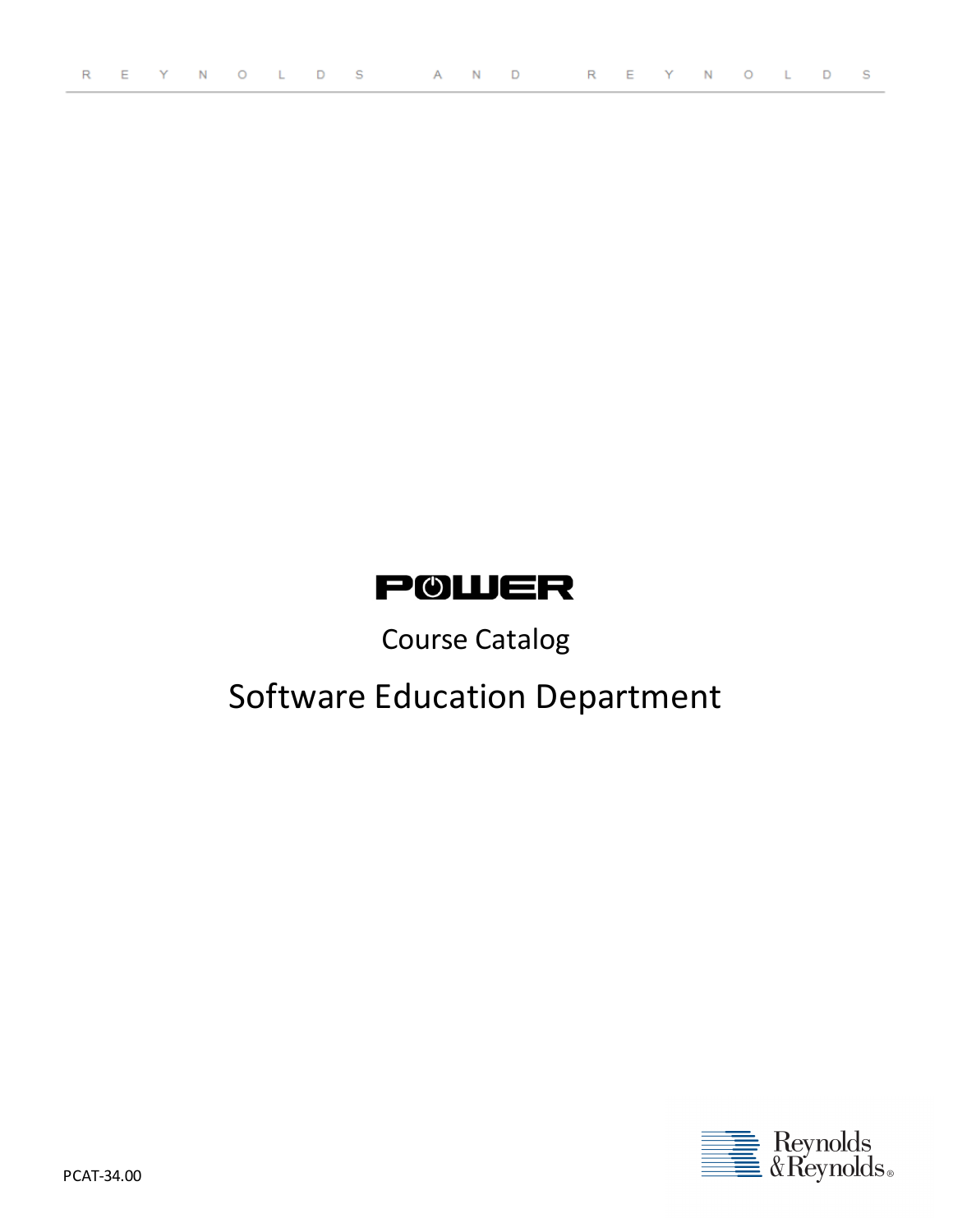## The Reynolds and Reynolds Company

### *Effective 2/23/2018*

As a condition to viewing these materials, viewer expressly acknowledges and agrees that these materials contain confidential and proprietary information and trade secrets of The Reynolds and Reynolds Company and its affiliates ("Reynolds"), and that all rights in and to the materials and information contained therein shall remain at all times the property of Reynolds. Further, viewer acknowledges that these materials and the information contained therein are copyrighted by Reynolds.

These materials are solely for use by current customers and employees of Reynolds, and any other use is strictly prohibited.

As a condition to viewing these materials, viewer agrees to keep these materials and the information contained therein strictly confidential; viewer agrees not to disclose or otherwise permit any other entity access to these materials; and viewer agrees not to copy, reproduce, or disseminate these materials to third parties. Viewer, also, agrees that review or disclosure of the information contained in these materials does not constitute a waiver or relinquishment of any rights or remedies related to Reynolds' confidential, proprietary, or trade secret information.

The information contained in these materials has been carefully checked and is believed to be accurate. However, Reynolds makes no representations or warranties regarding the materials and assumes no responsibility or liability for any inaccuracies that may be contained herein. In no event will Reynolds be liable for direct, indirect, special, exemplary, incidental, or consequential damages resulting from any defect or omission in these materials, even if advised of the possibility of such damages. In the interest of continued product development, Reynolds reserves the right to make improvements in these materials and the products it describes at any time, without notice or obligation.

It is the sole responsibility of the customer to determine the applicability of federal, state and/or local laws, or other governmental requirements regarding the customer's use, retention, or documentation of data that may be maintained as part of customer's Reynolds In-House Computer System, and to comply with such laws and requirements.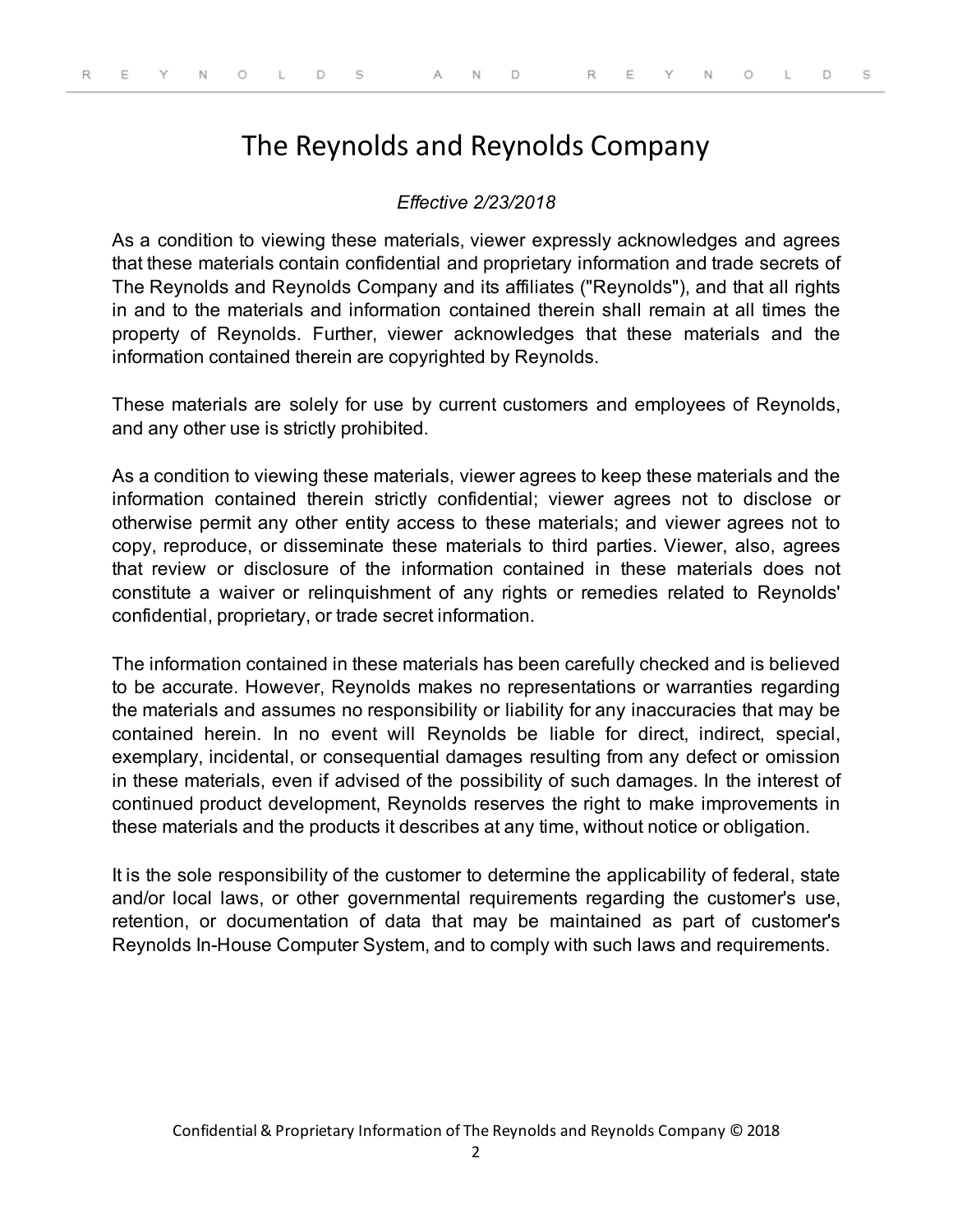## Table of Contents

|                                                                     | 11 |
|---------------------------------------------------------------------|----|
|                                                                     |    |
|                                                                     |    |
|                                                                     |    |
|                                                                     |    |
|                                                                     |    |
|                                                                     |    |
|                                                                     |    |
|                                                                     |    |
|                                                                     |    |
|                                                                     |    |
|                                                                     |    |
|                                                                     |    |
|                                                                     |    |
|                                                                     |    |
|                                                                     |    |
|                                                                     |    |
|                                                                     |    |
|                                                                     |    |
|                                                                     |    |
| SPG102: Adding Estimates without a VIN and Diagnostic Estimates  18 |    |
|                                                                     |    |
|                                                                     |    |
|                                                                     |    |
|                                                                     |    |
| TEC102: Electronic Mail, Final Flagging, and Invoicing Options 19   |    |
| TEC103: Technician Time Card, Reports, and TEC Control Programs 19  |    |
|                                                                     |    |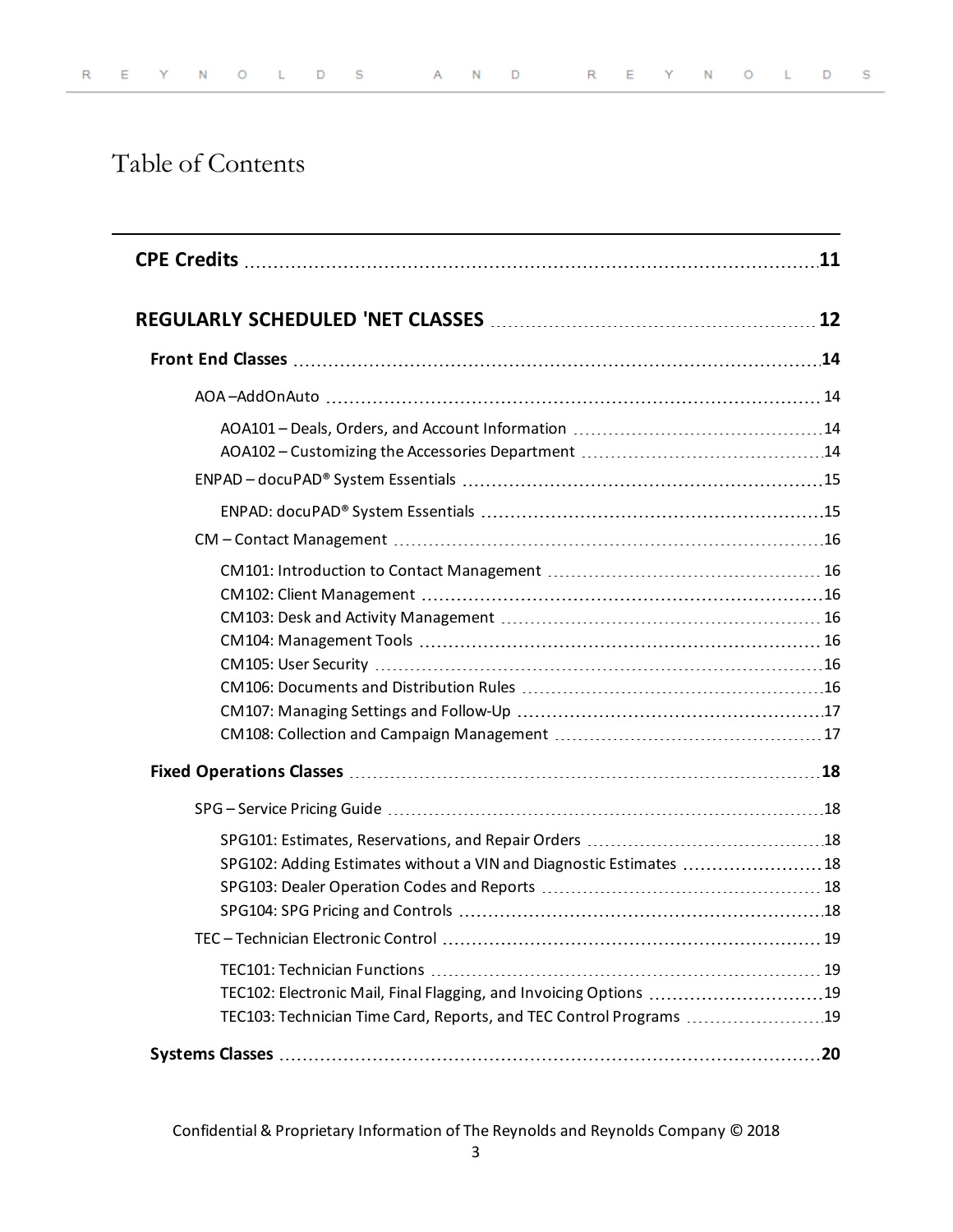| PACC101: Introduction to Management Accounting and Payables 27 |  |
|----------------------------------------------------------------|--|
|                                                                |  |
|                                                                |  |
|                                                                |  |
|                                                                |  |
|                                                                |  |
|                                                                |  |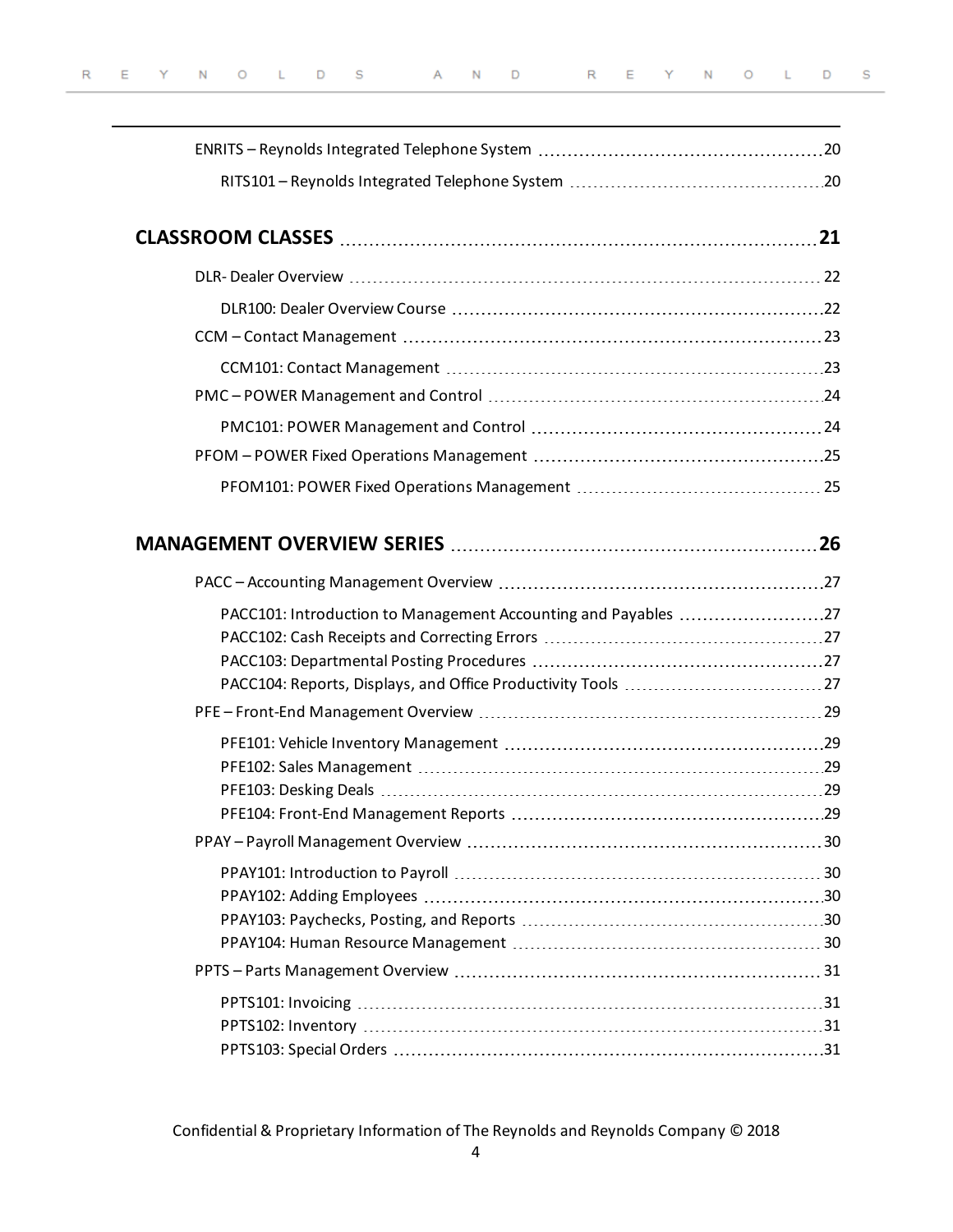| HRM103: Employee Status Changes and HRM Control Programs  39 |  |
|--------------------------------------------------------------|--|
|                                                              |  |
|                                                              |  |
|                                                              |  |
|                                                              |  |
|                                                              |  |
|                                                              |  |
|                                                              |  |
|                                                              |  |
|                                                              |  |
|                                                              |  |
|                                                              |  |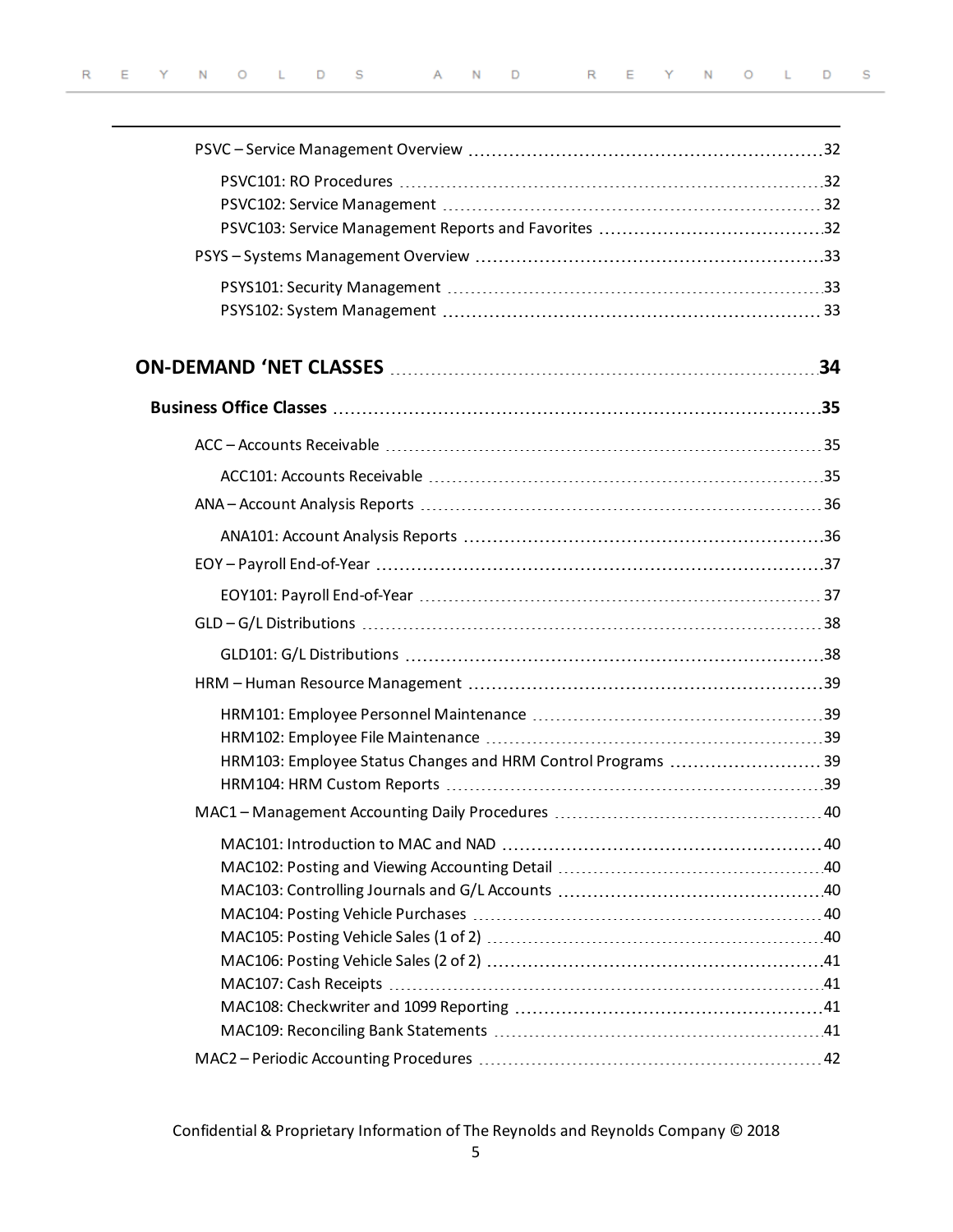| MAC309: Additional Financial Statement Arithmetic and Accumulators  45 |  |
|------------------------------------------------------------------------|--|
|                                                                        |  |
|                                                                        |  |
|                                                                        |  |
|                                                                        |  |
|                                                                        |  |
|                                                                        |  |
|                                                                        |  |
|                                                                        |  |
|                                                                        |  |
|                                                                        |  |
|                                                                        |  |
|                                                                        |  |
|                                                                        |  |
|                                                                        |  |
|                                                                        |  |
| CAP – Credit Application ………………………………………………………………………………50              |  |
|                                                                        |  |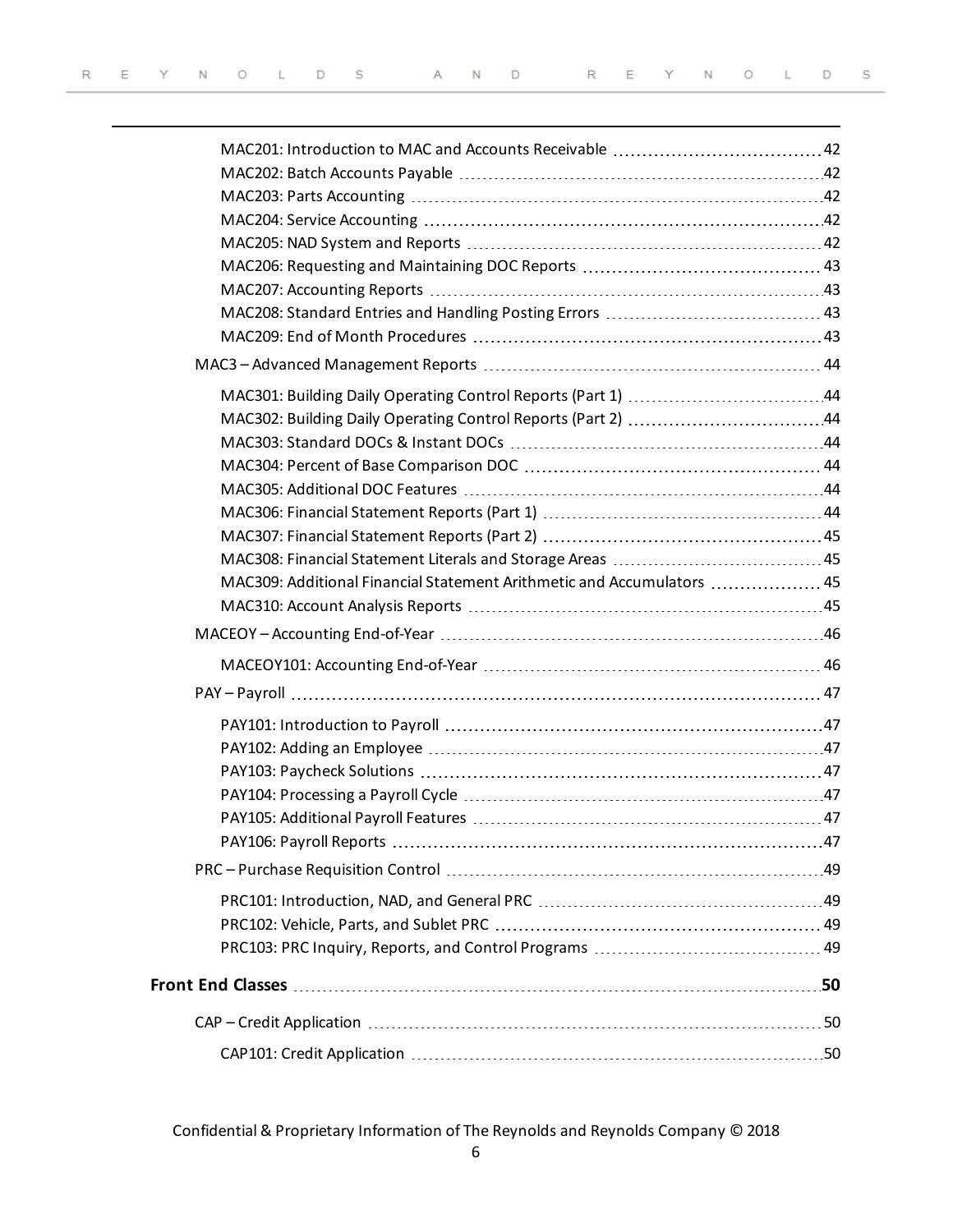| FRM101: FRM Introduction, Report Library, and Viewing Reports 56   |  |
|--------------------------------------------------------------------|--|
|                                                                    |  |
|                                                                    |  |
|                                                                    |  |
| FRM106: Sales Motivation Board, We-Owes, and Customer Follow-up 56 |  |
|                                                                    |  |
|                                                                    |  |
|                                                                    |  |
|                                                                    |  |
|                                                                    |  |
|                                                                    |  |
|                                                                    |  |
|                                                                    |  |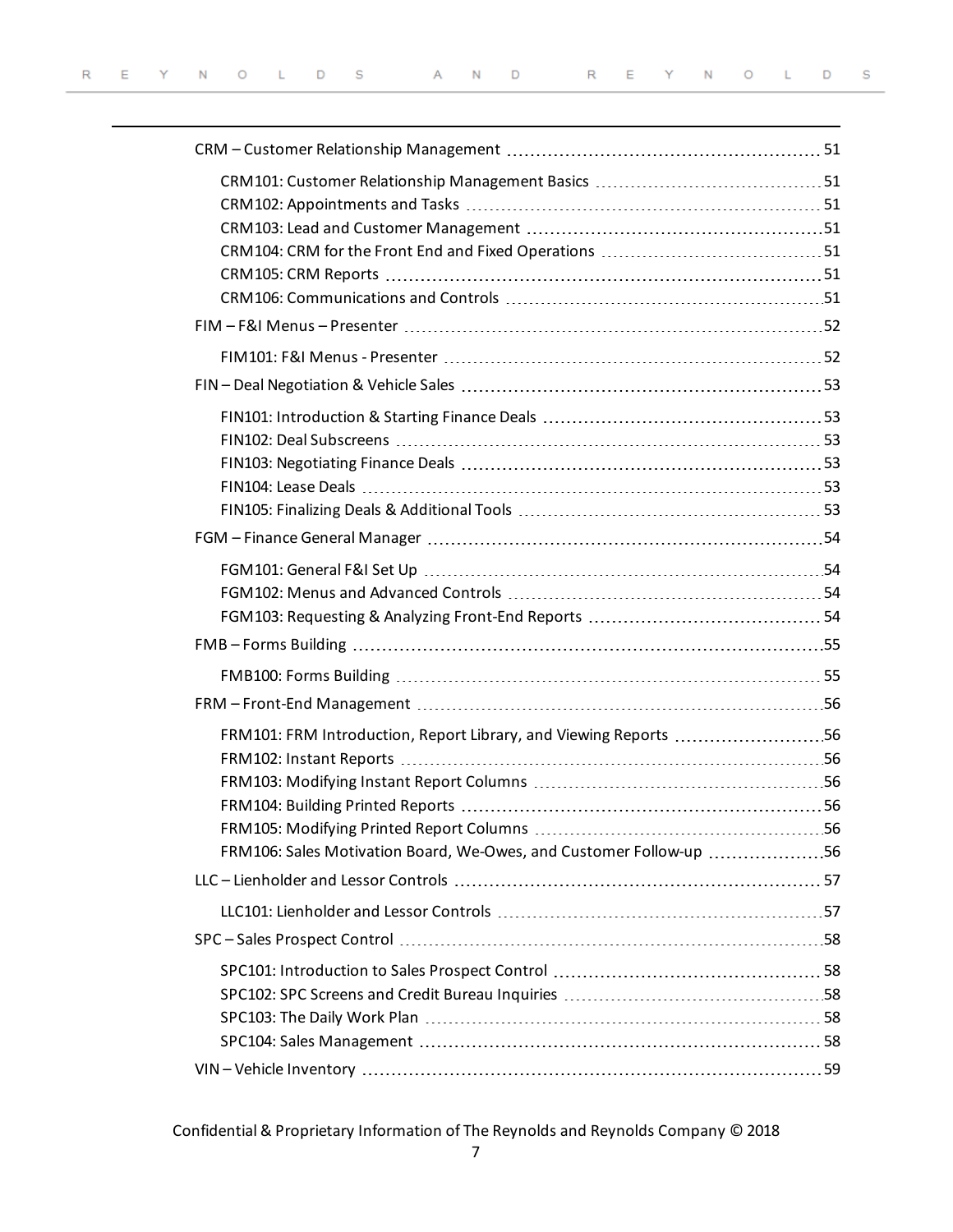| PIC106: Parts Financial Analysis and Management Inventory Analysis Reports 64 |  |
|-------------------------------------------------------------------------------|--|
| PIC107: Manufacturer Returns, Price Match, and Sourcing Parts  64             |  |
|                                                                               |  |
| PIN-Parts Invoicing                                                           |  |
|                                                                               |  |
|                                                                               |  |
|                                                                               |  |
|                                                                               |  |
|                                                                               |  |
|                                                                               |  |
|                                                                               |  |
|                                                                               |  |
|                                                                               |  |
|                                                                               |  |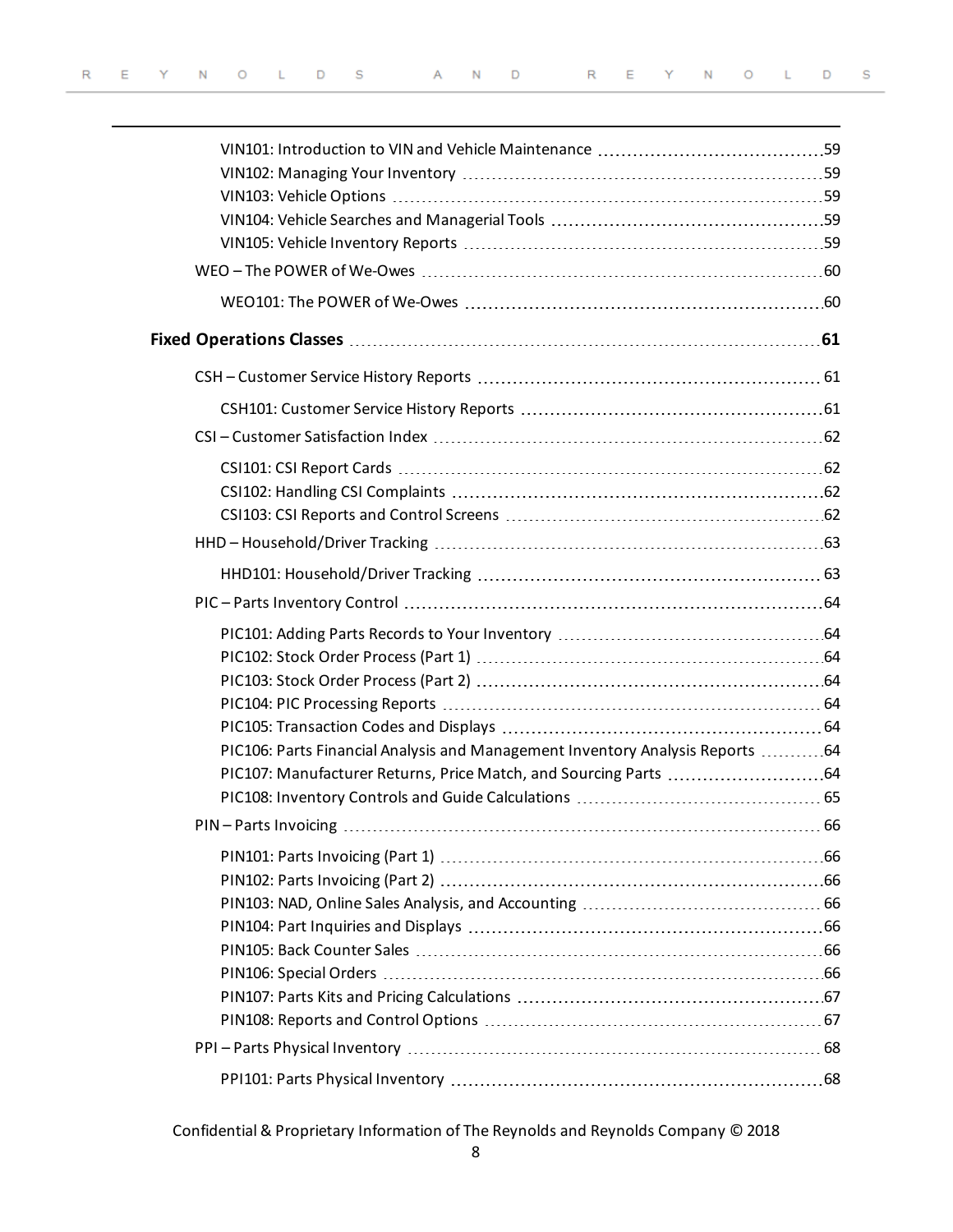| SIN107: Quick Service Write up, Multiple Labor Categories, and Sublets 71 |  |
|---------------------------------------------------------------------------|--|
|                                                                           |  |
|                                                                           |  |
|                                                                           |  |
|                                                                           |  |
|                                                                           |  |
|                                                                           |  |
|                                                                           |  |
|                                                                           |  |
|                                                                           |  |
|                                                                           |  |
|                                                                           |  |
|                                                                           |  |
|                                                                           |  |
|                                                                           |  |
|                                                                           |  |
|                                                                           |  |
|                                                                           |  |
|                                                                           |  |
|                                                                           |  |
|                                                                           |  |
|                                                                           |  |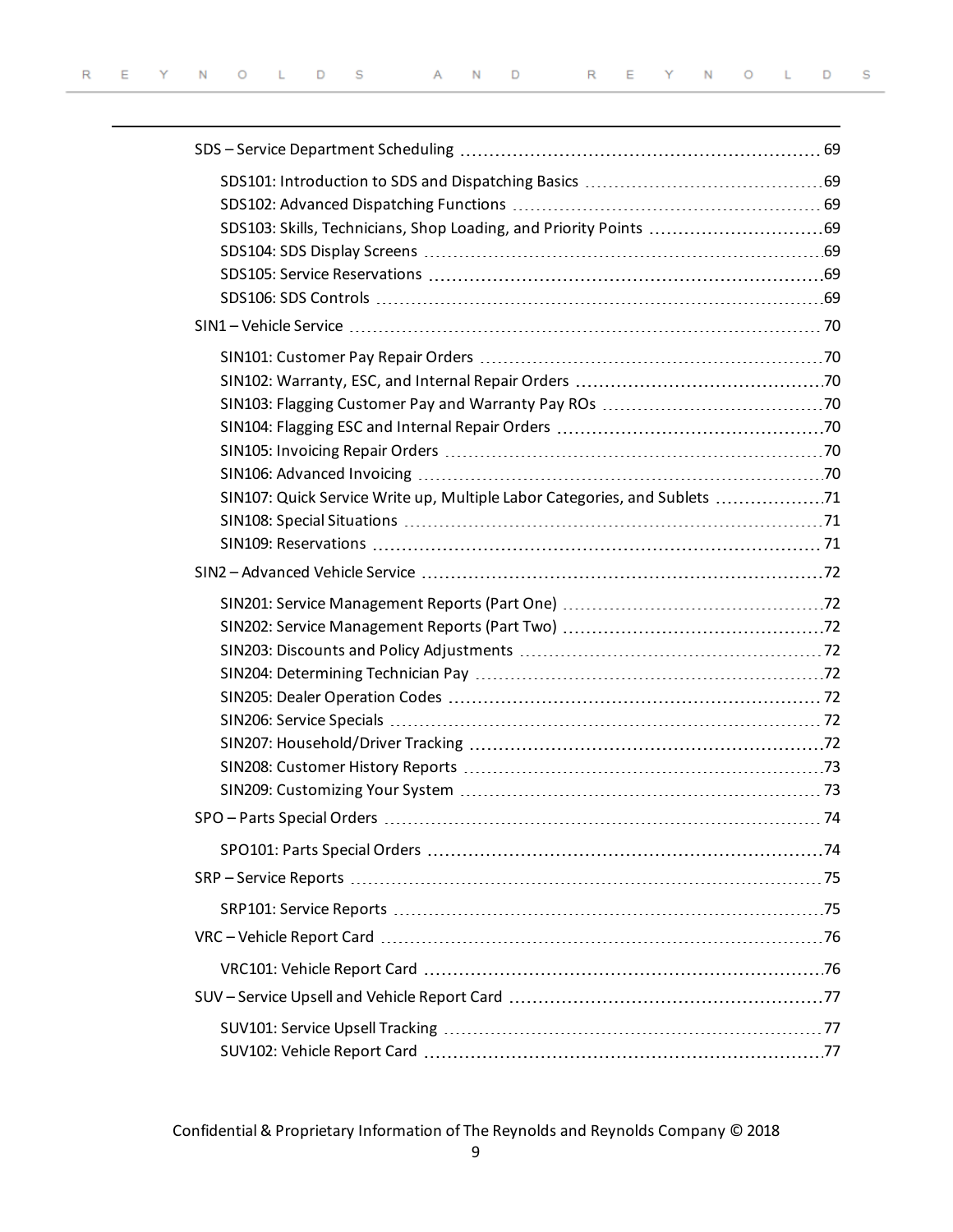| SYS102: Understanding Workstations and Dealer Communication 82 |  |
|----------------------------------------------------------------|--|
|                                                                |  |
|                                                                |  |
|                                                                |  |
|                                                                |  |
|                                                                |  |
|                                                                |  |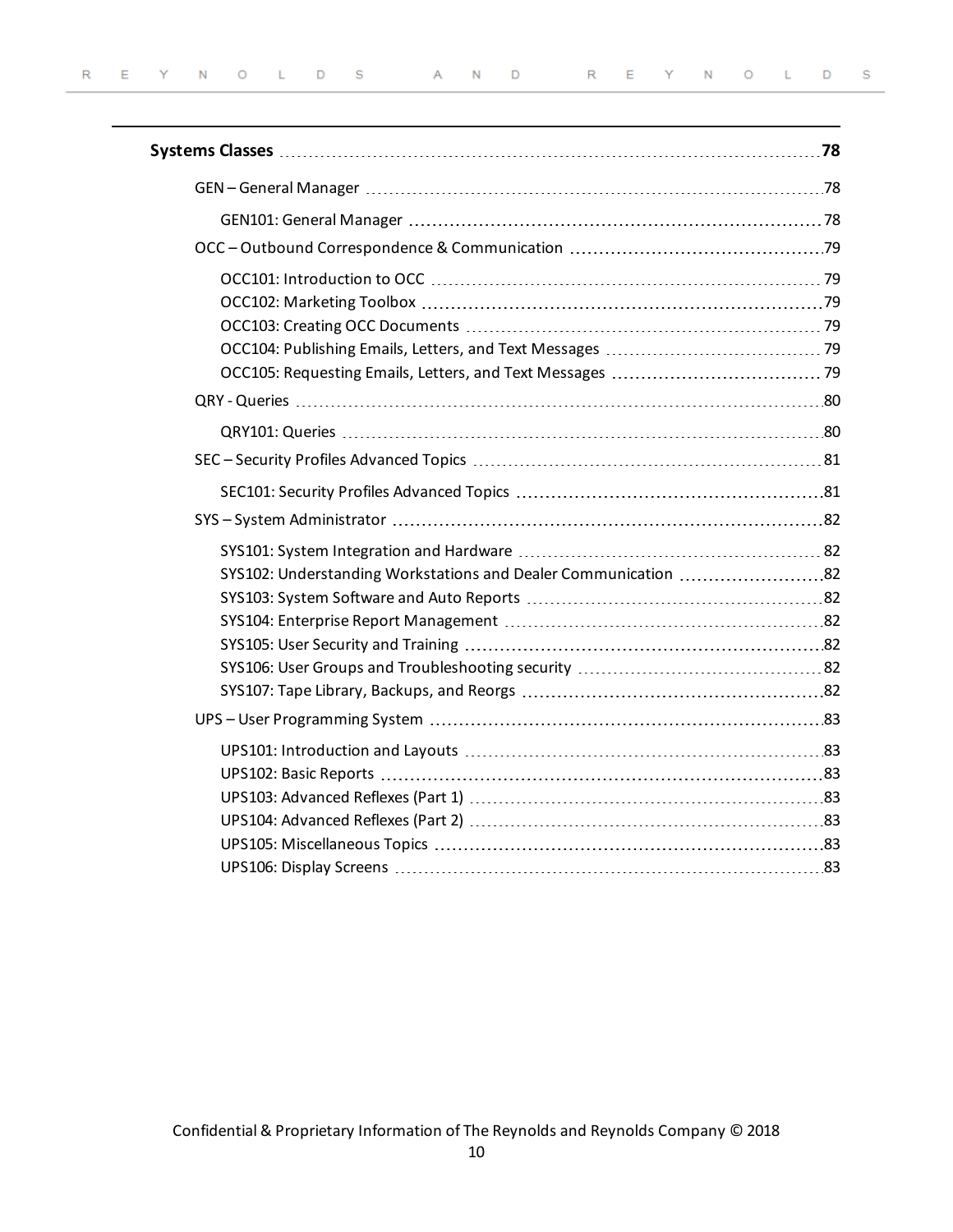

# <span id="page-10-0"></span>**CPE Credits**

Reynolds and Reynolds is registered with the National Association of State Boards of Accountancy (NASBA) as a sponsor of continuing professional education on the National Registry of CPE Sponsors. There are a variety of classes available in the Accounting, Auditing, Management Services, and Computer Software and Applications fields of study.

When looking at this catalog, look for the CPE disclaimer on those classes for which credits are awarded. Credits are awarded after the first full credit is earned (50 minutes of instruction).

| Code             | <b>Session Title</b>                         | <b>Total Credits</b> |
|------------------|----------------------------------------------|----------------------|
| <b>PMC</b>       | POWER Management and Control                 | 21.5                 |
| <b>MACEOY</b>    | POWER Accounting End of Year Procedures      | 1.5                  |
| MAC <sub>1</sub> | POWER Management Accounting Daily Procedures | 16.0                 |
| MAC <sub>2</sub> | POWER Periodic Accounting Procedures         | 16.0                 |
| MAC <sub>3</sub> | POWER Advanced Management Reports            | 18.0                 |
| <b>PACC</b>      | POWER Accounting Management Overview Series  | 7.0                  |
| <b>HRM</b>       | <b>POWER Human Resources</b>                 | 7.0                  |
| <b>PAY</b>       | POWER Payroll                                | 16.0                 |
| <b>PRC</b>       | POWER Purchase Requisition Control           | 5.0                  |

For details on prerequisites, fields of study, delivery method and program level, please see individual classes.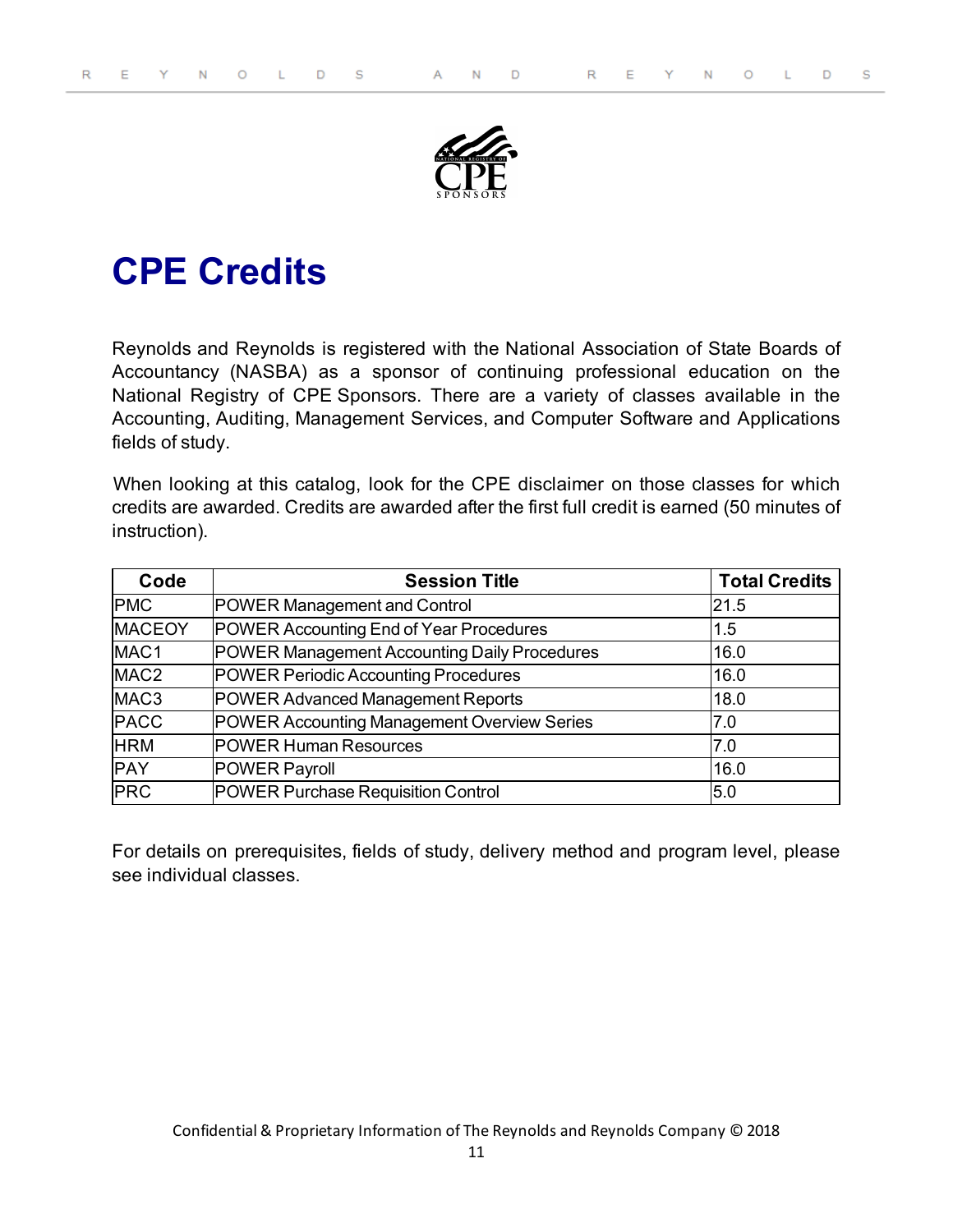# <span id="page-11-0"></span>**REGULARLY SCHEDULED 'NET CLASSES**

## **What are 'Net Classes\*?**

Reynolds Software Education provides comprehensive Internet training for most POWER applications. Through live, interactive training sessions, you learn step-by-step procedures to help perform your job functions more efficiently. A live instructor can address your questions immediately. Participating in hands-on exercises helps you learn the material and software quickly.

Besides the regularly scheduled 'Net Classes included in this document, Reynolds and Reynolds offers special Featured Sessions highlighting a specific topic.

Management Overview Series (MOS) Classes are designed to give new customers an overview of the system and key features that help increase profits, improve management oversight, and reduce costs.

#### **How do I enroll? When are classes offered?**

To enroll or for more information, go to [http://support.reyrey.com](http://support.reyrey.com/)

Unless noted otherwise, all sessions are 90 minutes and cost \$99.00 USD per computer logged in.

Each course contains sessions that cover specific topics. Sign up for the entire course or only for the sessions you need.

For more information regarding administrative policies such as cancellations call Reynolds Software Education at 800-999-6348, your FAC code, ext. 76282 or email [SED@reyrey.com](mailto:SED@reyrey.com). For billing information please refer to your invoice.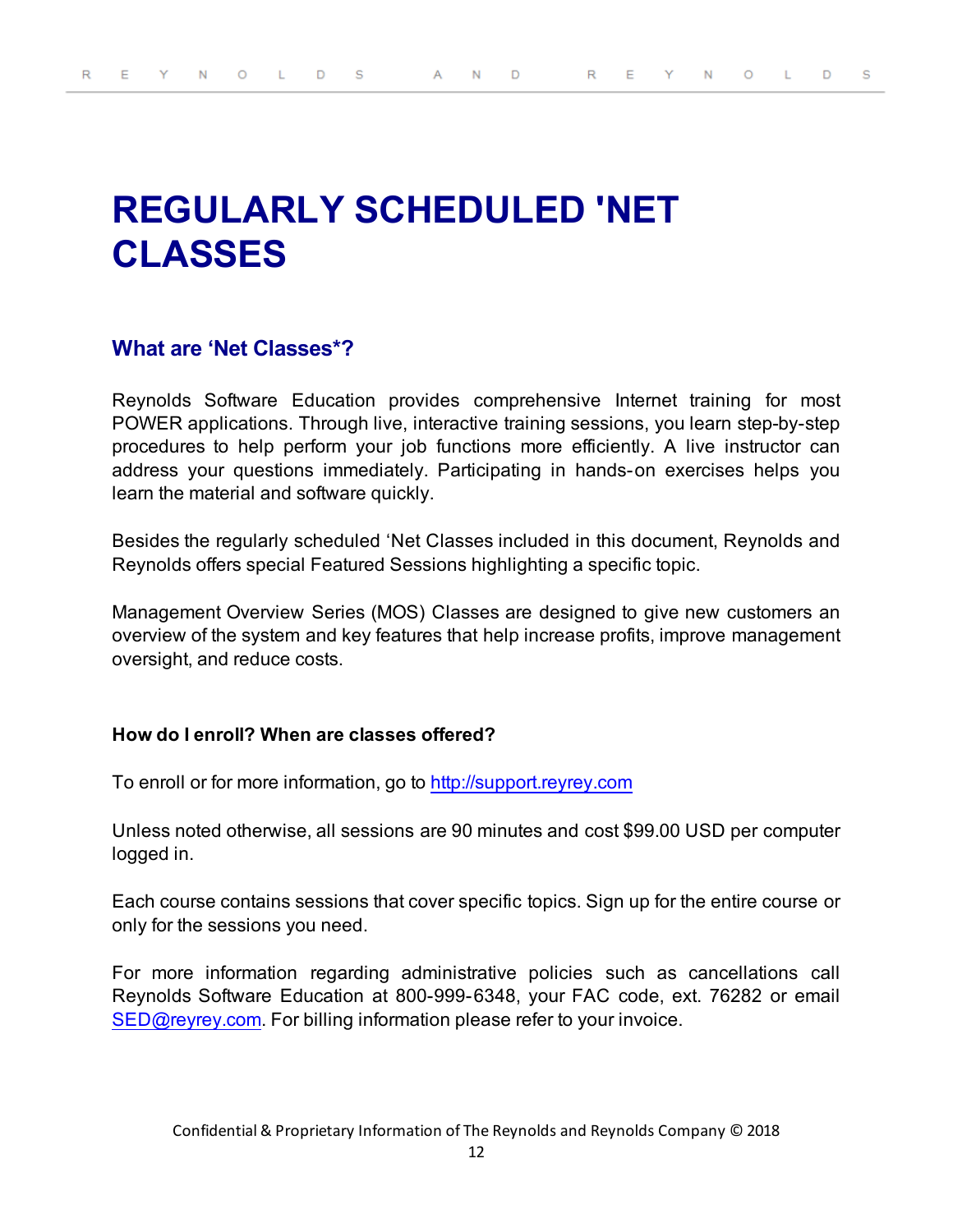*Prices are subject to change without prior notice. For current pricing information please contact your Reynolds representative or visit reyrey.com.*

## **What if the class you want to take isn't offered at a time that's convenient for you? What if you want to take a class that's not regularly scheduled?**

You can select a specific session or course to be taught to you at a time that's better suited for you by signing up for an On-Demand Class.



Scan the QR Code with your mobile device to send us an email if you have any questions about our classes.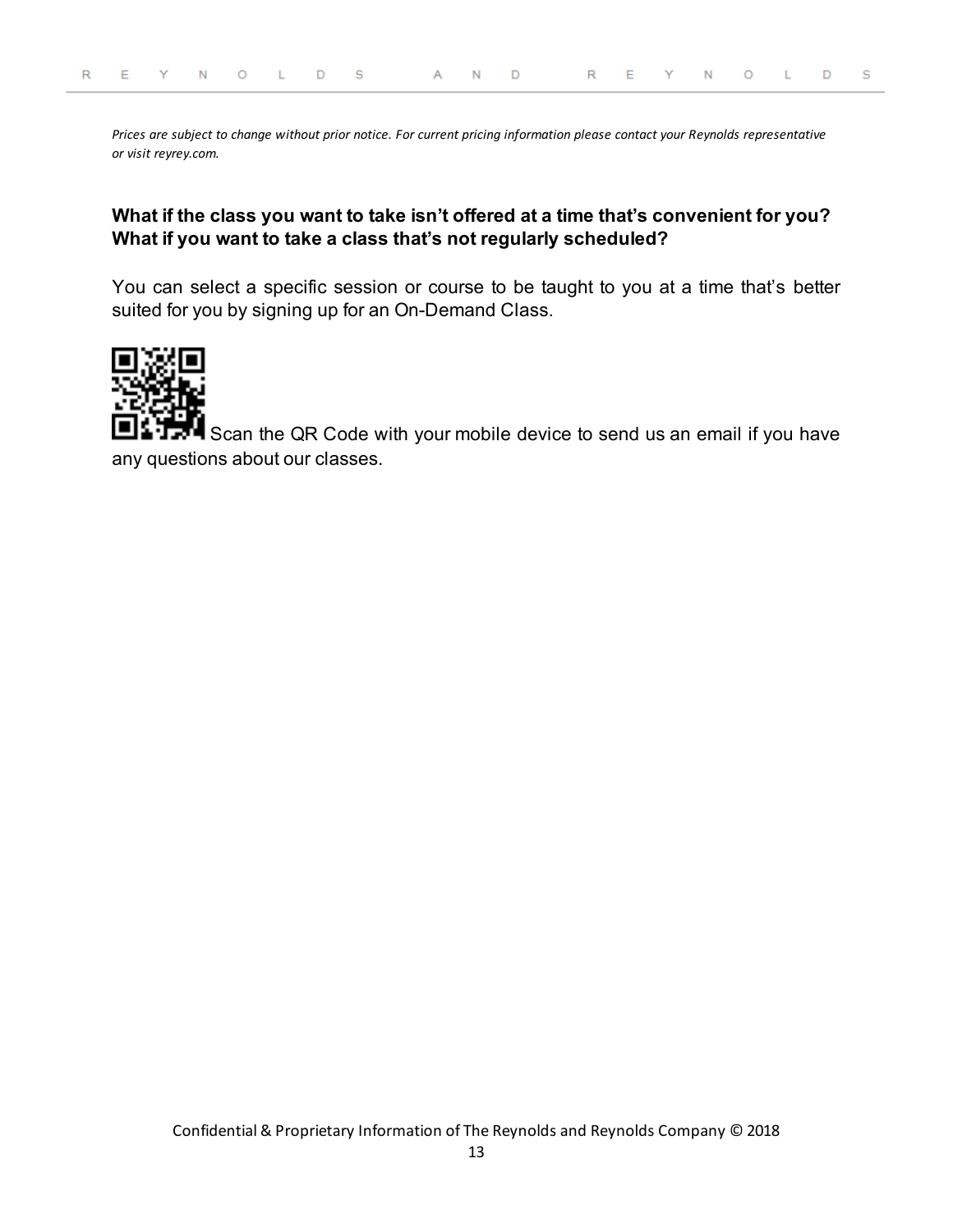# **Front End Classes**

## <span id="page-13-1"></span><span id="page-13-0"></span>**AOA –AddOnAuto**

<span id="page-13-2"></span>*Prerequisites: None*

## **AOA101 – Deals, Orders, and Account Information**

Learn how to import deals into AddOnAuto (AOA) from the Dealership Management System (DMS), create a deal presentation within AOA, and then import sold accessories back into the DMS. Learn how to create and track parts orders within AOA and run essential reports to monitor dealership accessory sales.

## <span id="page-13-3"></span>**AOA102 – Customizing the Accessories Department**

Learn how to create a parts catalog in AddOnAuto (AOA). Learn how to hide or make parts visible within sales presentations and how to determine their pricing within AOA. Learn how to edit, clone, and delete accessories in AOA.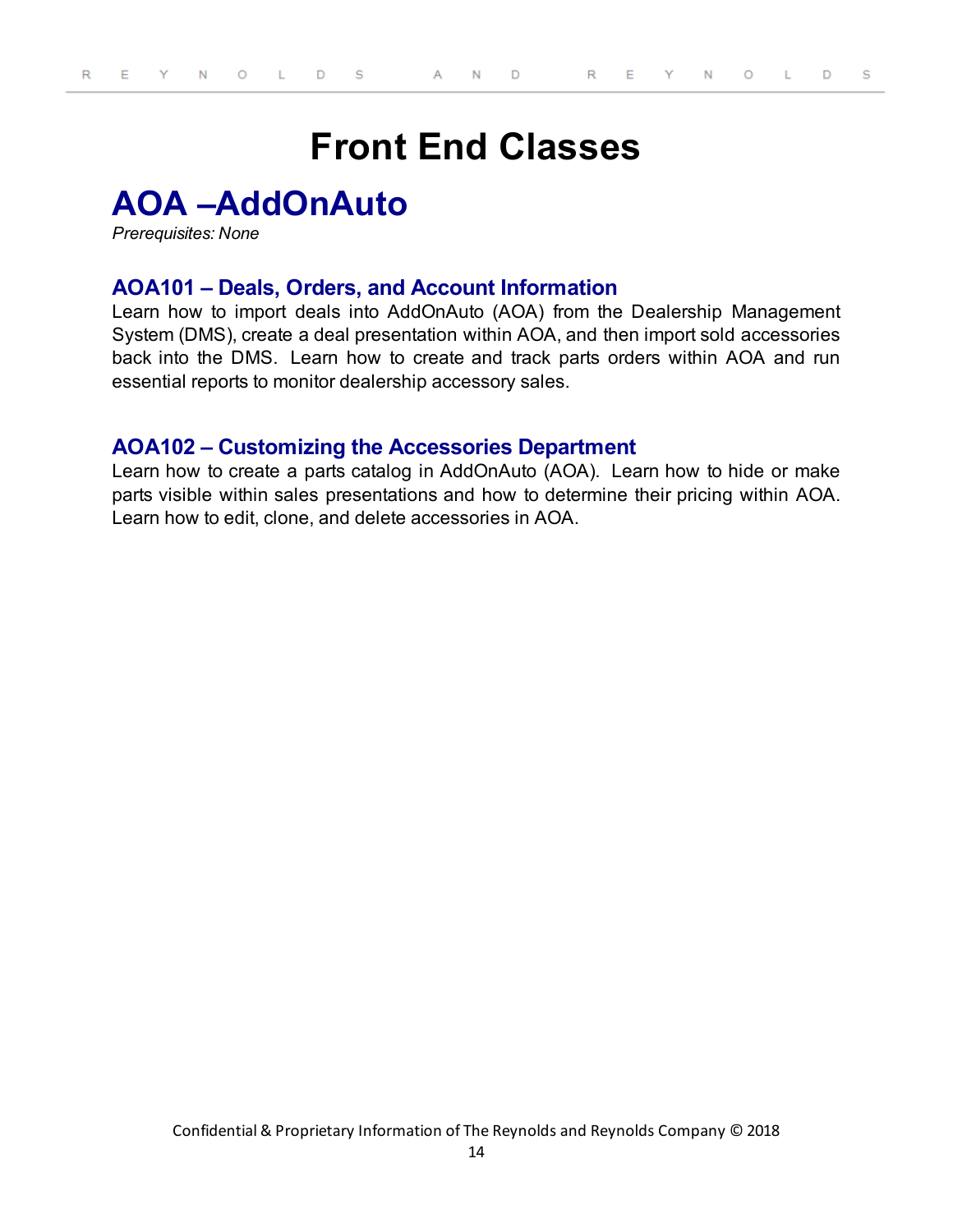## <span id="page-14-0"></span>**ENPAD – docuPAD® System Essentials**

<span id="page-14-1"></span>*Prerequisites: None*

## **ENPAD: docuPAD® System Essentials**

Learn how to effectively present option packages to your customers. Learn how to guide your customers through available products and services and actively engage your customers in the buying process. Learn how you can help your customers personalize their options packages. Instantly identify which forms need to be signed and printed, and make sure nothing is overlooked before closing a deal.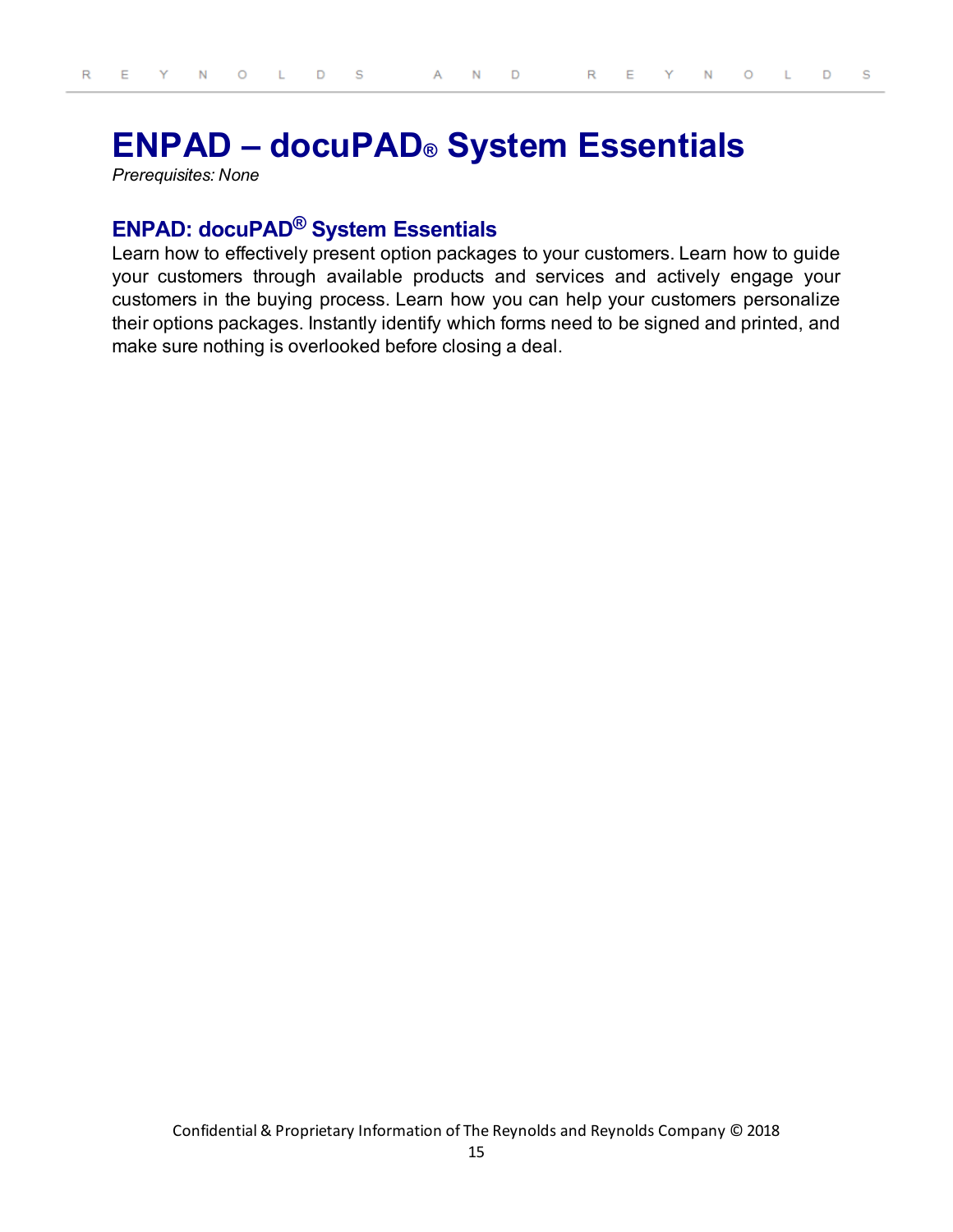## <span id="page-15-0"></span>**CM – Contact Management**

<span id="page-15-1"></span>*Prerequisites: None*

#### **CM101: Introduction to Contact Management**

Learn the basics of Contact Management. This session discusses: navigating and customizing Contact Management, searching for and adding prospects to existing client records, and working with the My Clients screen.

#### <span id="page-15-2"></span>**CM102: Client Management**

Learn how to work with clients from within Contact Management. These tasks include: adding new clients and searching vehicle inventory.

#### <span id="page-15-3"></span>**CM103: Desk and Activity Management**

Learn how to perform daily tasks using Contact Management. These tasks include: working with the Prospects and Messages screens, working with the Daily Work Plan, using the Calendar, and working with mailings.

#### <span id="page-15-4"></span>**CM104: Management Tools**

Learn how to manage your sales team using Contact Management tools. These tools include: using Dashboard, Desk Log, and Reporting to keep up with day to day activities.

#### <span id="page-15-5"></span>**CM105: User Security**

Learn how to review dealership information and work with users. These tasks include: adding and modifying Roles and User Permissions, reassigning clients and activities, and working with User Visibility.

#### <span id="page-15-6"></span>**CM106: Documents and Distribution Rules**

Learn how to add and maintain document templates and to work with internet leads using Contact Management. These tools include: creating documents, viewing internet leads, and disputing internet leads.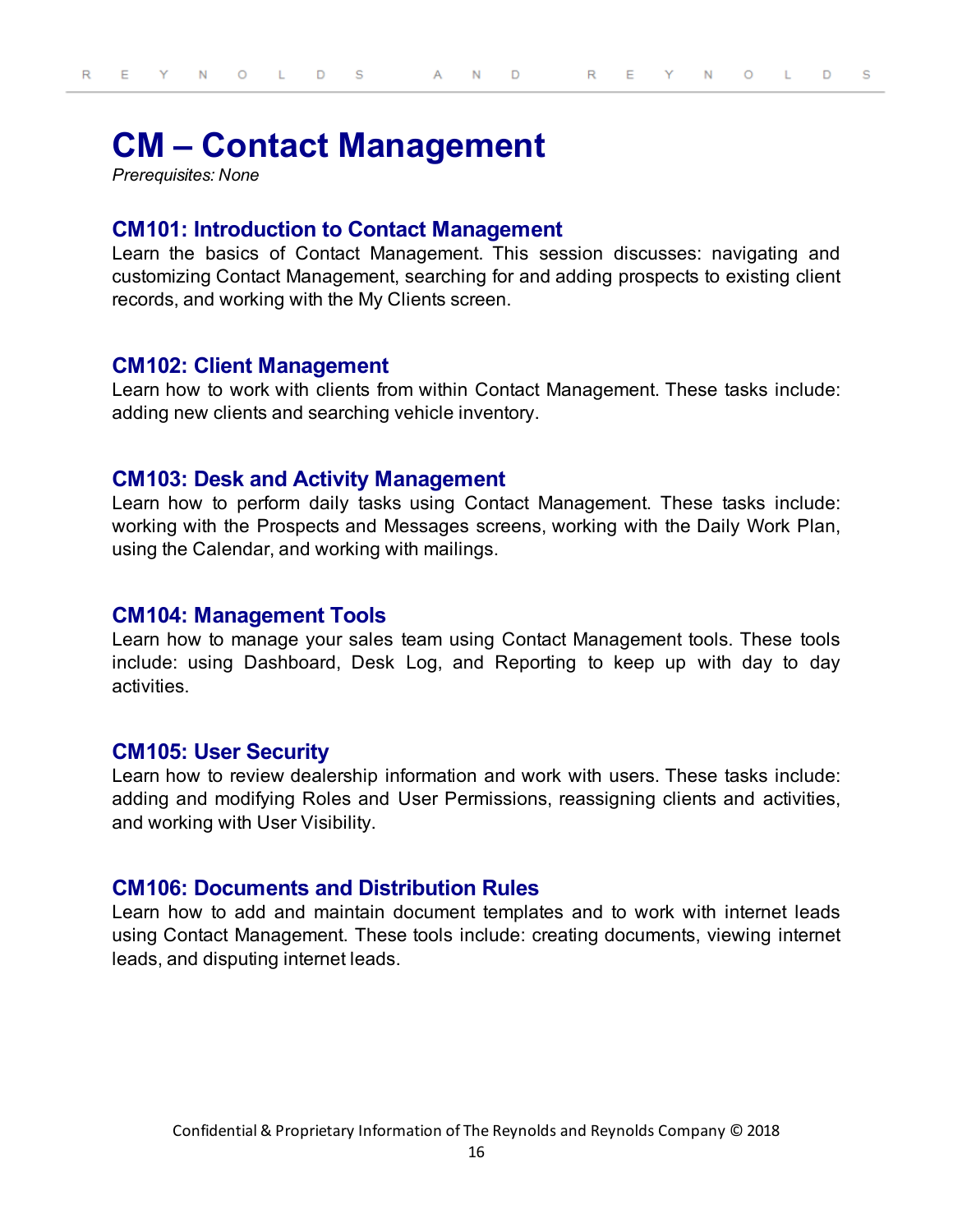## <span id="page-16-0"></span>**CM107: Managing Settings and Follow-Up**

Learn how to manage and automate your customer follow-up using tools in Contact Management. These tools include: working with schedules and business unit setting.

## <span id="page-16-1"></span>**CM108: Collection and Campaign Management**

Learn how to send bulk marketing documents and manage their success using tools in Contact Management. These tools include: creating and maintaining client collections, generating bulk mail jobs, and setting up automated birthday follow-up.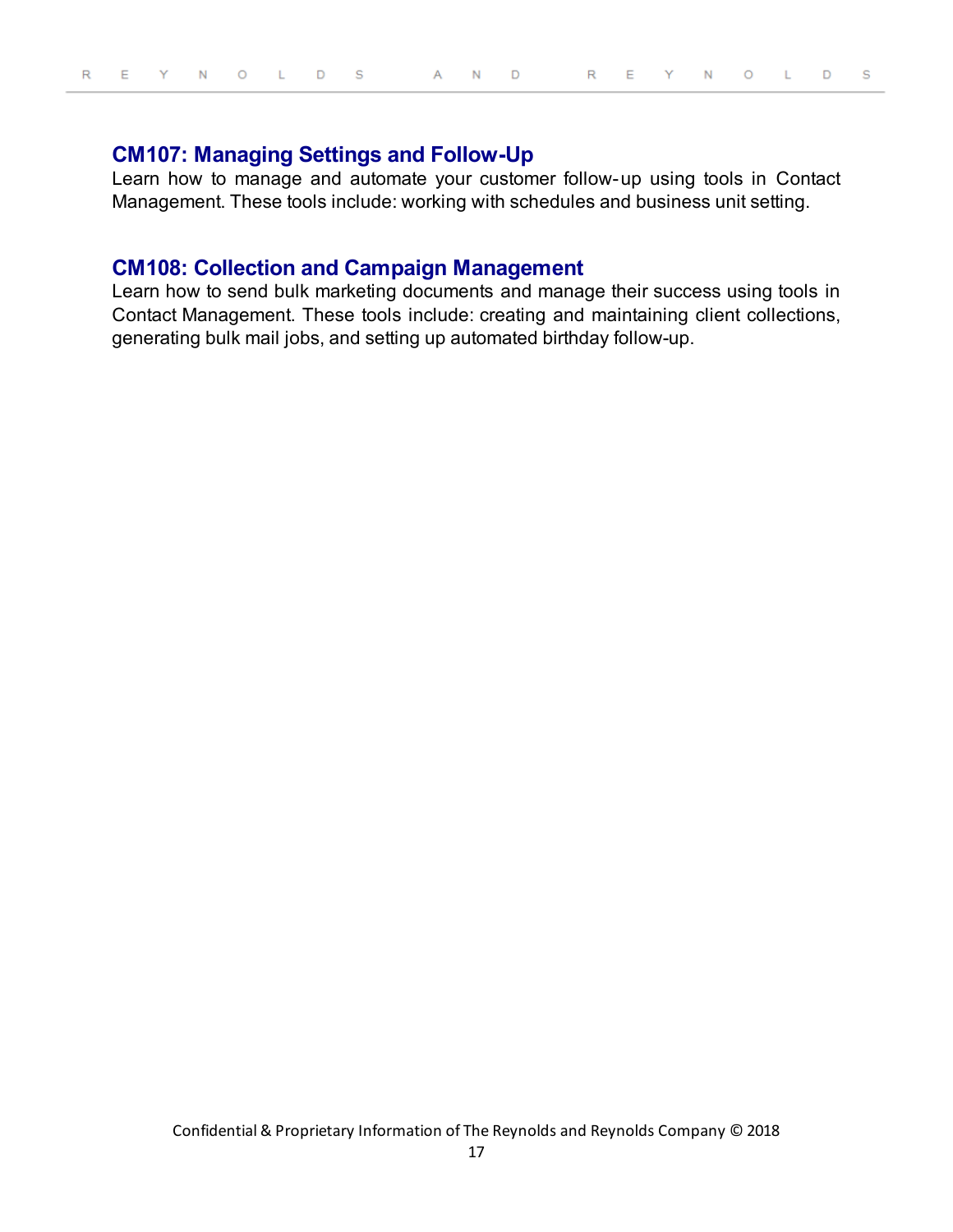# **Fixed Operations Classes**

## <span id="page-17-1"></span><span id="page-17-0"></span>**SPG – Service Pricing Guide**

<span id="page-17-2"></span>*Prerequisites: None*

### **SPG101: Estimates, Reservations, and Repair Orders**

Learn how to give detailed estimates with consistent pricing, add estimates, add reservations from estimates, search for operation codes, add multiple operation codes at one time, add SPG sublines, modify labor lines, sell parts to a repair order, flag SPG labor lines, charge parts to the correct labor lines, and add additional operation codes while flagging.

### <span id="page-17-3"></span>**SPG102: Adding Estimates without a VIN and Diagnostic Estimates**

Learn how to add estimates without a VIN, and use diagnostic estimates.

### <span id="page-17-4"></span>**SPG103: Dealer Operation Codes and Reports**

Learn how to create CPO and DPO operation codes, add parts and notes to an operation code, and generate reports of operation codes to review usage.

### <span id="page-17-5"></span>**SPG104: SPG Pricing and Controls**

Learn about Labor Kickers and Sell Rate Tables, how to establish pricing rules for your SPG operations, how to review control options available for SPG/CPO, and set up a printer for printing a parts list.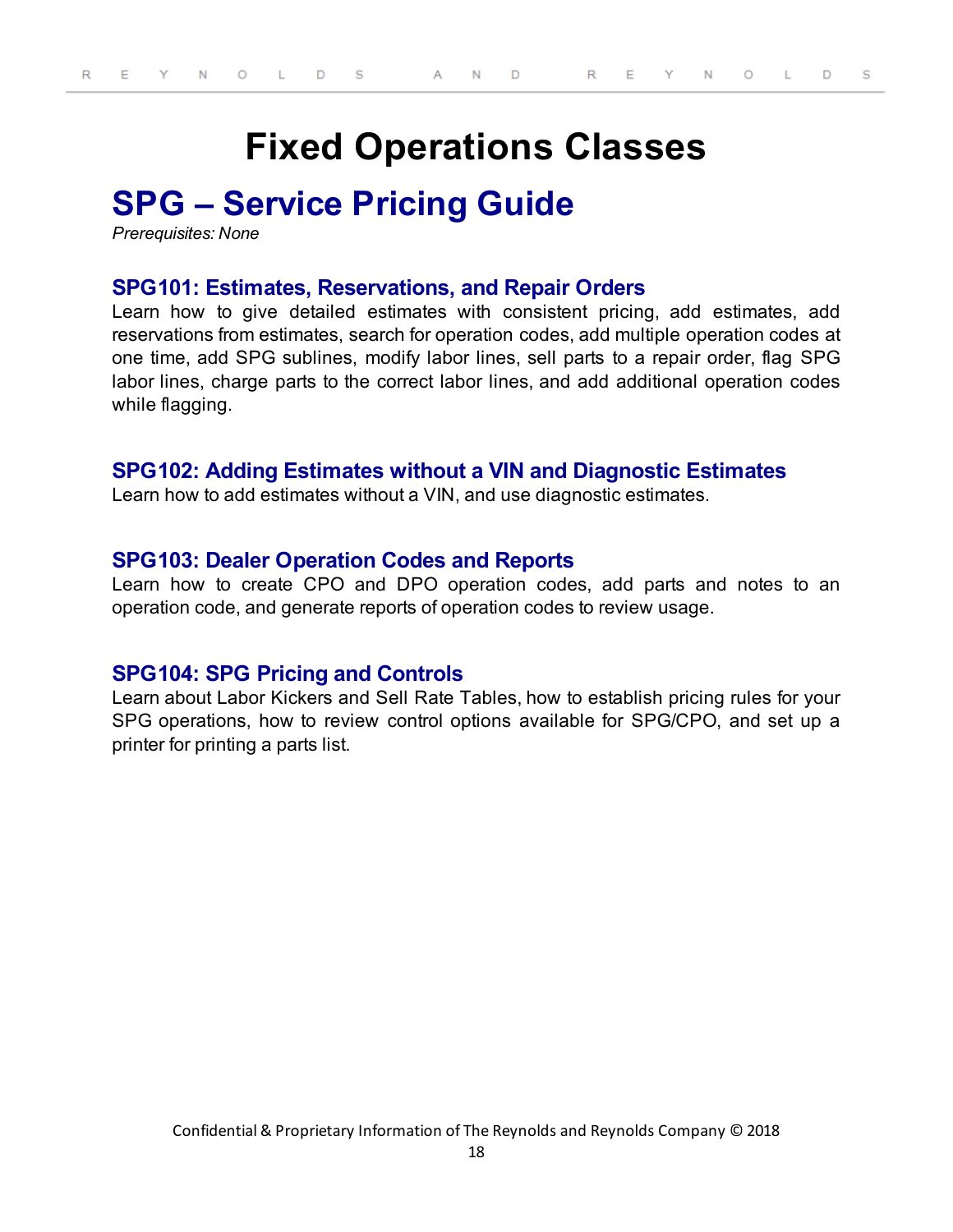## <span id="page-18-0"></span>**TEC – Technician Electronic Control**

<span id="page-18-1"></span>*Prerequisites: Understanding of Service (SVC) and/or Service Department Scheduling (SDS)*

## **TEC101: Technician Functions**

#### **120 minutes**

Learn about an overview of the Technician Electronic Control (TEC) application. Learn the process used to begin a repair order, how to use the Service Department Scheduling (SDS) application to find and complete jobs, display a vehicle's service history, and order parts from the Parts department.

## <span id="page-18-2"></span>**TEC102: Electronic Mail, Final Flagging, and Invoicing Options**

Learn how to send and review emails, flag repair orders by verifying flagging information entered in the SDS application, and set up printing technician times when a repair order is invoiced.

## <span id="page-18-3"></span>**TEC103: Technician Time Card, Reports, and TEC Control Programs**

Learn how to maintain and override technician times, request and review reports, and customize your TEC application.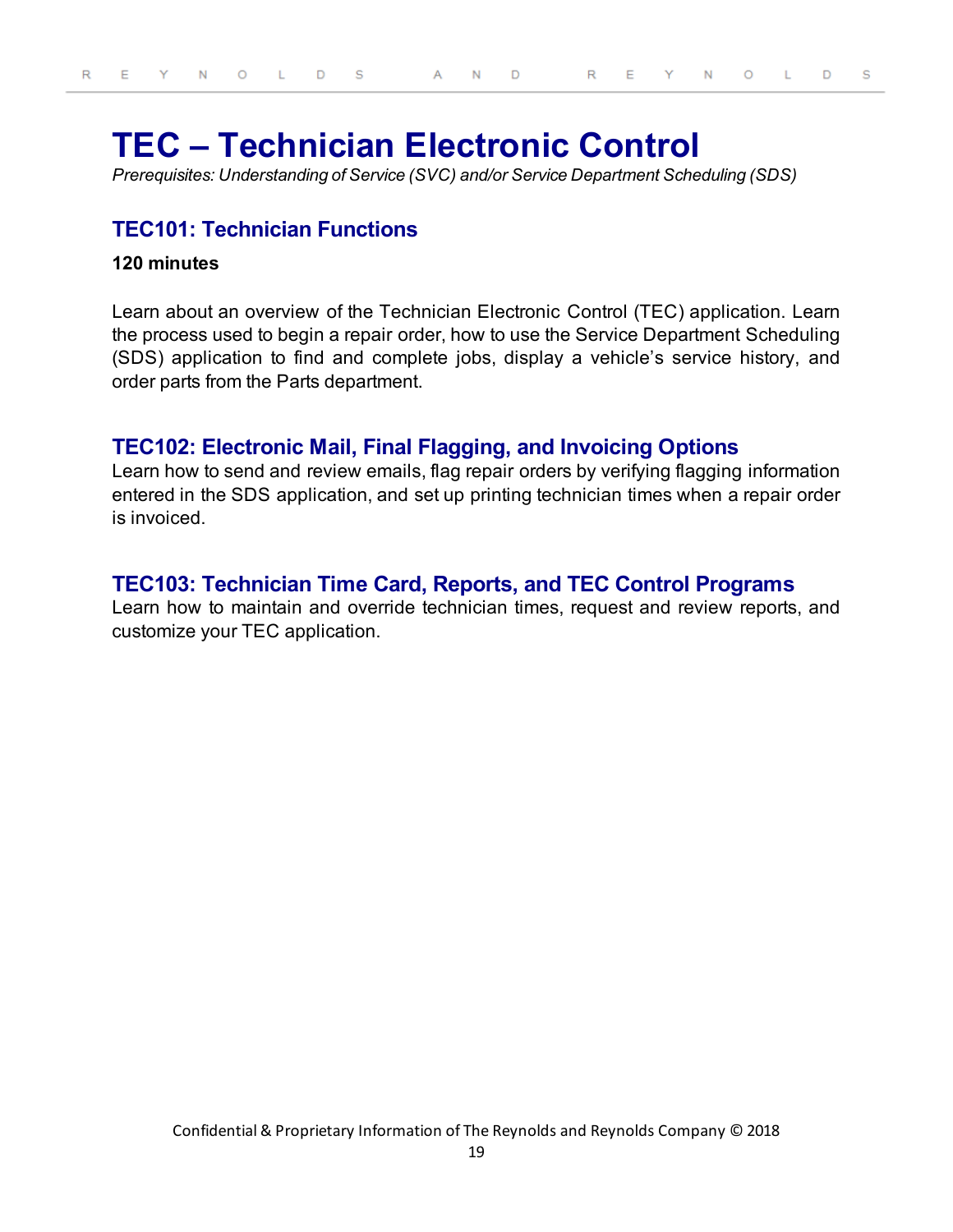# **Systems Classes**

# <span id="page-19-1"></span><span id="page-19-0"></span>**ENRITS – Reynolds Integrated Telephone System**

<span id="page-19-2"></span>*Prerequisites: None*

## **RITS101 – Reynolds Integrated Telephone System**

Learn how to utilize features of the Reynolds Integrated Telephone System (RITS), use communication tools available within the RITS Desktop Application (RDA), handle customer calls, and customize the RDA to better meet your needs.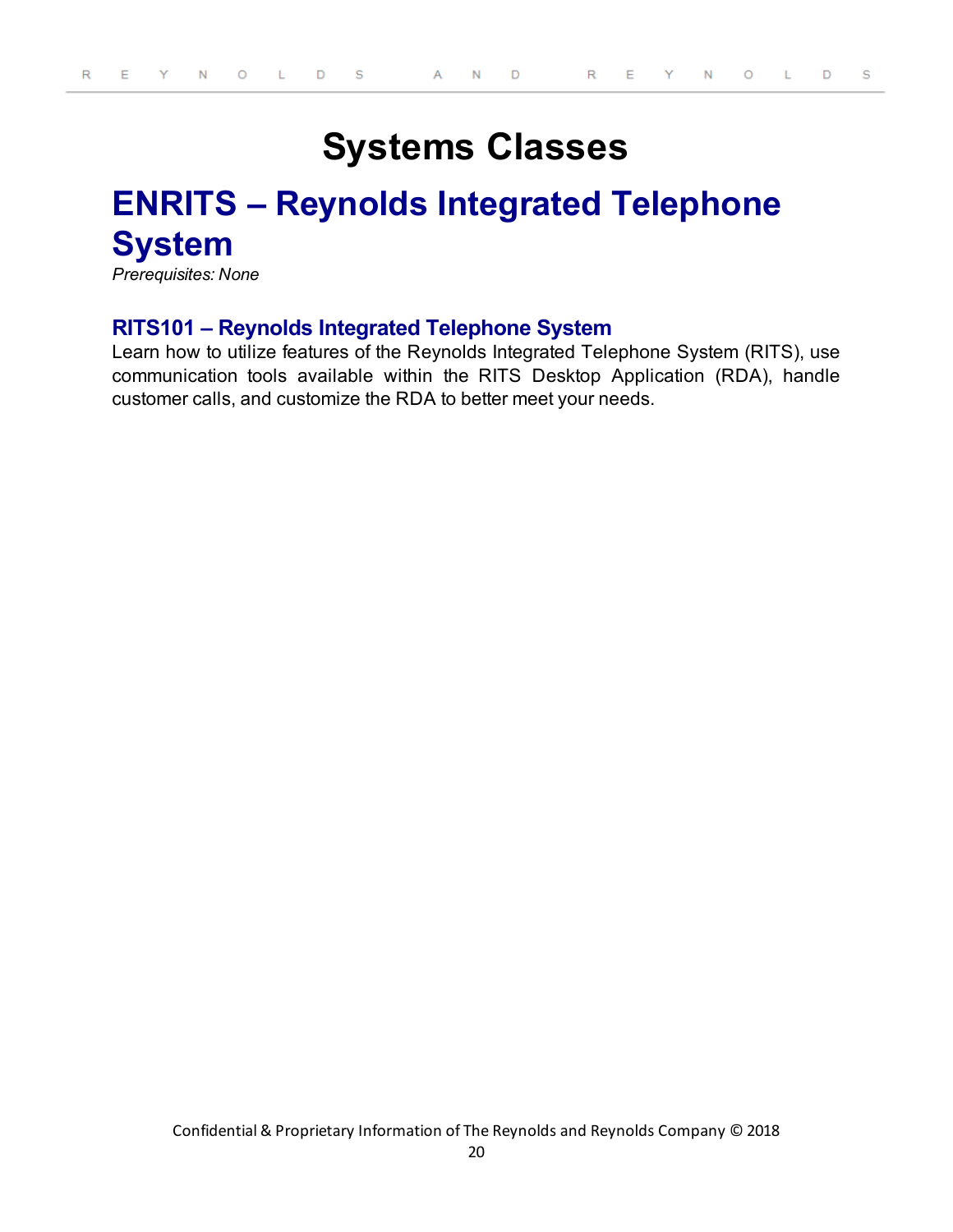# <span id="page-20-0"></span>**CLASSROOM CLASSES**

Besides the regularly scheduled 'Net Classes, Reynolds and Reynolds offers classroom classes that allow participants to learn away from their dealership and without distractions how to better use POWER and CM to help their business.

Classroom classes are held in Houston, TX. To see where classes are offered please visit our website <http://www.reyrey.com/support/training/powernet.asp>.

### **How do I enroll?**

Call Reynolds Software Education 800-999-9648, your FAC code, ext. 76282 or email [SED@reyrey.com](mailto:SED@reyrey.com).

Unless noted otherwise, all classroom classes are a full day class with breakfast and lunch included and cost \$328.00 USD per person per day.

For more information regarding administrative policies such as cancellations call Reynolds Software Education at 800-999-6348, your FAC code, ext. 76282 or email [SED@reyrey.com](mailto:SED@reyrey.com). For billing information please refer to your invoice.

*Prices are subject to change without prior notice. For current pricing information please contact your Reynolds representative or visit reyrey.com.*



*\*Reynolds and Reynolds is registered with the National Association of State Boards of Accountancy (NASBA) as a sponsor of continuing professional education on the National Registry of CPE Sponsors. State Boards of Accountancy have final authority on the acceptance of individual courses for CPE credit. Complaints regarding registered sponsors may be submitted to the National Registry of CPE Sponsors through its website: [www.nasbaregistry.org](http://www.learningmarket.org/).*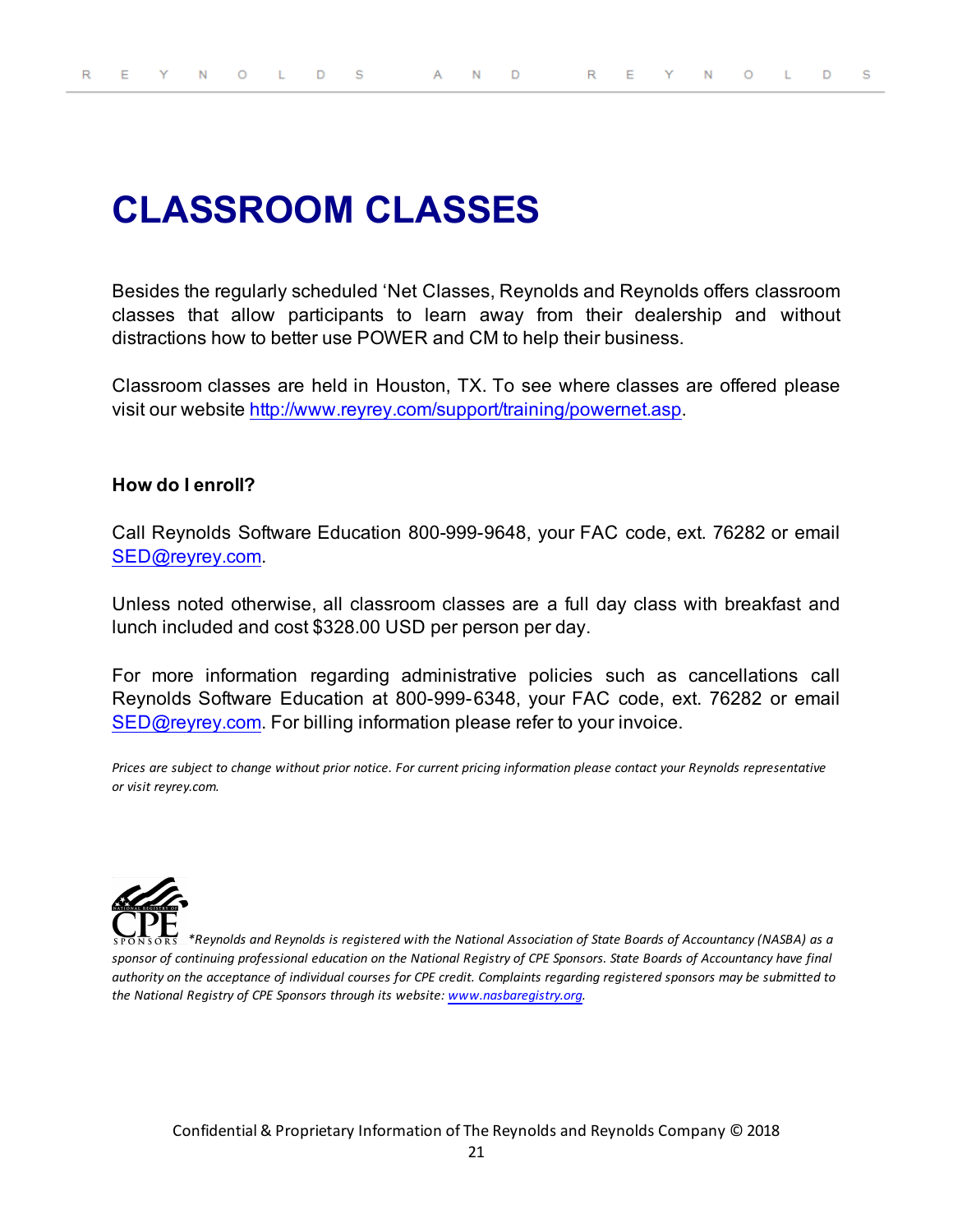## <span id="page-21-0"></span>**DLR- Dealer Overview**

<span id="page-21-1"></span>*Prerequisites: None*

## **DLR100: Dealer Overview Course**

#### **Classroom Instructed - 2 days**

Learn how your POWER software applications work together to help you gain and retain customers, how to quickly review all of the daily exceptions in sales, service, parts, accounting or any other area. You can also learn to monitor showroom activity, monitor vehicle sales and service, how POWER applications protect your profit, increase sales opportunities, give your people the tools to build customer loyalty, and instantly see the overall financial position of the dealership.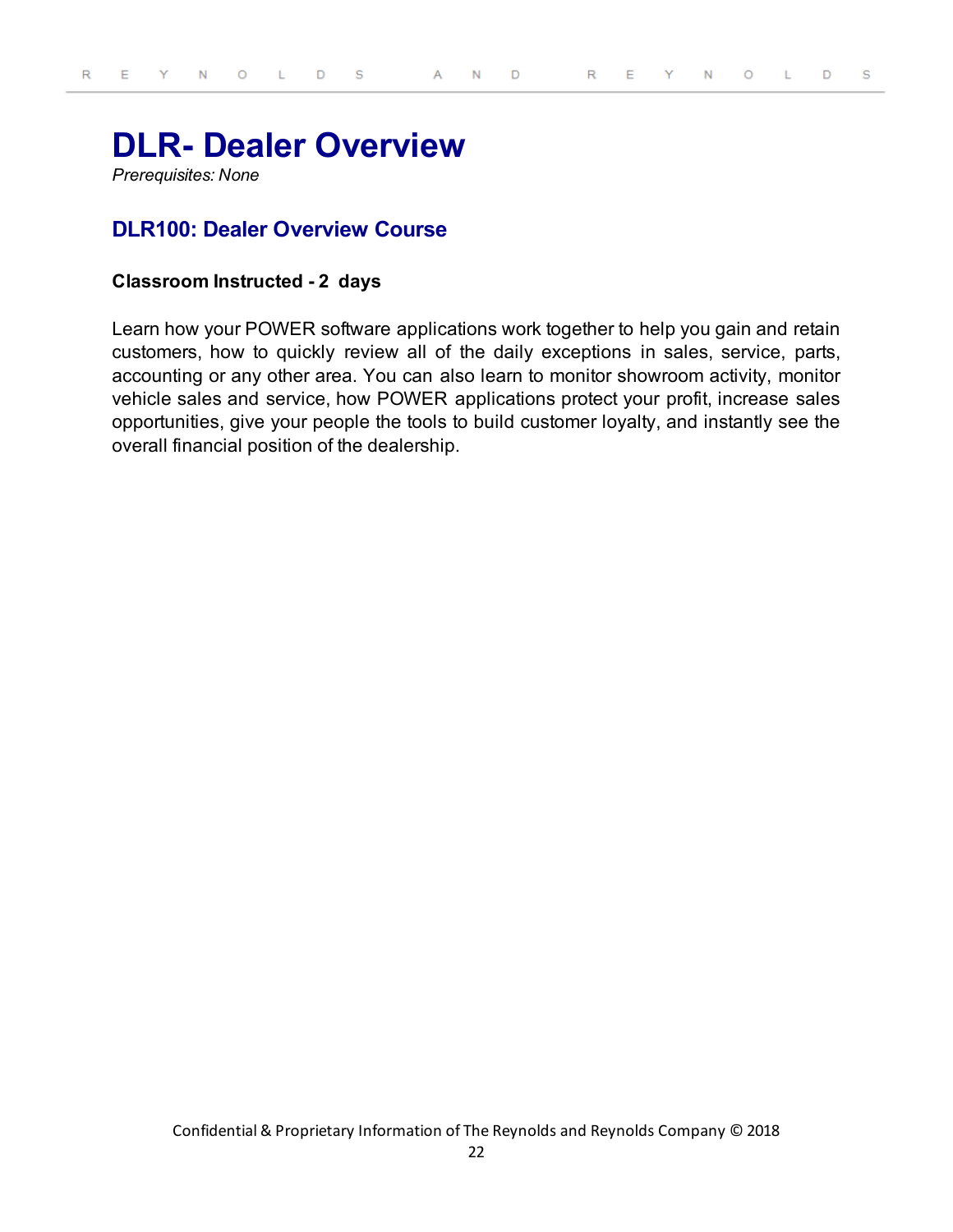## <span id="page-22-0"></span>**CCM – Contact Management**

<span id="page-22-1"></span>*Prerequisites: None*

## **CCM101: Contact Management**

#### **Classroom Instructed - 3 days**

Learn how to utilize Contact Management to work smarter and improve efficiency in your sales department. Contact Management can help you improve your overall customer experience by helping you build and maintain relationships while streamlining your process to make each customer interaction a quality interaction.

Learn how Contact Management can help you set and track goals for your sales team, as well as report on overall sales progress. Learn how to better manage internet leads and prospect follow-up with the use of Distribution Rules and Schedules. Contact Management can help you set your dealership apart from the rest with the use of targeted marketing using Client Collections. A great class for Sales Managers, General Managers, General Sales Managers, and BDC/Internet Managers.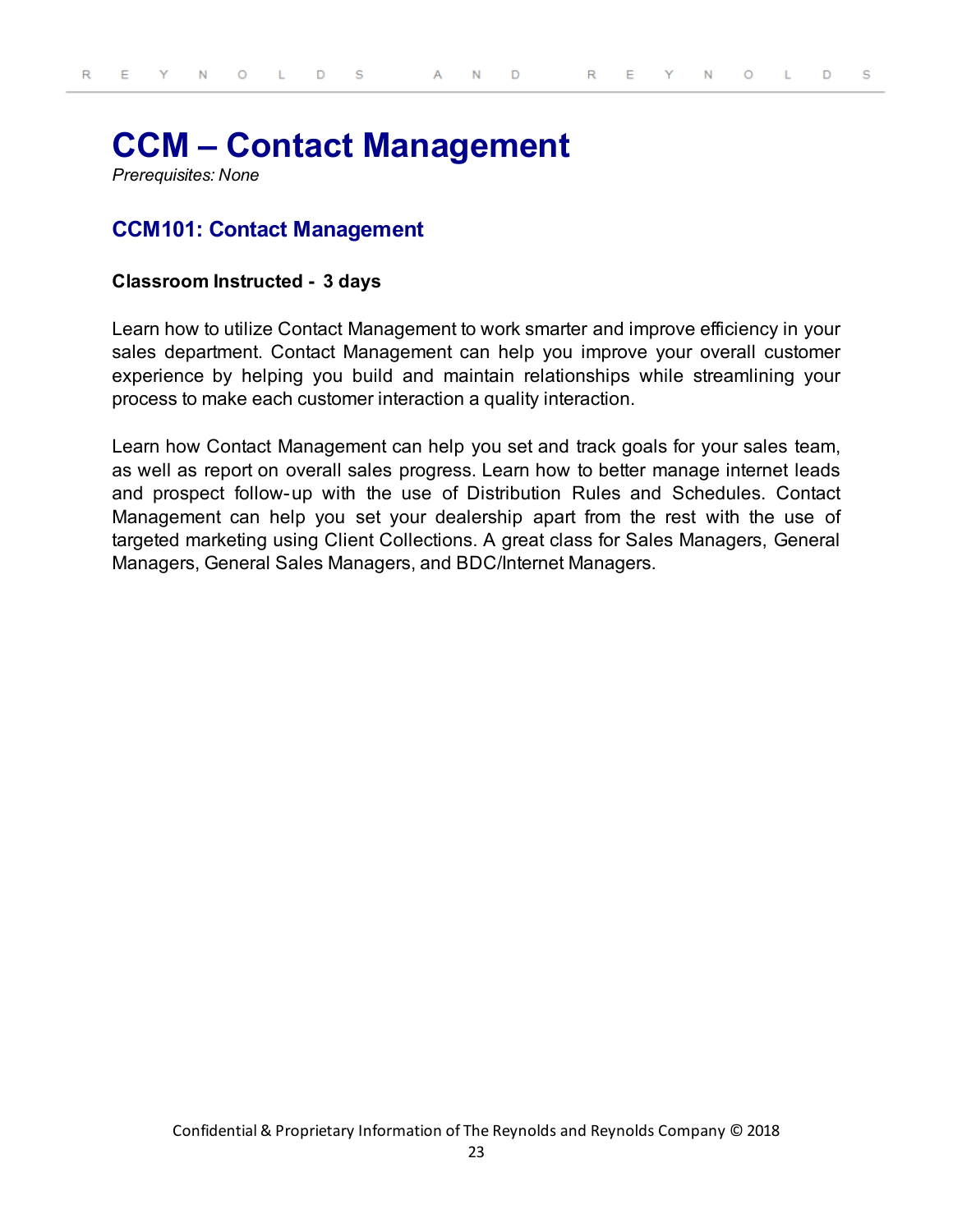## <span id="page-23-0"></span>**PMC – POWER Management and Control**

*CPE Credits: 21.5\* Program level: Basic Prerequisites: None No advanced preparation is required. Delivery method: Group Live Field of study: Accounting, Auditing, Management Services, Computer Software and Applications*

## <span id="page-23-1"></span>**PMC101: POWER Management and Control**

#### **Classroom Instructed - 3 days**

Learn how the POWER software applications work together to help you gain and retain customers. Build your own real-time Dashboard display of the items you monitor most closely. Understand how to efficiently control access within your POWER applications to improve compliance and protect valuable customer and business information. Learn to use Managing Accounting dynamic reports to truly understand the overall finances of your entire enterprise.

*\*Reynolds and Reynolds is registered with the National Association of State Boards of Accountancy (NASBA) as a sponsor of continuing professional education on the National Registry of CPE Sponsors. State Boards of Accountancy have final authority on the acceptance of individual courses for CPE credit. Complaints regarding registered sponsors may be submitted to the National Registry of CPE Sponsors through its website: [www.nasbaregistry.org](http://www.learningmarket.org/).*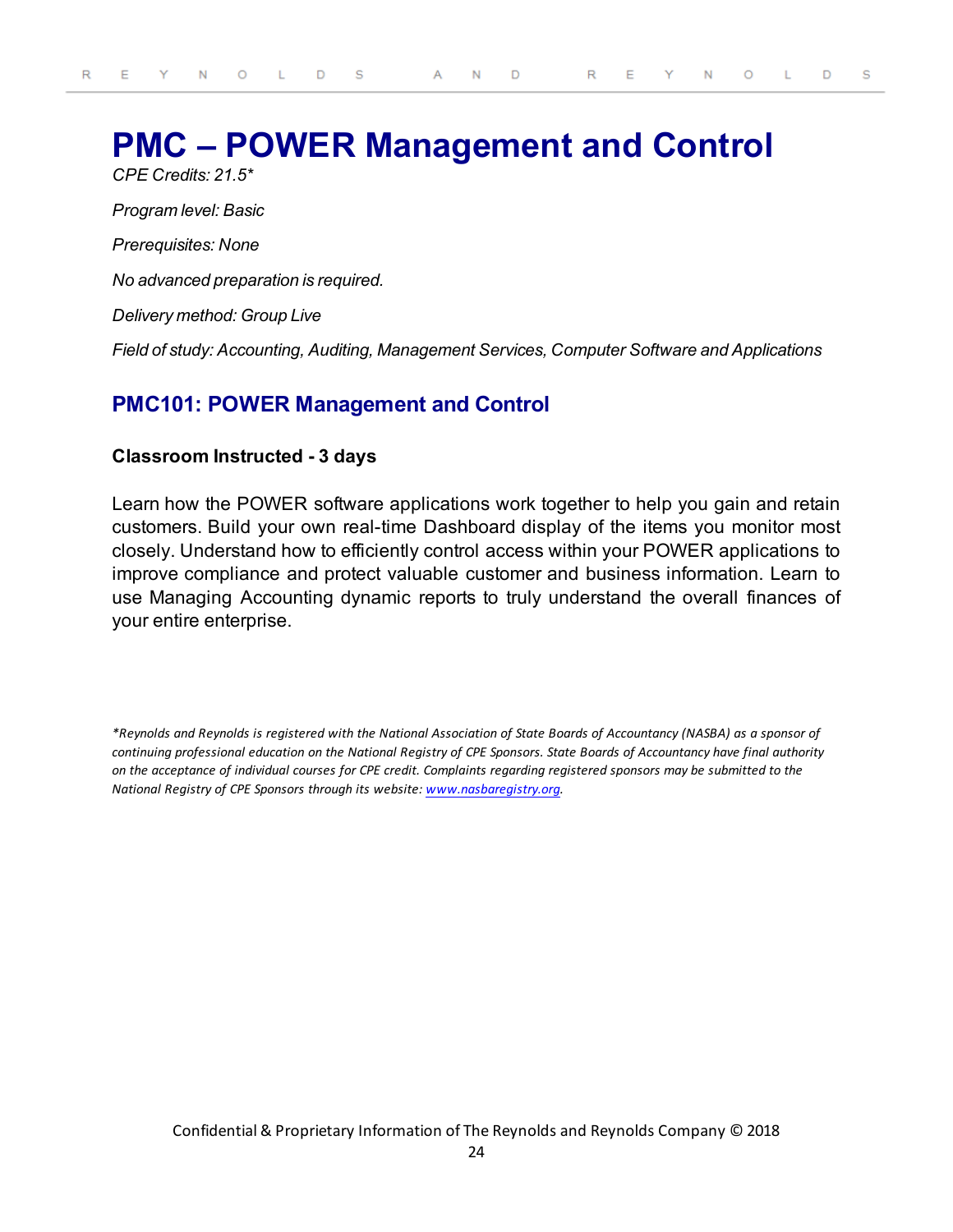# <span id="page-24-0"></span>**PFOM – POWER Fixed Operations Management**

<span id="page-24-1"></span>*Prerequisites: None*

## **PFOM101: POWER Fixed Operations Management**

#### **Classroom Instructed - 3 days**

Learn how to streamline Service processes to make more money, analyze reports and recognize problem areas. Learn about ways to fine-tune pricing and control discounts and policy adjustments to improve profitability, and increase efficiency and productivity by reviewing and managing Service controls.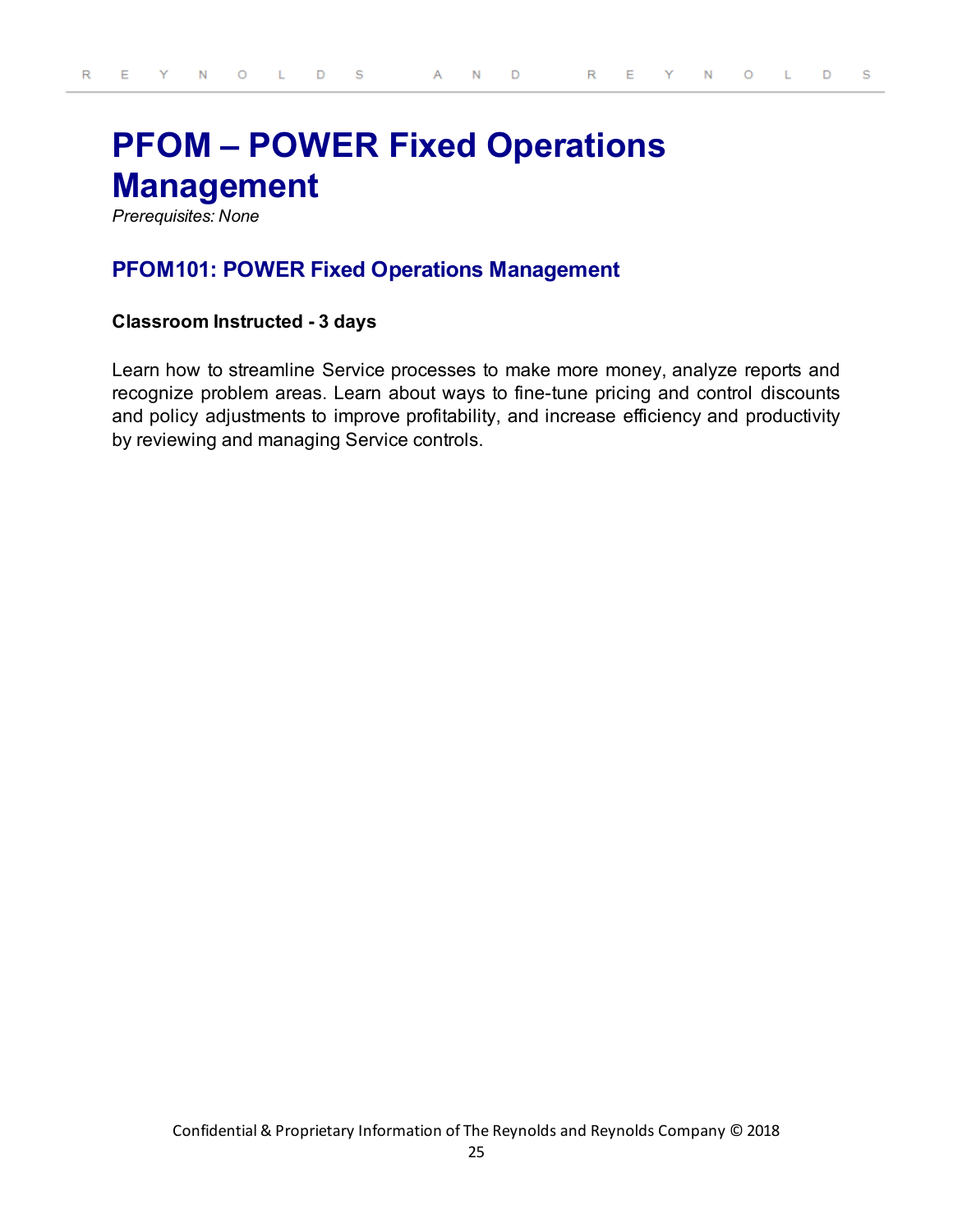# <span id="page-25-0"></span>**MANAGEMENT OVERVIEW SERIES**

## **What are Management Overview Series classes\*?**

Management Overview Series (MOS) classes are 'Net Classes designed to give new customers an overview of the system and key features that help increase profits, improve management oversight, and reduce costs.

There are Management Overview Series Classes for all areas at the dealership: Parts, Service, Accounting\*, Sales and System Administration. These classes are 1 to 4 sessions long and each session lasts approximately 90 min. The cost per session is \$99.00 USD per computer logged in.

For more information regarding administrative policies such as cancellations call Reynolds Software Education at 937-485-1700 or email [SED@reyrey.com](mailto:SED@reyrey.com). For billing questions please refer to your invoice.

*Prices are subject to change without prior notice. For current pricing information please contact your Reynolds representative or visit reyrey.com.*



*\*Reynolds and Reynolds is registered with the National Association of State Boards of Accountancy (NASBA) as a sponsor of continuing professional education on the National Registry of CPE Sponsors. State Boards of Accountancy have final authority on the acceptance of individual courses for CPE credit. Complaints regarding registered sponsors may be submitted to the National Registry of CPE Sponsors through its website: [www.nasbaregistry.org](http://www.learningmarket.org/).*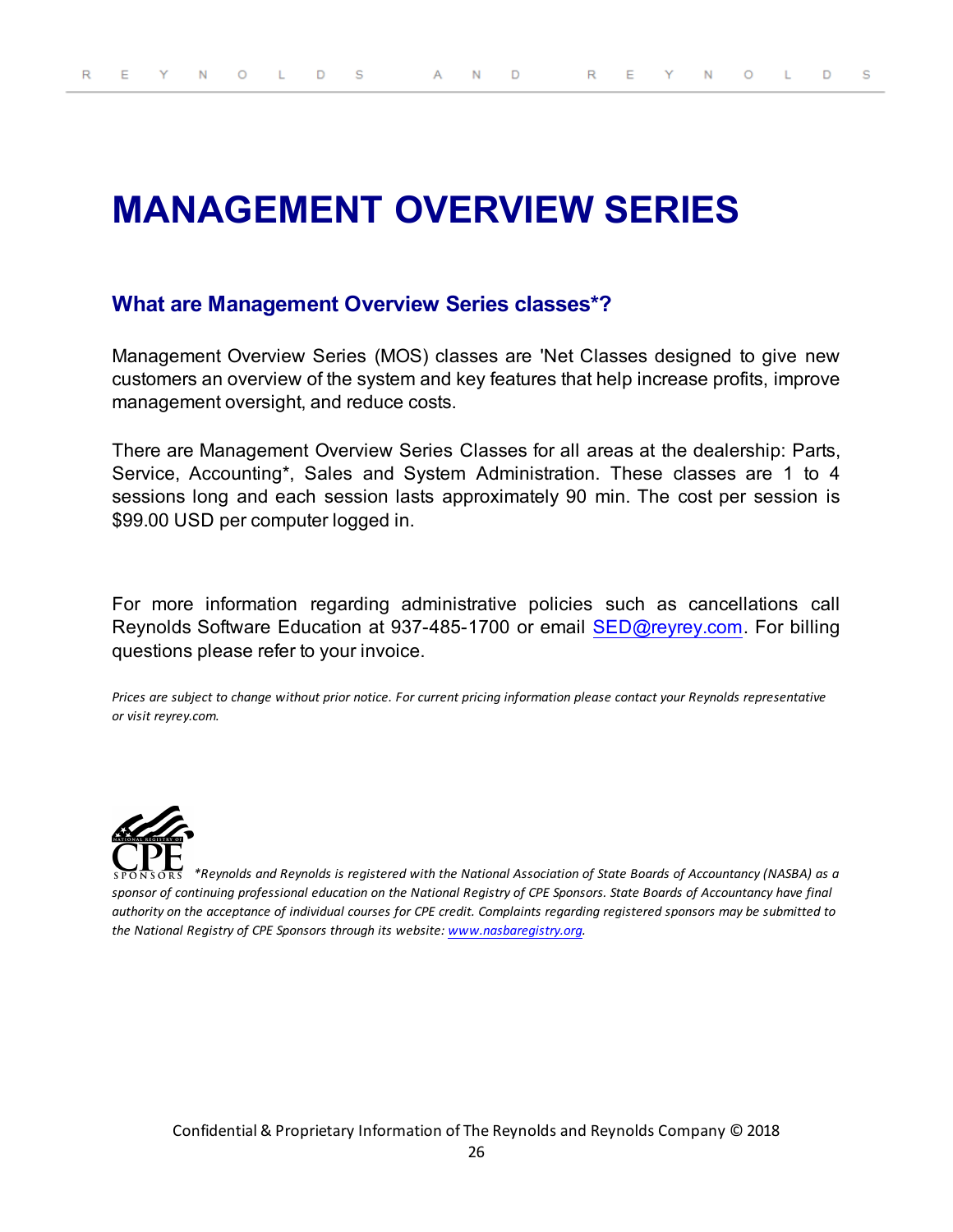## <span id="page-26-0"></span>**PACC – Accounting Management Overview** *CPE Credits: 7.0\**

*Program level: Basic Prerequisites: None No advanced preparation is required. Delivery method: Group Internet Based Field of study: Accounting, Auditing, Computer Software and Applications*

## <span id="page-26-1"></span>**PACC101: Introduction to Management Accounting and Payables**

Learn how the Management Accounting (MAC) application saves you time by integrating with other departments, easily find a vendor's payable balance without consulting a schedule and write a check. Learn how to perform daily payable processes, and interpret and troubleshoot amounts using onscreen inquiries.

## <span id="page-26-2"></span>**PACC102: Cash Receipts and Correcting Errors**

Learn how to find a customer's receivable balance without consulting a schedule and write a receipt, analyze posting records using various on screen displays and inquiries, and understand how to handle posting errors.

### <span id="page-26-3"></span>**PACC103: Departmental Posting Procedures**

Learn how to understand the basics of batch and real-time parts and service posting, understand how the Parts Accounting Interface is used to account for on-hand resets and inventory appreciation, control expenses by correcting posted repair orders after technicians have been paid, post vehicle purchases quickly and easily, control vehicle cost errors by using the Purchase Requisition Control (PRC) application for vehicles, and post vehicle sales with just a few keystrokes.

### <span id="page-26-4"></span>**PACC104: Reports, Displays, and Office Productivity Tools**

Learn how to review financial statements, G/L analysis reports, DOCs, and Front-End Management (FRM) reports on screen, use accounting productivity tools to increase efficiency, and how to automatically reconcile cash-in-bank to the bank statement.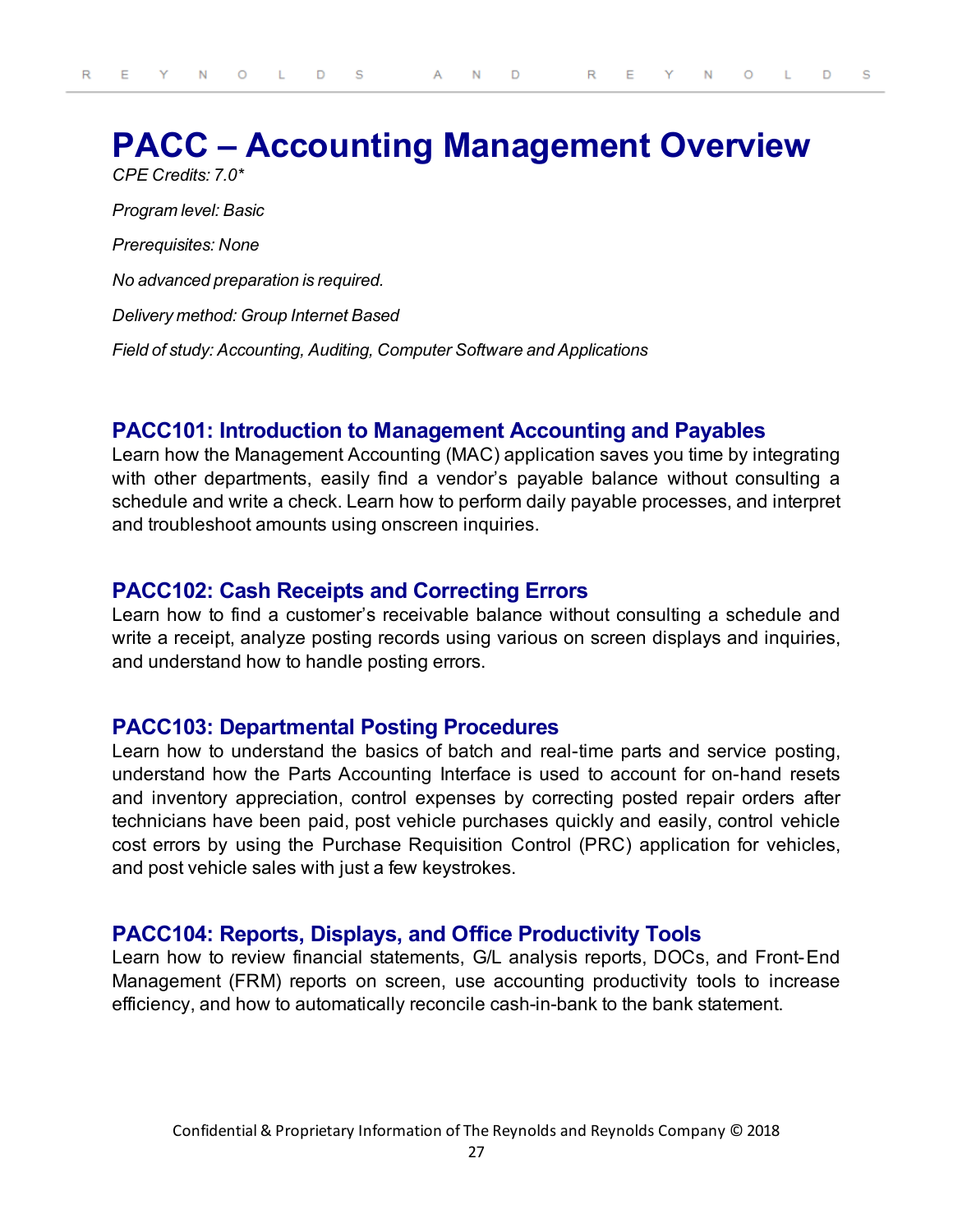*\*Reynolds and Reynolds is registered with the National Association of State Boards of Accountancy (NASBA) as a sponsor of continuing professional education on the National Registry of CPE Sponsors. State Boards of Accountancy have final authority on the acceptance of individual courses for CPE credit. Complaints regarding registered sponsors may be submitted to the National Registry of CPE Sponsors through its website: [www.nasbaregistry.org](http://www.learningmarket.org/).*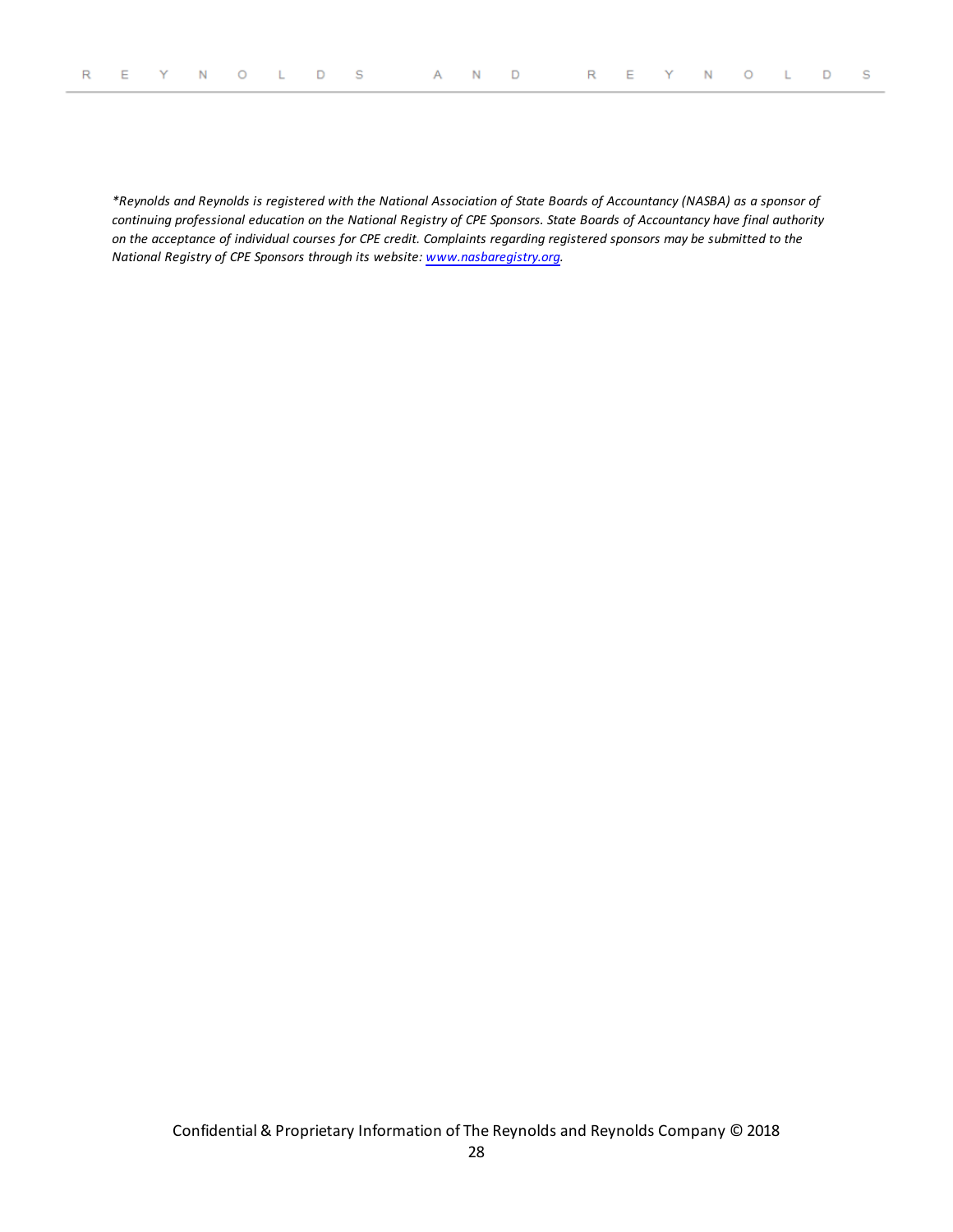## <span id="page-28-0"></span>**PFE – Front-End Management Overview**

<span id="page-28-1"></span>*Prerequisites: None*

#### **PFE101: Vehicle Inventory Management**

Learn about reviewing the vehicle posting process. Learn how to view open ROs and purchase orders, and troubleshoot using timestamps. Learn about Inventory Inquiries, vehicle inventory reports, cloning vehicle records, and vehicle purchase orders.

#### <span id="page-28-2"></span>**PFE102: Sales Management**

Learn about an introduction and overview of the Sales Prospect Control process. Learn how to set your monthly goals per salesperson and define the steps in your selling cycle. Learn about daily to do lists for salespeople, Instant Traffic Reports (SPI), how to view current customers, customize query reports, deal with turnover and re-assign prospects, and clone wholesale deals.

### <span id="page-28-3"></span>**PFE103: Desking Deals**

Learn how to compare multiple deals side by side using Multiple Scenarios and how to review a Household record. Learn about securing gross profit figures, rolling to a payment, printing using Auto-Forms, tracking deal jackets with Deal Flow, and cloning deals.

### <span id="page-28-4"></span>**PFE104: Front-End Management Reports**

Learn how to troubleshoot deal problems. Learn about instant front-end reports, how to print and customize reports, and review an Instant DOC from Management Accounting.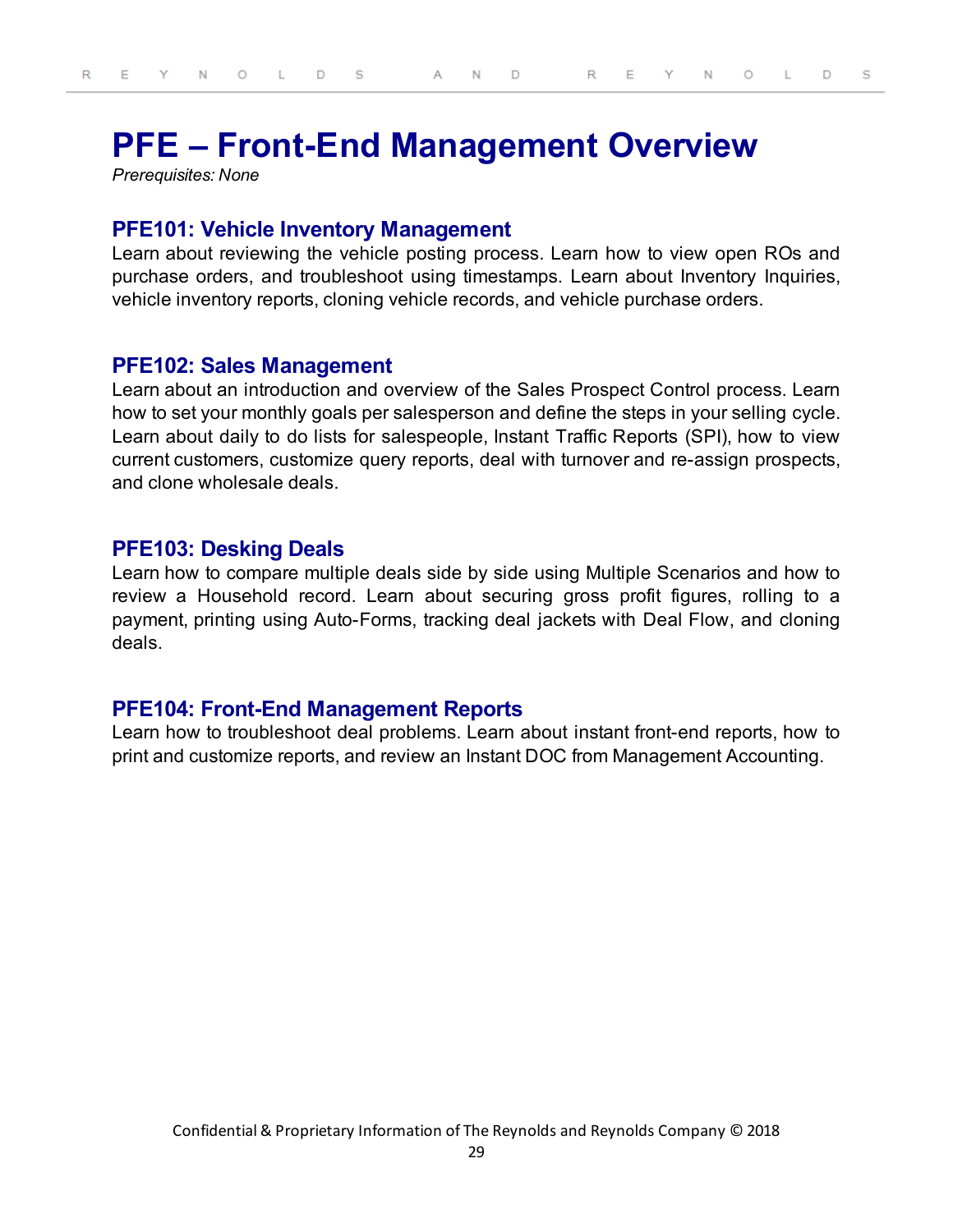## <span id="page-29-0"></span>**PPAY – Payroll Management Overview**

<span id="page-29-1"></span>*Prerequisites: None*

#### **PPAY101: Introduction to Payroll**

Learn to explain the steps to processing a POWER payroll, how to set up a new hire in the Name and Address (NAD) application, analyze a payroll calendar, and distinguish between the different types of cycles.

#### <span id="page-29-2"></span>**PPAY102: Adding Employees**

Learn to explain different pay methods and department distribution, how to enter a new hire's earnings, taxes, and deductions, and learn how to auto pay employees to save time.

#### <span id="page-29-3"></span>**PPAY103: Paychecks, Posting, and Reports**

Learn how to handle different paycheck scenarios, integrate service, time clock, and accounting information into paycheck requests, post payroll accounting to the G/L, and use on-screen and printed reports to analyze current and historical payroll information.

#### <span id="page-29-4"></span>**PPAY104: Human Resource Management**

Learn about how Human Resource Management (HRM) helps maintain a paperless information file for dealership employees, how to add personnel, benefits, and department information for employees, and use on-screen and printed reports to analyze previous promotions, performance reviews, and earnings history.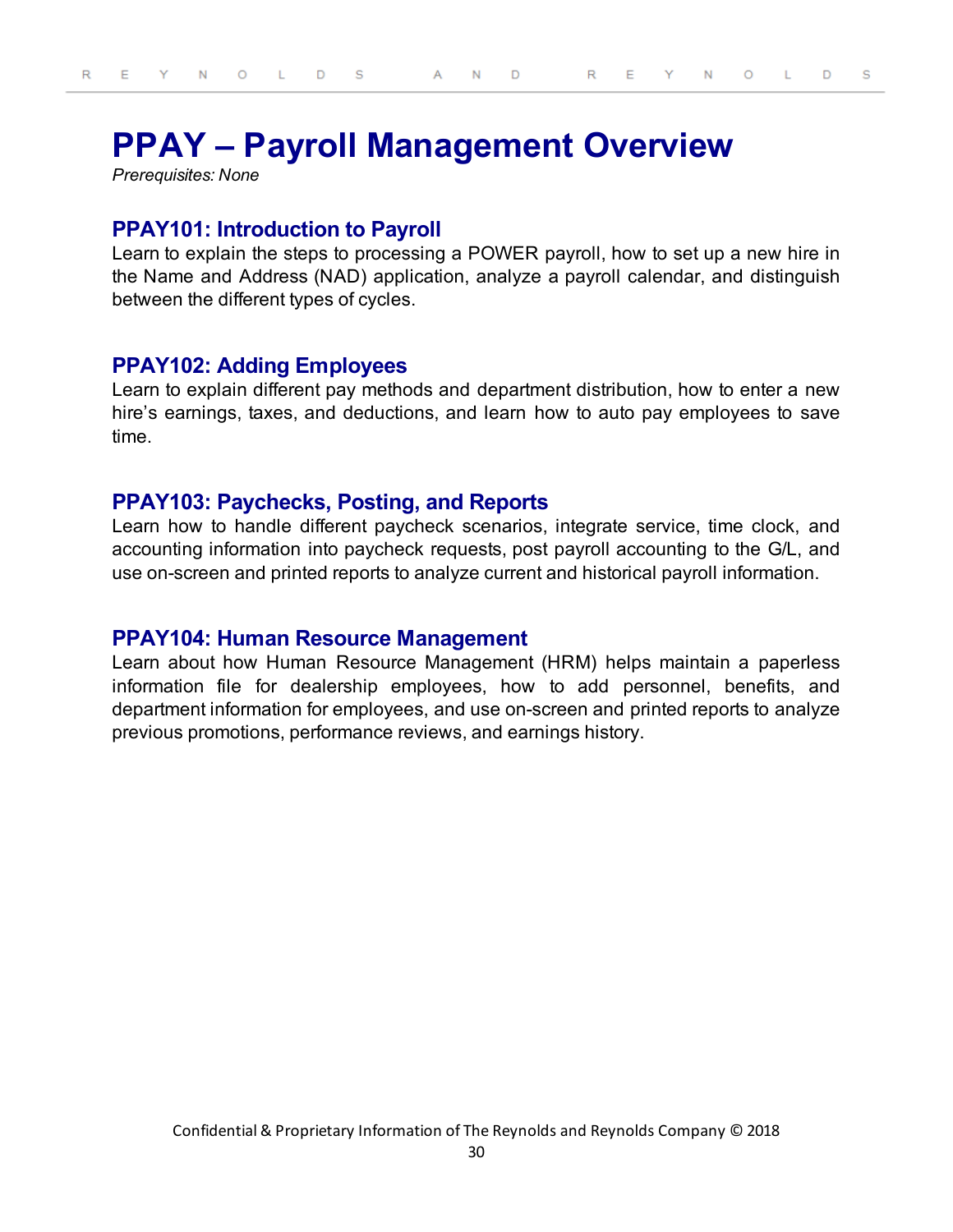## <span id="page-30-0"></span>**PPTS – Parts Management Overview**

<span id="page-30-1"></span>*Prerequisites: None*

### **PPTS101: Invoicing**

Learn how to inquire into parts, sell parts over both the front and back counters, display parts sales information, understand matrix pricing, utilize invoicing reports, and analyze the Service Drive Fill Rate Report.

### <span id="page-30-2"></span>**PPTS102: Inventory**

Learn how to display information about a part, understand the parts system features that help with the mix of parts in inventory, utilize the Online Transaction Journal to research activity in the inventory, understand the stock order process, analyze the stock order reports as well as the Parts Financial Analysis, and utilize the Management Inventory Analysis reports to research parts issues.

### <span id="page-30-3"></span>**PPTS103: Special Orders**

Learn how to create special order part records for ordering, receipting, and selling. Learn how to utilize special order reports for management and customer notification purposes, customize My Favorites to include shortcuts and to monitor parts issues, and analyze Queries to monitor SPO inventory.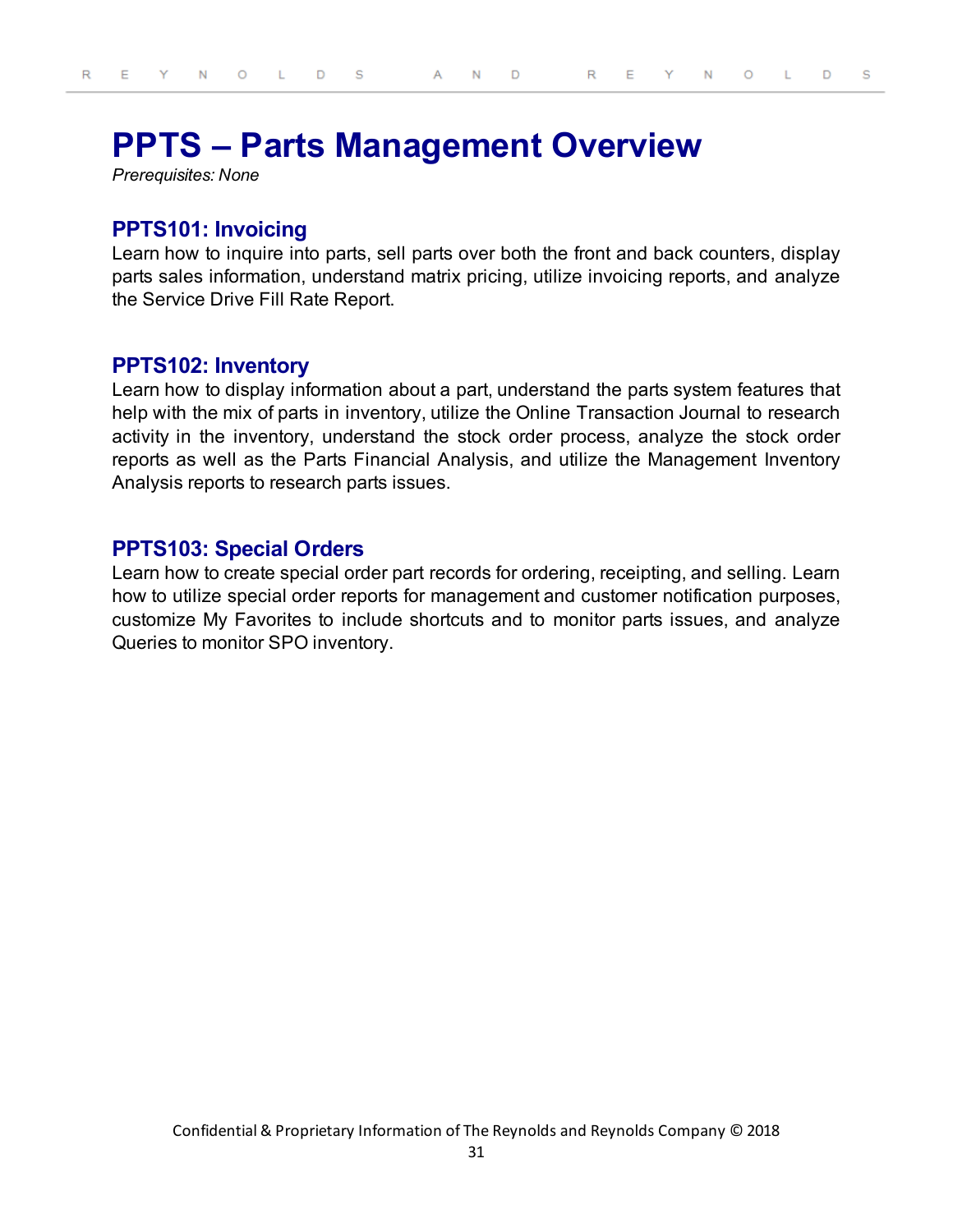## <span id="page-31-0"></span>**PSVC – Service Management Overview**

<span id="page-31-1"></span>*Prerequisites: None*

### **PSVC101: RO Procedures**

Learn how POWER Service can help advisors increase profit by selling additional repairs to each RO. Learn how POWER can help your department cut expenses when working with internal ROs. Learn the different types of discounts available in POWER and how you can control them to maintain high profit and avoid abuse, and understand how your advisors can use POWER to increase your profit by scheduling your customer's next visit.

#### <span id="page-31-2"></span>**PSVC102: Service Management**

Learn how to find important information in POWER Service that helps Service Managers make informed decisions, learn how to keep track of every repair order in one screen, analyze customer records and identify information that can help Service Managers make informed decisions, and understand how to keep customer records clean.

#### <span id="page-31-3"></span>**PSVC103: Service Management Reports and Favorites**

Learn about the different reports available in POWER that can help you control expenses, as well as measure profit and efficiency in your Service Department. Learn how to keep your customer records clean and accurate to help you hold successful marketing campaigns, and learn how to customize your POWER system to give you easy access to information needed to manage the Service Department.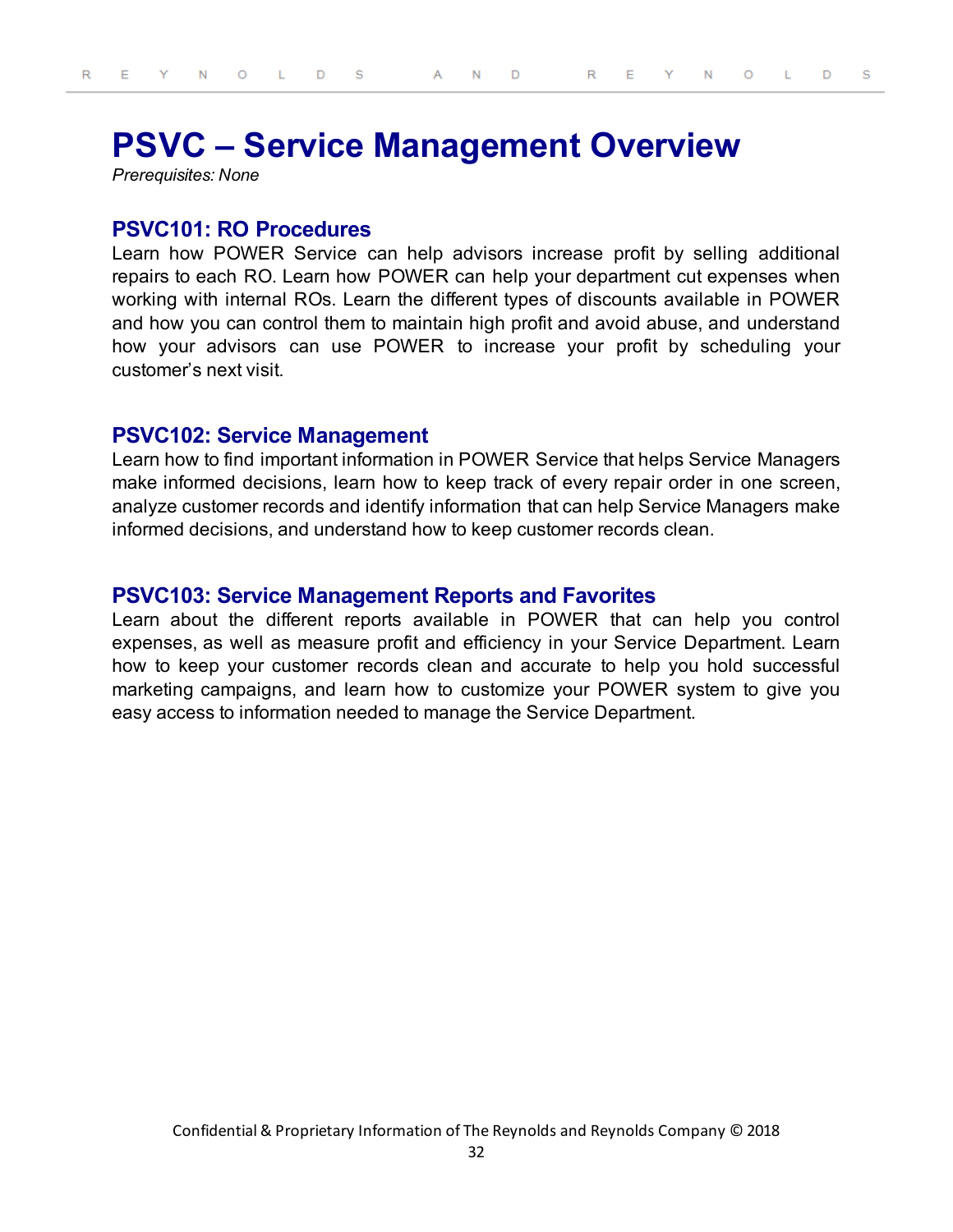## <span id="page-32-0"></span>**PSYS – Systems Management Overview**

<span id="page-32-1"></span>*Prerequisites: None*

#### **PSYS101: Security Management**

Learn about the training resources available for POWER, learn about the benefits of using User Groups to easily create UserIDs for dealership employees, learn how to control password access and troubleshoot security issues, and how to manage Computer Assisted Instruction (CAI) courses.

## <span id="page-32-2"></span>**PSYS102: System Management**

Learn about system- wide POWER features and how they can improve POWER utilization at your dealership. Learn about the POWER software update process and how to process POWER reports.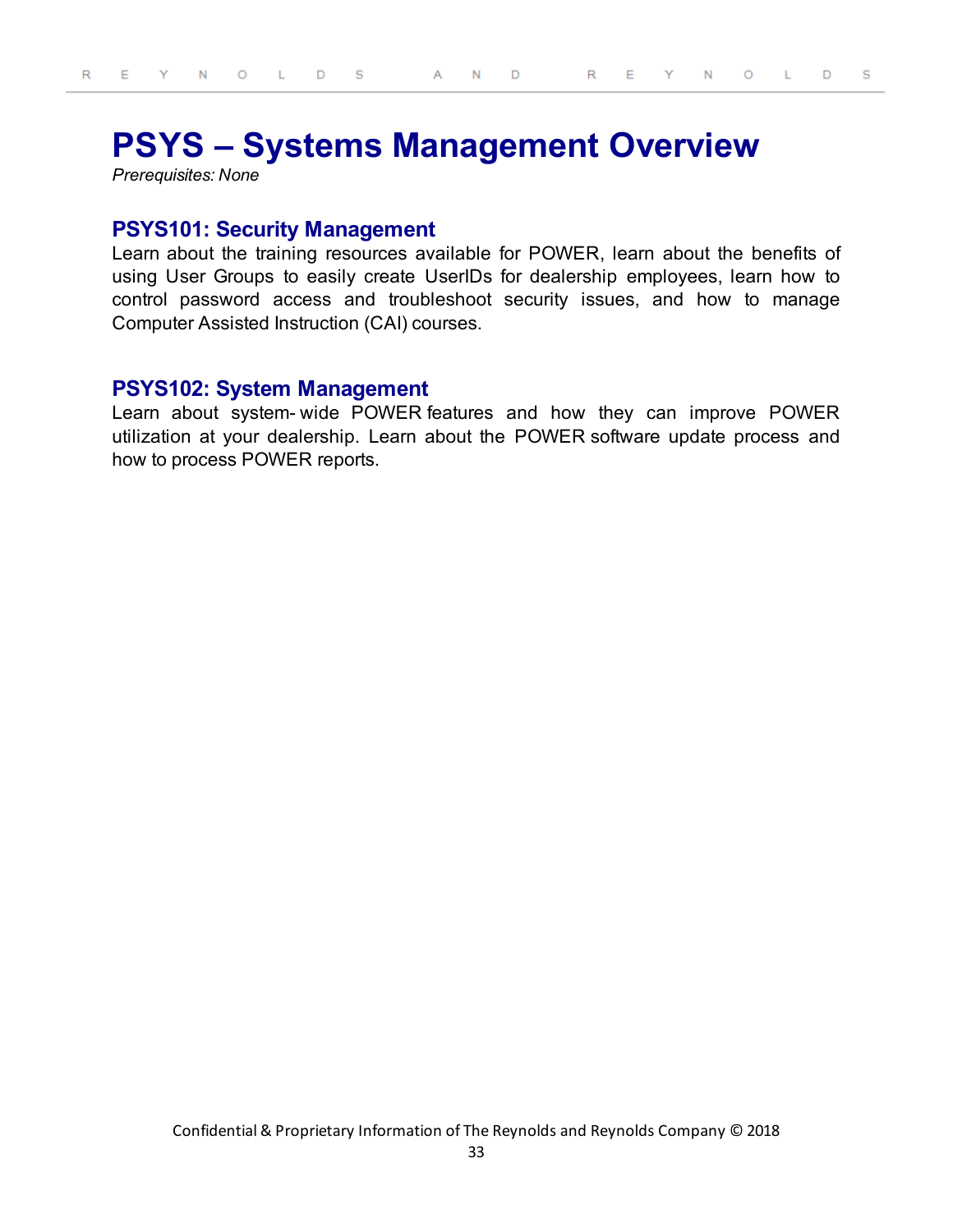# <span id="page-33-0"></span>**ON-DEMAND 'NET CLASSES**

## **What are On-Demand Classes?**

Besides the regularly scheduled 'Net Classes, Reynolds and Reynolds offers ondemand classes covering specific topics. You can request classes from the regular schedule to be taught at the time convenient for your dealership, or you can also request classes that are not regularly scheduled.

Unless noted otherwise, all on-demand sessions are 90 minutes and cost \$328.00 USD per computer logged in.

#### **How do I enroll?**

Call Reynolds Software Education at 937-485-1700 or email [SED@reyrey.com](mailto:SED@reyrey.com).

For more information regarding administrative policies such as cancellations call Reynolds Software Education at 937-485-1700 or email [SED@reyrey.com](mailto:SED@reyrey.com). For billing questions please refer to your invoice.

*Prices are subject to change without prior notice. For current pricing information please contact your Reynolds representative or visit reyrey.com.*



*\*Reynolds and Reynolds is registered with the National Association of State Boards of Accountancy (NASBA) as a sponsor of continuing professional education on the National Registry of CPE Sponsors. State Boards of Accountancy have final authority on the acceptance of individual courses for CPE credit. Complaints regarding registered sponsors may be submitted to the National Registry of CPE Sponsors through its website: [www.nasbaregistry.org](http://www.learningmarket.org/).*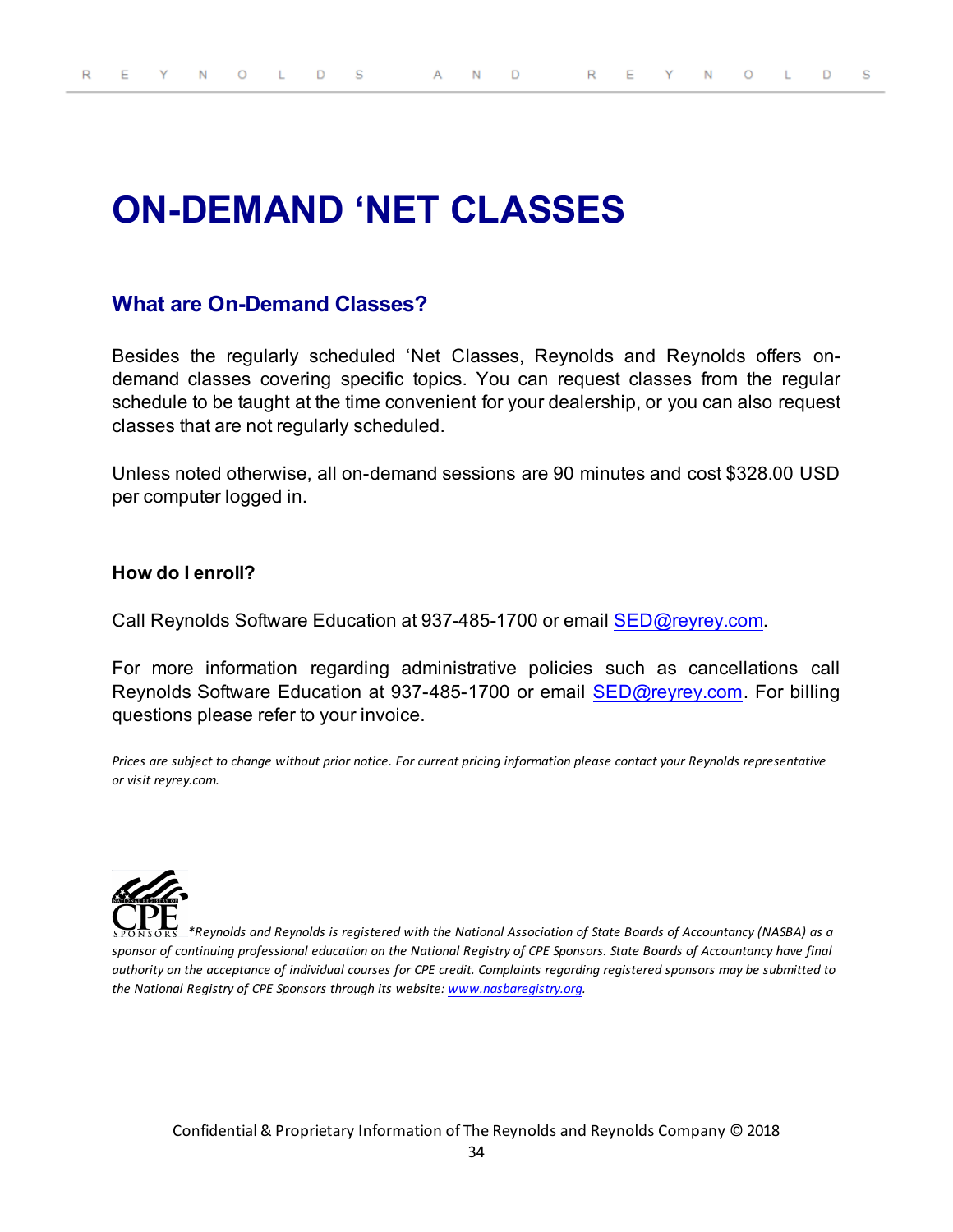# **Business Office Classes**

## <span id="page-34-1"></span><span id="page-34-0"></span>**ACC – Accounts Receivable**

<span id="page-34-2"></span>*Prerequisites: None*

## **ACC101: Accounts Receivable**

Learn about an overview of the Management Accounting system, the MAC two-openposting-months feature, MAC Drop, reviewing A/R detail, reviewing A/R credit history, finding A/R accounts past due, and running A/R end of month statements.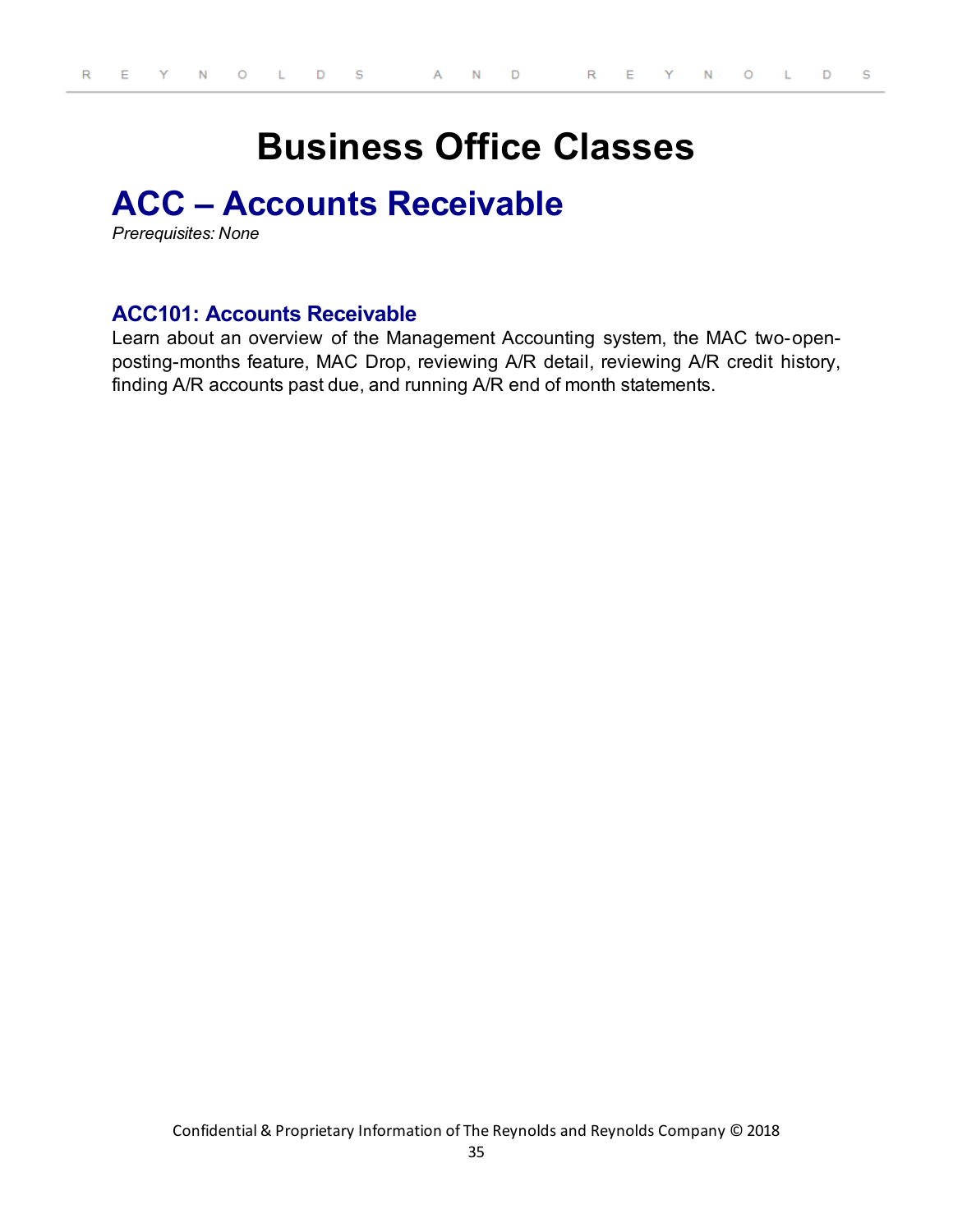## <span id="page-35-0"></span>**ANA – Account Analysis Reports**

<span id="page-35-1"></span>*Prerequisites: None*

### **ANA101: Account Analysis Reports**

Learn how to build an Account Analysis Report using special tools in POWER, request the Account Analysis Report, copy an existing Account Analysis Report, an use the Sales Tax Analysis Report and New Vehicle Sales Analysis Report.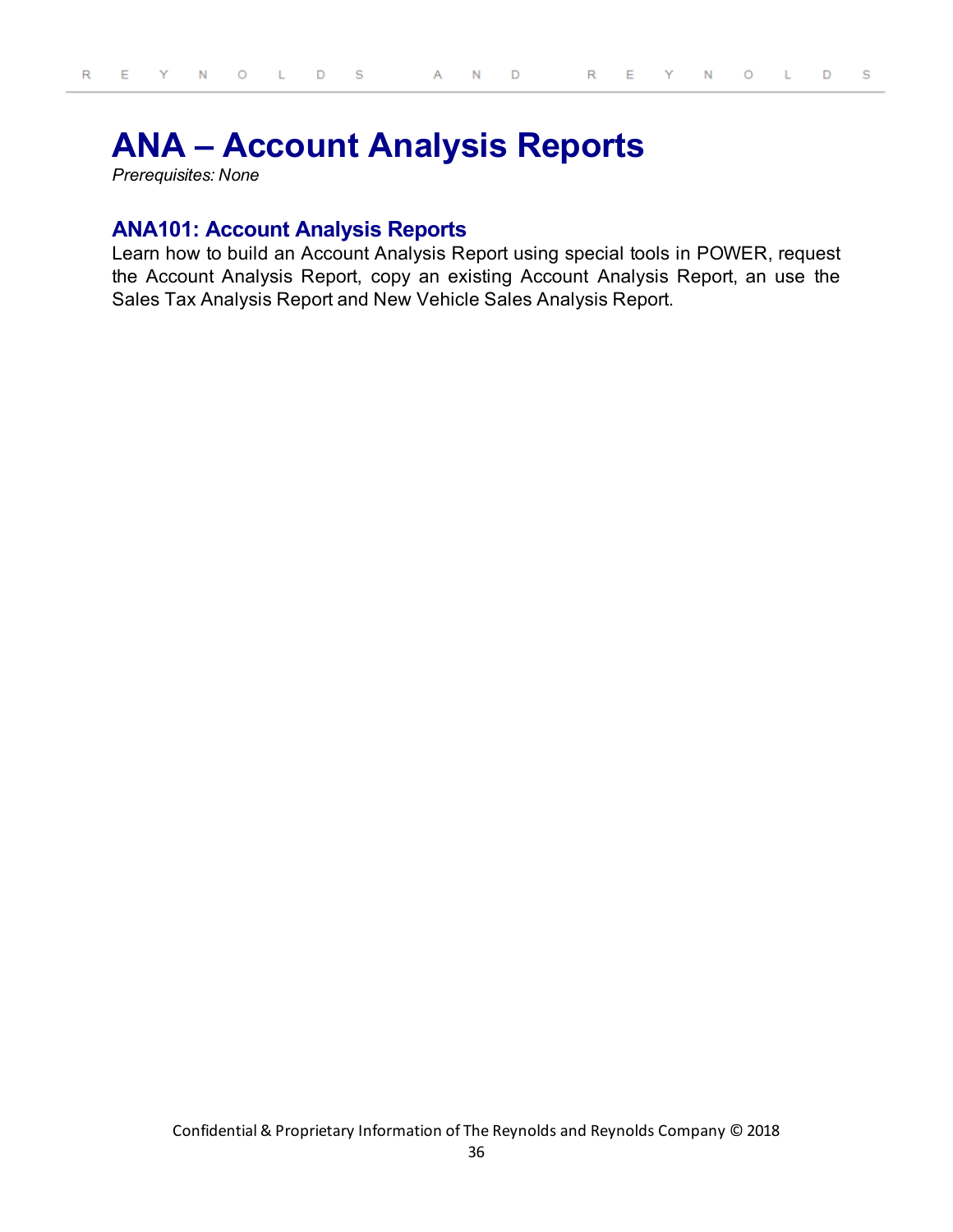# **EOY – Payroll End-of-Year**

*Prerequisites: PAY - Payroll OR experience with PAY*

# **EOY101: Payroll End-of-Year**

Learn about the steps required to prepare for and process end-of-year payroll, as well as what to do after the end-of-year cycle is complete. Learn how to transmit or print W-2s and other quarterly reports.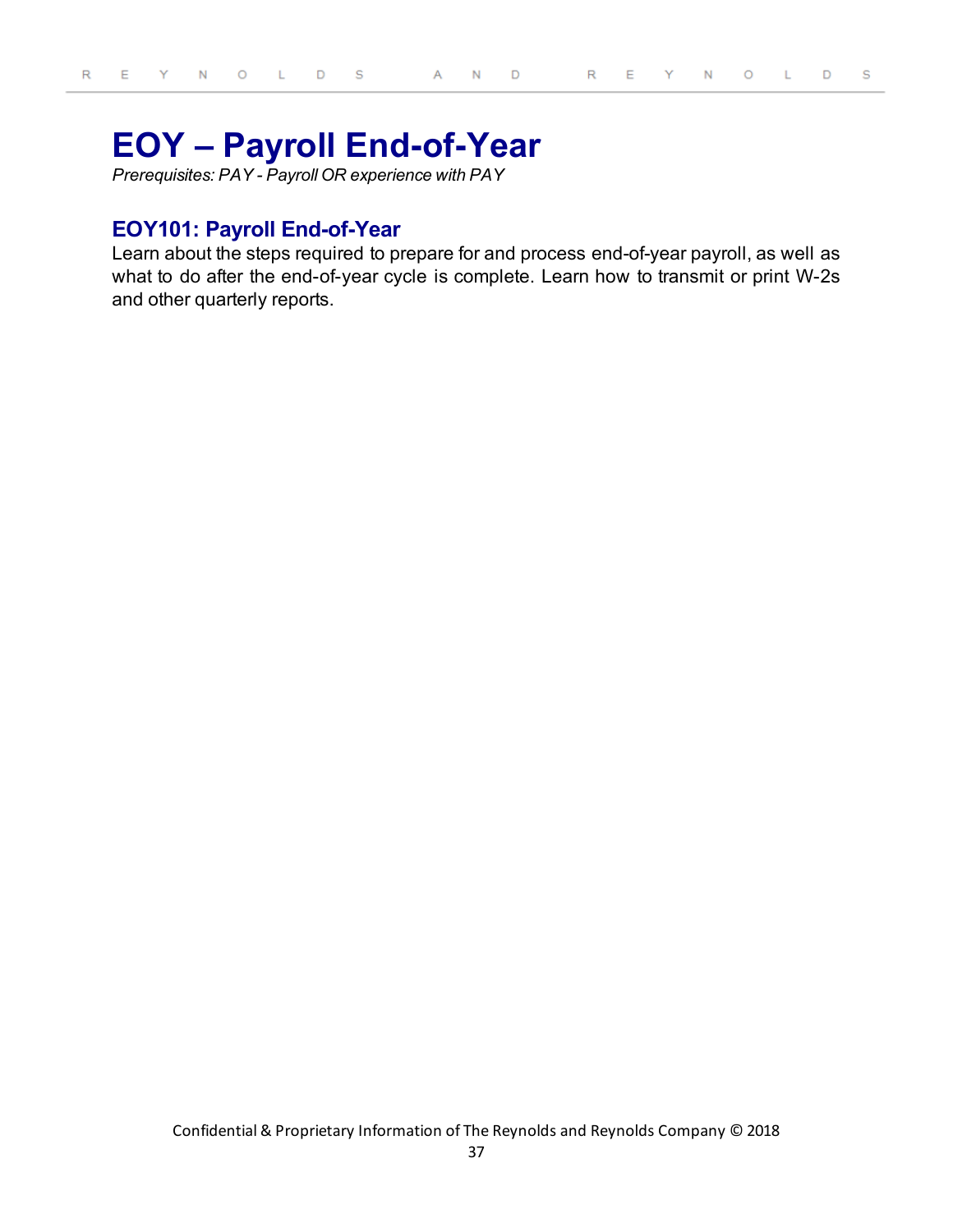# **GLD – G/L Distributions**

*Prerequisites: None*

# **GLD101: G/L Distributions**

Learn how to create G/L distributions, clone and modify G/L distributions, use advanced features when adding G/L distributions, and request G/L distribution reports.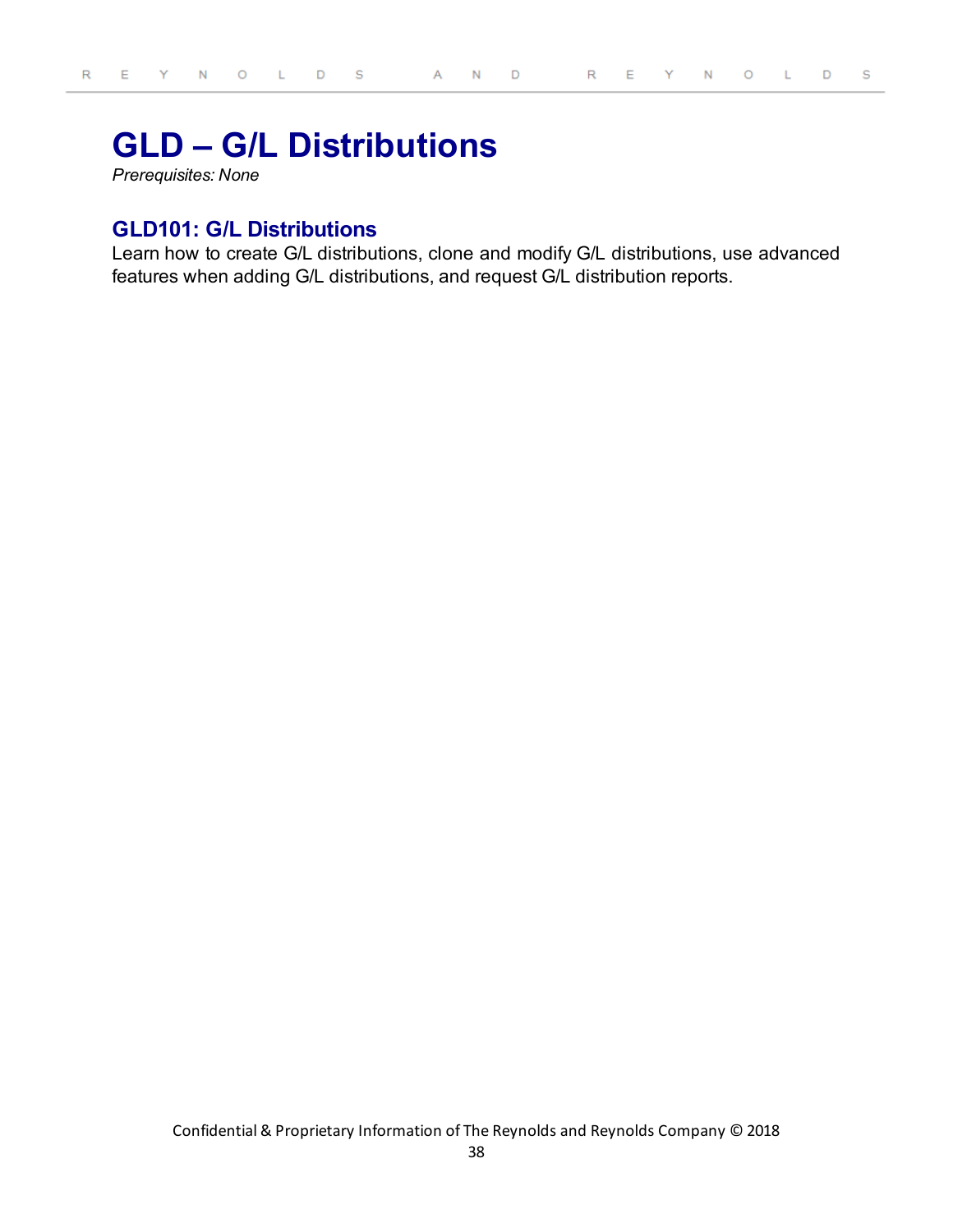# **HRM – Human Resource Management**

*CPE Credits: 7.0\* Program level: Basic Prerequisites: None No advanced preparation is required. Delivery method: Group Internet Based Field of study: Auditing, Computer Software and Applications*

## **HRM101: Employee Personnel Maintenance**

Learn how to add name and address records for use in HRM, add employees into HRM, enter medical, dependent, insurance and educational data, input historical earnings, and create to-do checklists.

## **HRM102: Employee File Maintenance**

Learn how to maintain the title file, add performance evaluations, earnings and general notes. Learn how to enter vehicle incidents and disciplinary actions, record injuries and unemployment claims, how to do employment verification and COBRA maintenance.

# **HRM103: Employee Status Changes and HRM Control Programs**

Learn how to terminate, rehire, or transfer employees, and set up controls for employee personal data. Understand hiring source codes and termination codes. Learn how to set up checklists, create disciplinary steps, and determine password security.

# **HRM104: HRM Custom Reports**

Learn how to build standard reports, create one-line reports, and modify existing reports.

*\*Reynolds and Reynolds is registered with the National Association of State Boards of Accountancy (NASBA) as a sponsor of continuing professional education on the National Registry of CPE Sponsors. State Boards of Accountancy have final authority on the acceptance of individual courses for CPE credit. Complaints regarding registered sponsors may be submitted to the National Registry of CPE Sponsors through its website: [www.nasbaregistry.org](http://www.learningmarket.org/).*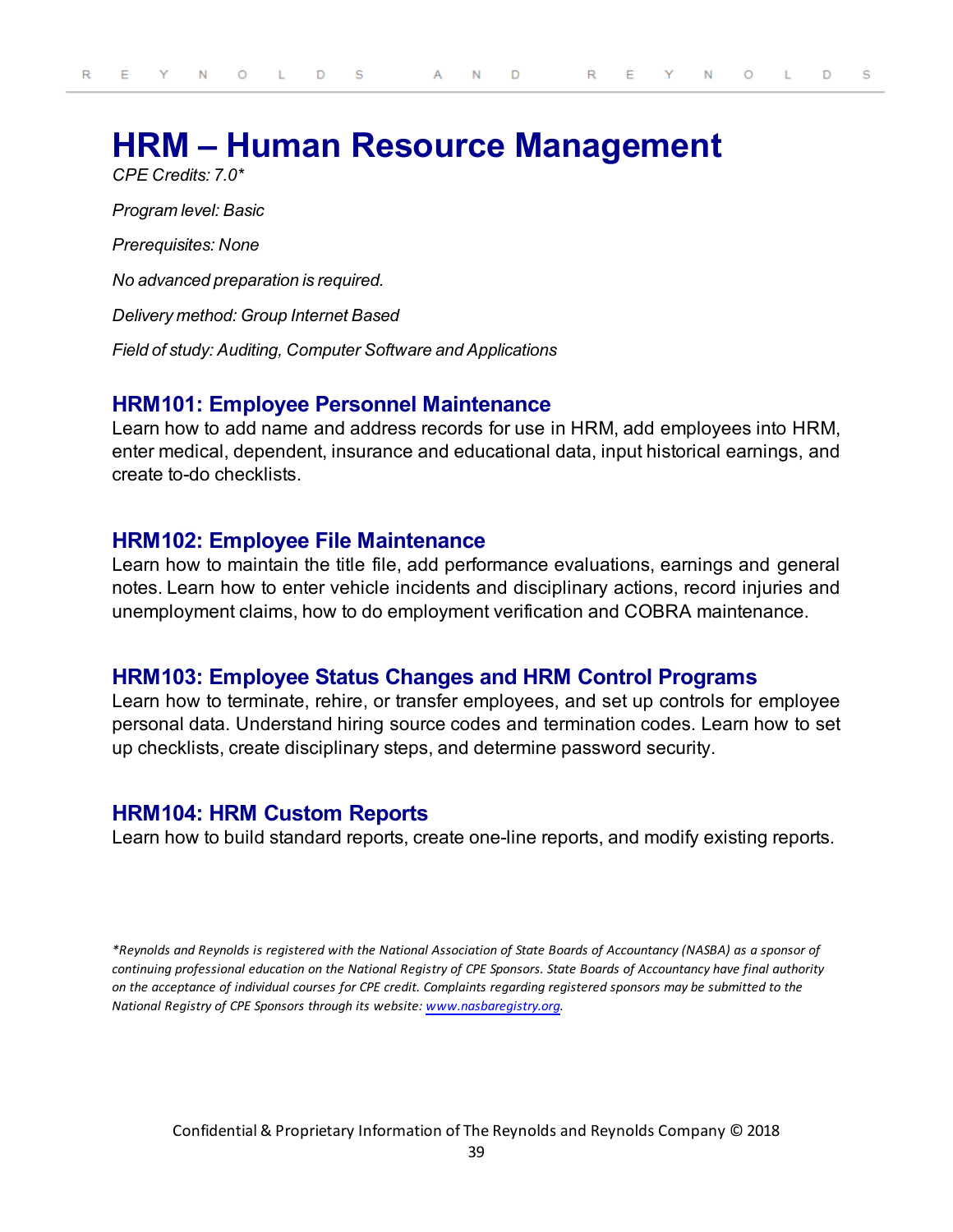# **MAC1 – Management Accounting Daily Procedures**

*CPE Credits: 16.0\**

*Program level: Basic*

*Prerequisites: None*

*No advanced preparation is required.*

*Delivery method: Group Internet Based*

*Field of study: Accounting, Auditing, Computer Software and Applications*

## **MAC101: Introduction to MAC and NAD**

Learn about how the MAC application is organized, the open posting month feature, MAC drop, and the Name and Address application. Learn how to add customer records, create charge customer records, and find Accounts Receivable information.

## **MAC102: Posting and Viewing Accounting Detail**

Learn how to use journal posting screens, add A/P purchases, auto-distribute expenses, display journal, schedule, and G/L detail, and add schedule extended notes.

### **MAC103: Controlling Journals and G/L Accounts**

Learn about journal posting control screens, how to create a new journal variation and define prompted General Ledger accounts, General Ledger controls, create new General Ledger accounts, schedule a General Ledger account, and enter budget amounts for a General Ledger account.

### **MAC104: Posting Vehicle Purchases**

Learn how to stock vehicles into inventory, and post vehicles into accounting.

## **MAC105: Posting Vehicle Sales (1 of 2)**

Learn how to post a vehicle sale, display G/L detail, correct deal information, reopen a posted deal, and request Front-End Management reports.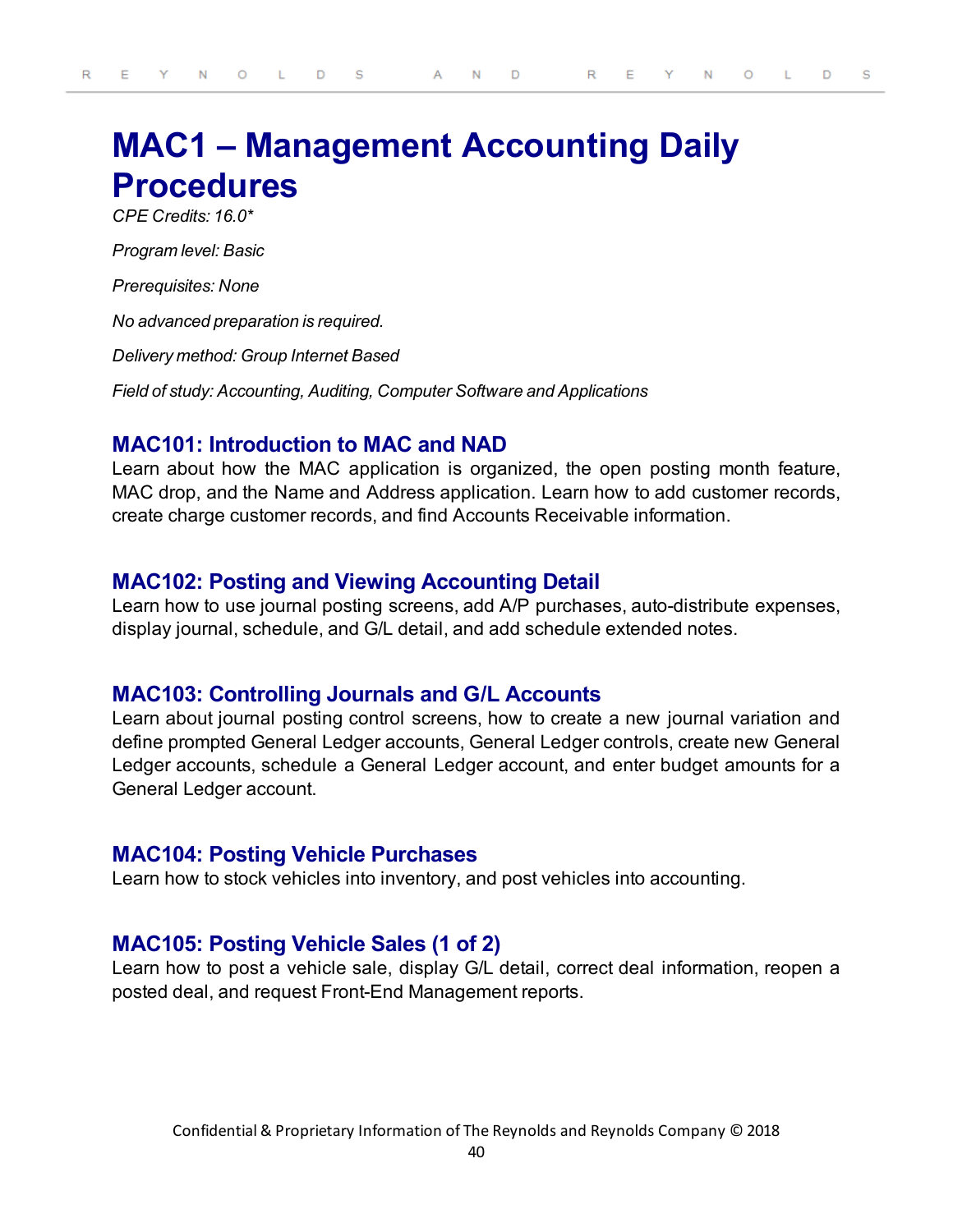## **MAC106: Posting Vehicle Sales (2 of 2)**

Learn how to create G/L Distribution records, request a VIN listing of G/L Distributions, and find F&I field numbers.

#### **MAC107: Cash Receipts**

Learn how to receipt payments from accounts receivable customers, post the daily deposit, and create a new NAD record in Cash Receipts.

## **MAC108: Checkwriter and 1099 Reporting**

Learn how to create and post a check, find accounts payable balances and invoices, create 1099 detail automatically, add manual 1099 detail, adjust manual 1099 detail, and how to create a new NAD record in Checkwriter and E-Payment.

#### **MAC109: Reconciling Bank Statements**

Learn how to clear detail for bank statement reconciliation, Automated Bank Reconciliation, reset cleared detail, and request bank reconciliation schedules.

*\*Reynolds and Reynolds is registered with the National Association of State Boards of Accountancy (NASBA) as a sponsor of continuing professional education on the National Registry of CPE Sponsors. State Boards of Accountancy have final authority on the acceptance of individual courses for CPE credit. Complaints regarding registered sponsors may be submitted to the National Registry of CPE Sponsors through its website: [www.nasbaregistry.org](http://www.learningmarket.org/).*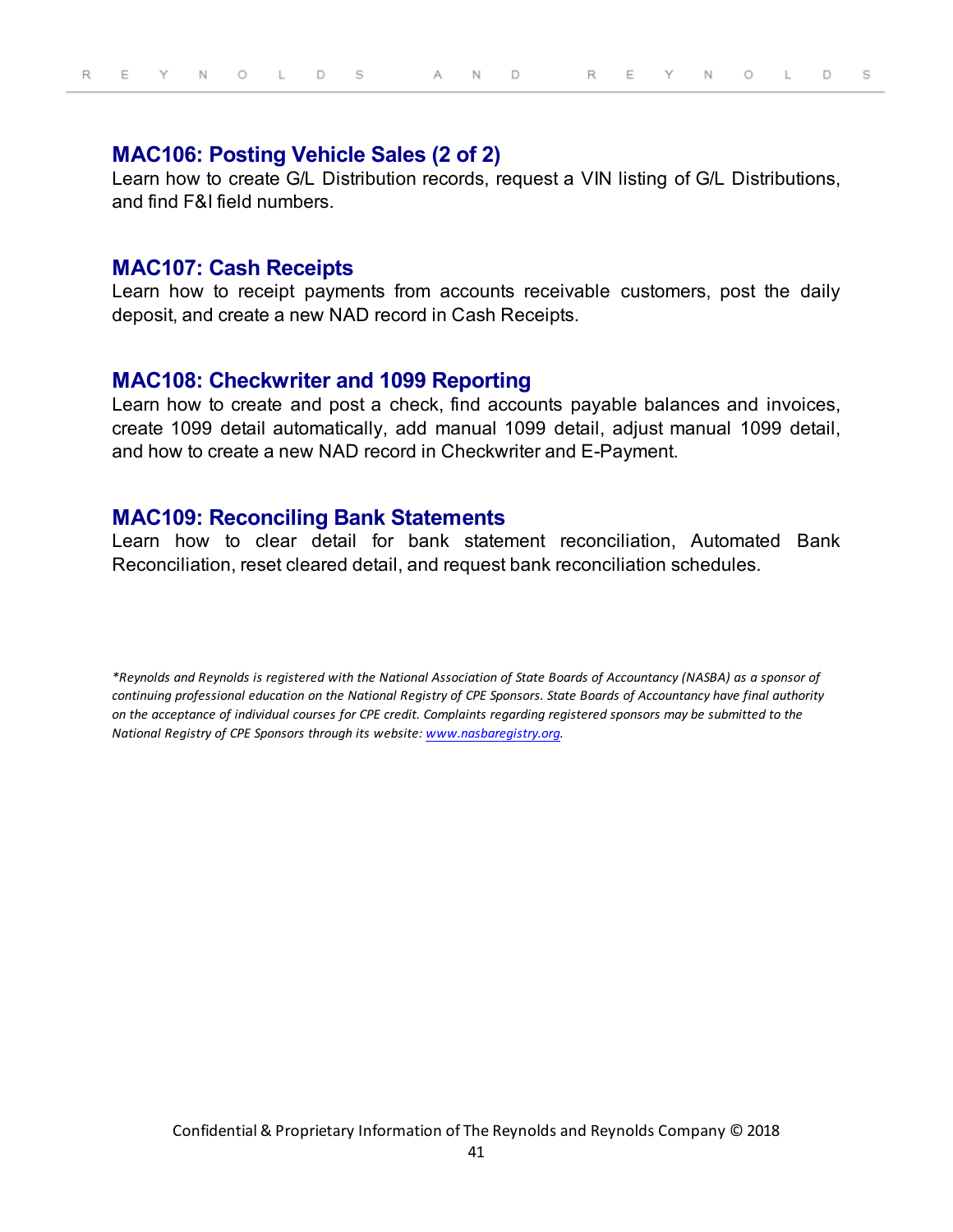# **MAC2 – Periodic Accounting Procedures**

*CPE Credits: 16.0\* Program level: Basic Prerequisites: None No advanced preparation is required. Delivery method: Group Internet Based Field of study: Accounting, Auditing, Computer Software and Applications*

## **MAC201: Introduction to MAC and Accounts Receivable**

Learn about how Management Accounting system integration functions, the open posting month feature, and MAC Drop. Learn how to review A/R detail, A/R credit history, find A/R accounts past due, and run A/R end of month statements.

## **MAC202: Batch Accounts Payable**

Learn how to request a Batch Accounts Payable cycle, look up BAP detail, place vendors and invoices on hold, post the BAP cycle, and print BAP checks.

## **MAC203: Parts Accounting**

Learn how to review, adjust, batch post, and control parts accounting. Learn how to use reports to find unbilled parts tickets to control inventory expenses, and view the adjusted parts invoices before batch posting to the G/L.

## **MAC204: Service Accounting**

Learn how to review, adjust, batch post, and control service accounting. Learn how to use reports to find unbilled, completed repair orders, work in process, technician hours flagged for payroll purposes, and view/adjust service accounting before posting it to the  $G/I$ 

## **MAC205: NAD System and Reports**

Learn how to create reports to meet your own specifications, prevent invoicing for parts and service customers based on NAD number, and display historical parts sales information for a given customer.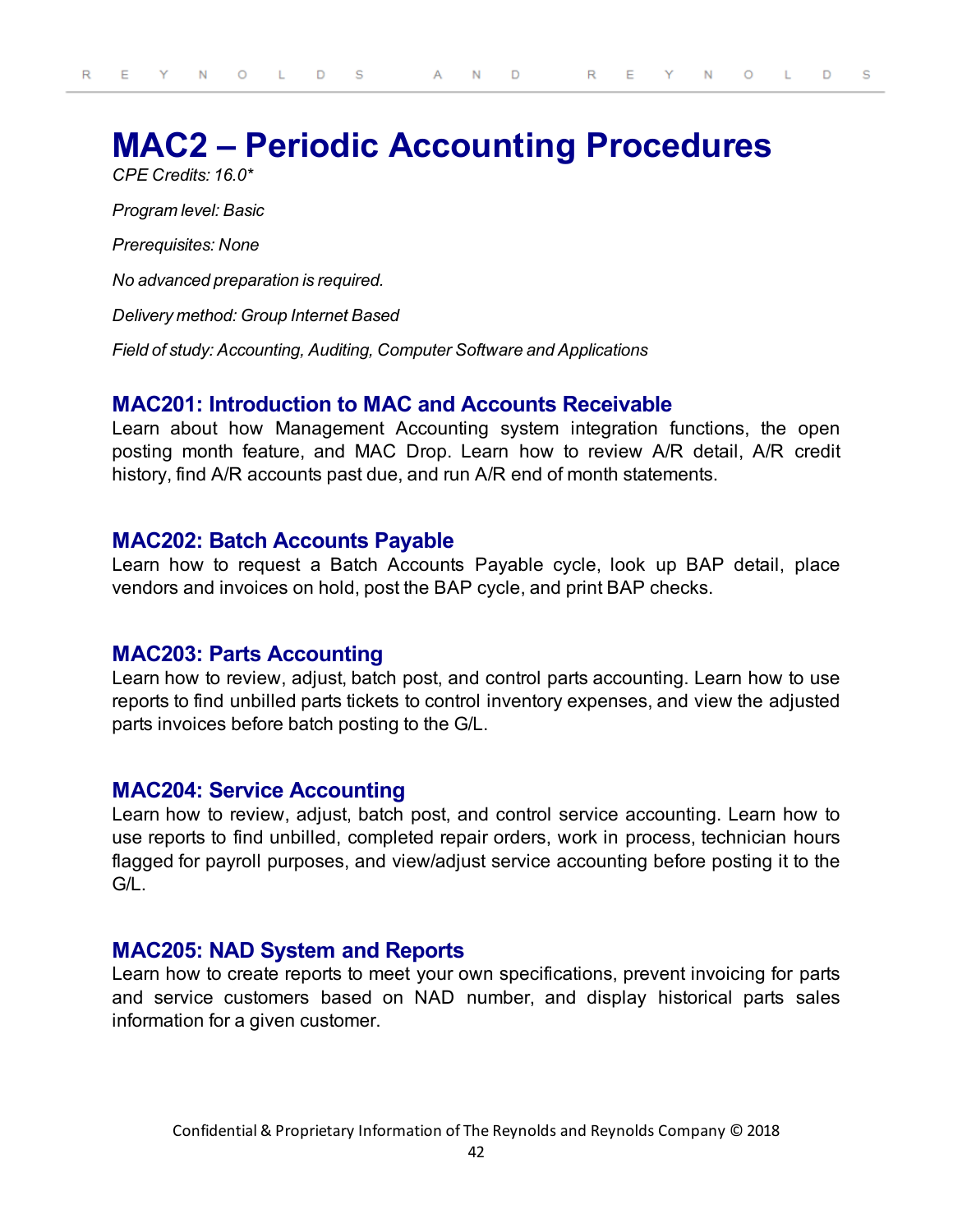# **MAC206: Requesting and Maintaining DOC Reports**

Learn how to request a Daily Operating Control report, view an Instant DOC on-screen, clear current amounts, easily change lines on the DOC to include or exclude accounts, add new accounts to lines on the DOC, and change forecast figures.

#### **MAC207: Accounting Reports**

Learn how to request and analyze journal and schedule reports, reconcile vehicle inventory, and request/analyze a Detail G/L report.

#### **MAC208: Standard Entries and Handling Posting Errors**

Learn how to create standard entries for expenses and depreciation, create online standard entries, analyze a sales analysis report, delete and void transactions, and reverse post a journal entry.

## **MAC209: End of Month Procedures**

Learn about the current accounting status and important end-of-month dates. Learn how to prepare for MAC Drop, check to see if MAC Drop will run as scheduled, and request end-of-month jobs.

*\*Reynolds and Reynolds is registered with the National Association of State Boards of Accountancy (NASBA) as a sponsor of continuing professional education on the National Registry of CPE Sponsors. State Boards of Accountancy have final authority on the acceptance of individual courses for CPE credit. Complaints regarding registered sponsors may be submitted to the National Registry of CPE Sponsors through its website: [www.nasbaregistry.org](http://www.learningmarket.org/).*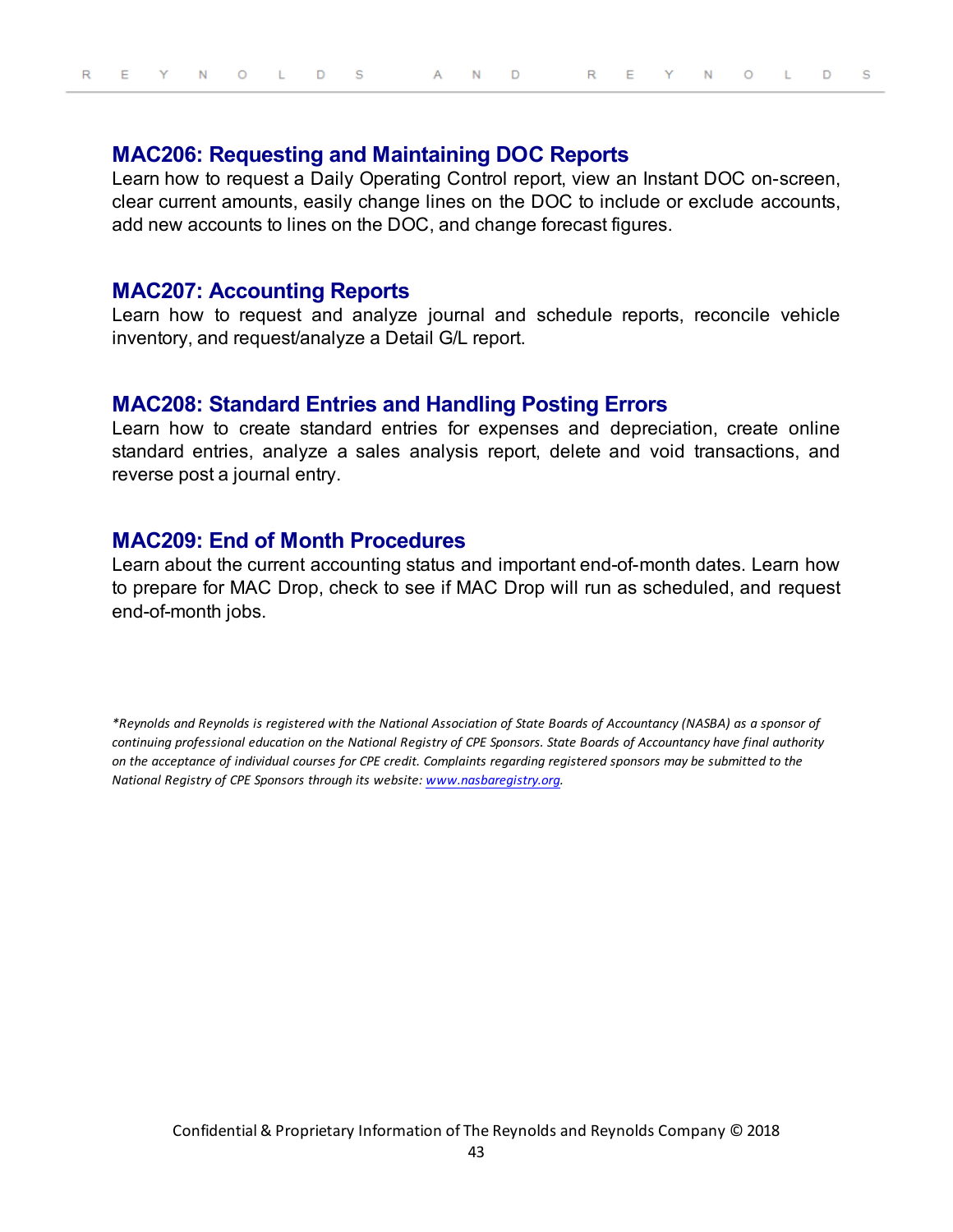# **MAC3 – Advanced Management Reports** *CPE Credits: 18.0\**

*Program level: Basic Prerequisites: None No advanced preparation is required. Delivery method: Group Internet Based Field of study: Accounting, Auditing, Computer Software and Applications*

## **MAC301: Building Daily Operating Control Reports (Part 1)**

Learn how to review a variety of reports that can be produced using DOCs. Learn steps in building a DOC, add keywords to a DOC, and define columns in a DOC.

## **MAC302: Building Daily Operating Control Reports (Part 2)**

Learn how to map DOCs, add lines, print a DOC, complete Prior Year Comparison DOC, and troubleshoot DOCs.

## **MAC303: Standard DOCs & Instant DOCs**

Learn how to build standard DOCs, instant DOCs, and restrict accounting reports.

## **MAC304: Percent of Base Comparison DOC**

Learn about special content total level, and building Percent of Base Comparison DOC.

## **MAC305: Additional DOC Features**

Learn about other DOC features, expenses on the DOC, listing DOC Control Records, mapping a 45-line DOC, and Restricting Accounting report.

# **MAC306: Financial Statement Reports (Part 1)**

Learn about Financial Statement data sources and steps in building a Financial Report. Learn how to add base report information and define literals.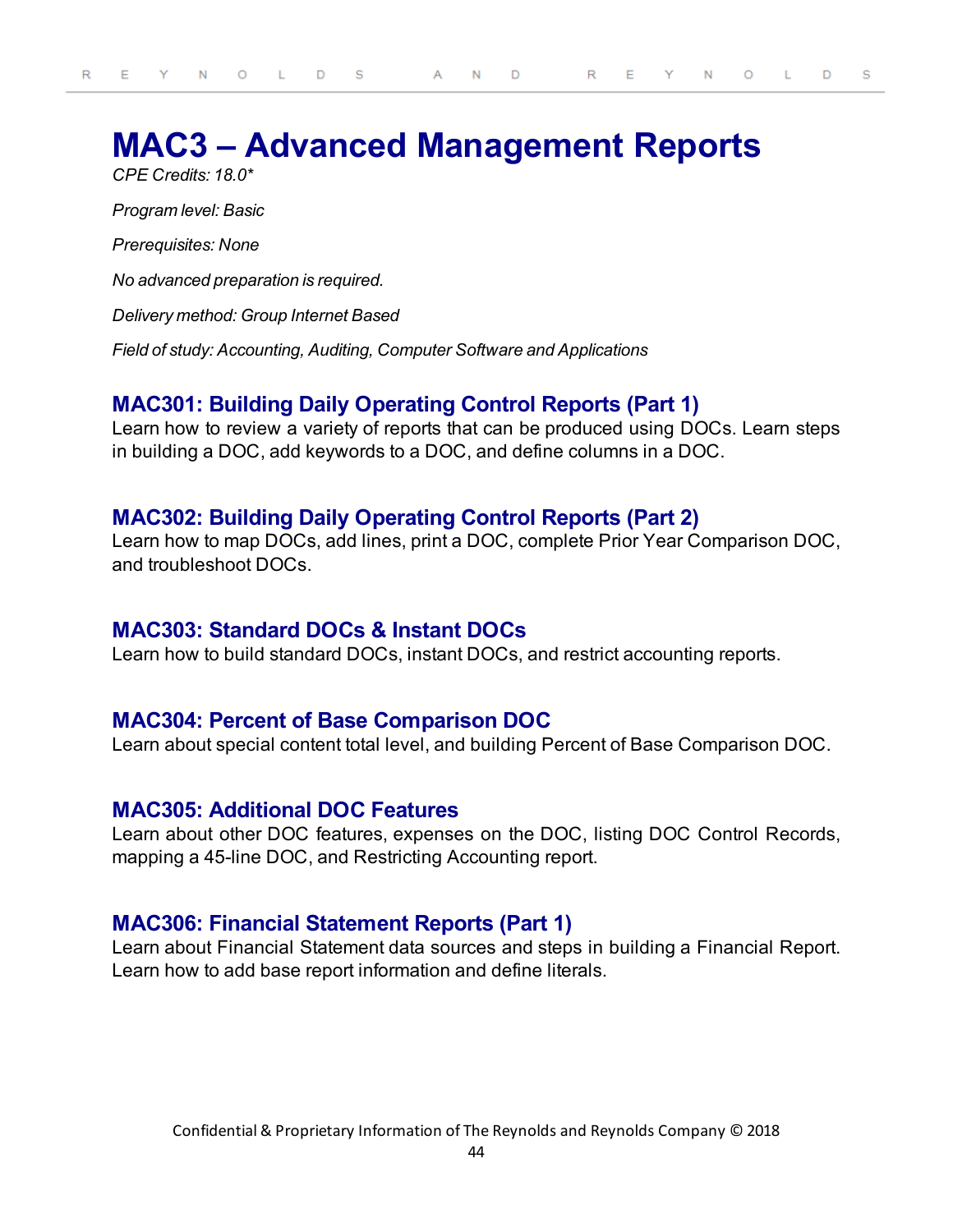#### **MAC307: Financial Statement Reports (Part 2)**

Learn how to define Financial Statement Report Content, how to use basic commands such as GET, CAL, PRT, & RST, how to enter Financial Statement Report Lines, and print Financial Statement Reports.

#### **MAC308: Financial Statement Literals and Storage Areas**

Learn how to print from Schedule Recap totals, print from Alpha Storage, and learn about calculations with Working Storage Areas.

## **MAC309: Additional Financial Statement Arithmetic and Accumulators**

Learn how to perform arithmetic functions in financial statements, how to use conditional statements, and how to enter personnel and financial statistical data. Learn aboutinterfacing accumulators with financial statements, and troubleshooting the Financial Statement.

## **MAC310: Account Analysis Reports**

Learn how to build an Account Analysis Report, Field Accumulations, how to request Account Analysis Reports, and copy existing Account Analysis Reports.

*\*Reynolds and Reynolds is registered with the National Association of State Boards of Accountancy (NASBA) as a sponsor of continuing professional education on the National Registry of CPE Sponsors. State Boards of Accountancy have final authority on the acceptance of individual courses for CPE credit. Complaints regarding registered sponsors may be submitted to the National Registry of CPE Sponsors through its website: [www.nasbaregistry.org](http://www.learningmarket.org/).*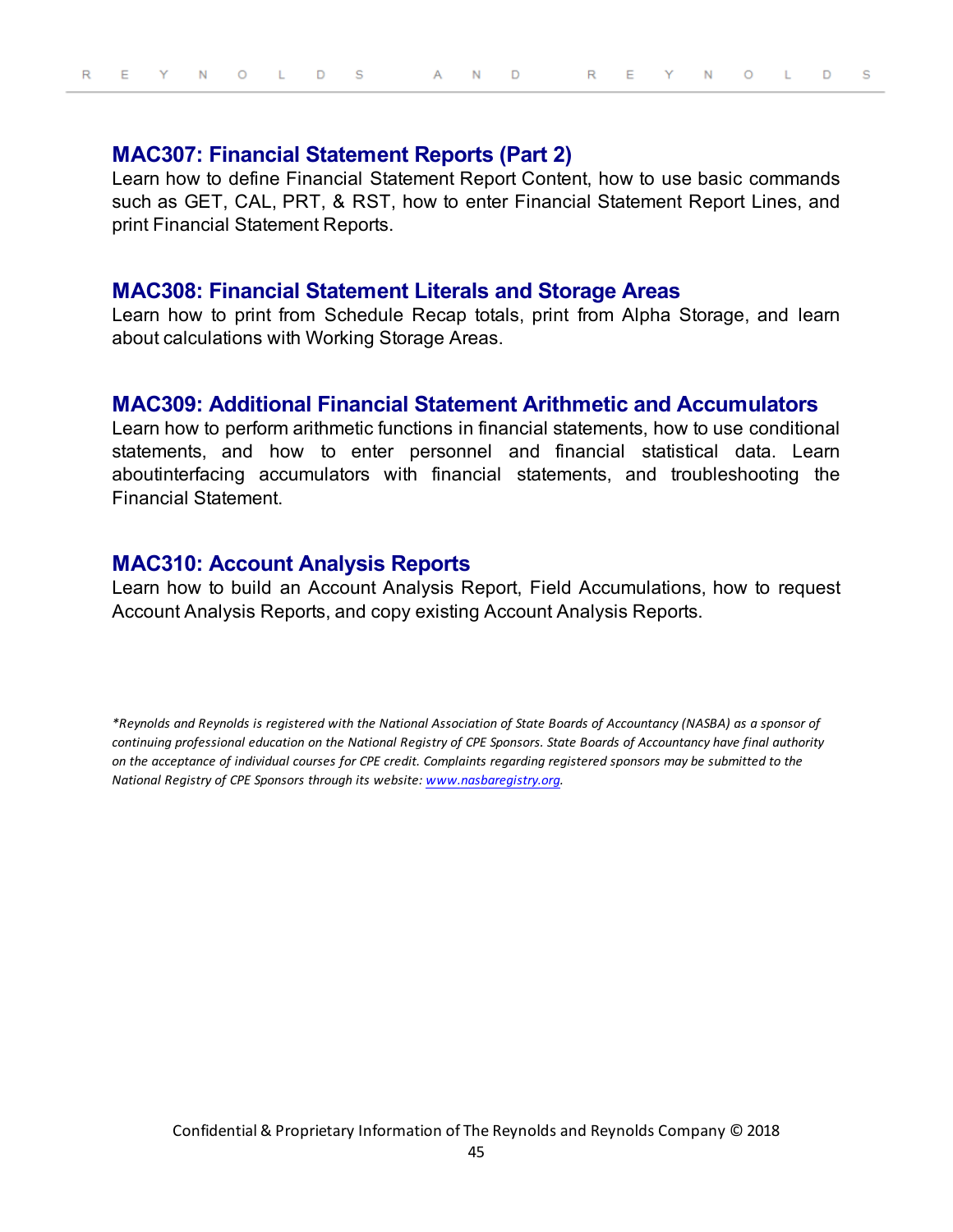# **MACEOY – Accounting End-of-Year**

*CPE Credits: 1.5\* Program level: Basic Prerequisites: None No advanced preparation is required. Delivery method: Group Internet Based Field of study: Accounting, Auditing*

# **MACEOY101: Accounting End-of-Year**

#### **120 minutes**

Learn about the steps that make closing December end-of-month accounting different from closing other months in the year. Learn how to request a 13th month financial statement, create 1099s, and enter auditor's adjustments.

*\*Reynolds and Reynolds is registered with the National Association of State Boards of Accountancy (NASBA) as a sponsor of continuing professional education on the National Registry of CPE Sponsors. State Boards of Accountancy have final authority on the acceptance of individual courses for CPE credit. Complaints regarding registered sponsors may be submitted to the National Registry of CPE Sponsors through its website: [www.nasbaregistry.org](http://www.learningmarket.org/).*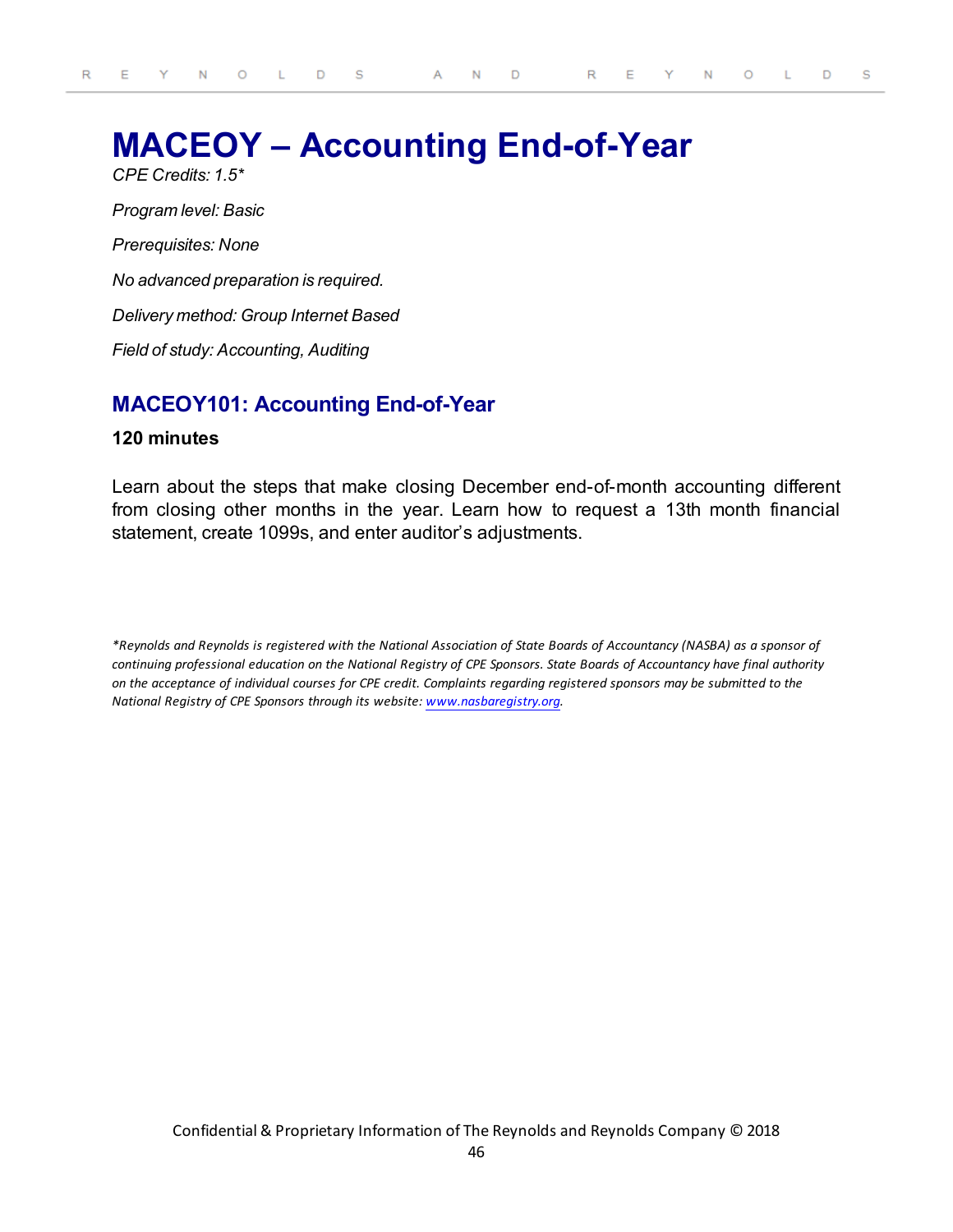# **PAY – Payroll**

*CPE Credits: 16.0\* Program level: Basic*

*Prerequisites: None*

*No advanced preparation is required.*

*Delivery method: Group Internet Based*

*Field of study: Auditing, Computer Software and Applications*

# **PAY101: Introduction to Payroll**

Learn about an introduction to payroll, steps to process a payroll cycle, company level display screens, Company Pay Calendar, and opening a cycle.

## **PAY102: Adding an Employee**

Learn how to add Name and Address records. Learn about Payroll Employee Maintenance, Deduction Efficiency, how to create Employee Templates, and One-Time **Deductions** 

## **PAY103: Paycheck Solutions**

Learn about Check Signer's Worksheet, paycheck requests, and Integrated PAY Downloads.

## **PAY104: Processing a Payroll Cycle**

Learn about Trial or Worksheet processing, Full processing, and Payroll-general ledger interface.

## **PAY105: Additional Payroll Features**

Learn about adjustments, voids and manual checks, on- line Instant checks, Miscellaneous checks, and Employee and Company Display screens.

# **PAY106: Payroll Reports**

Learn how to build One-Line reports, request payroll and user reports, and clone reports.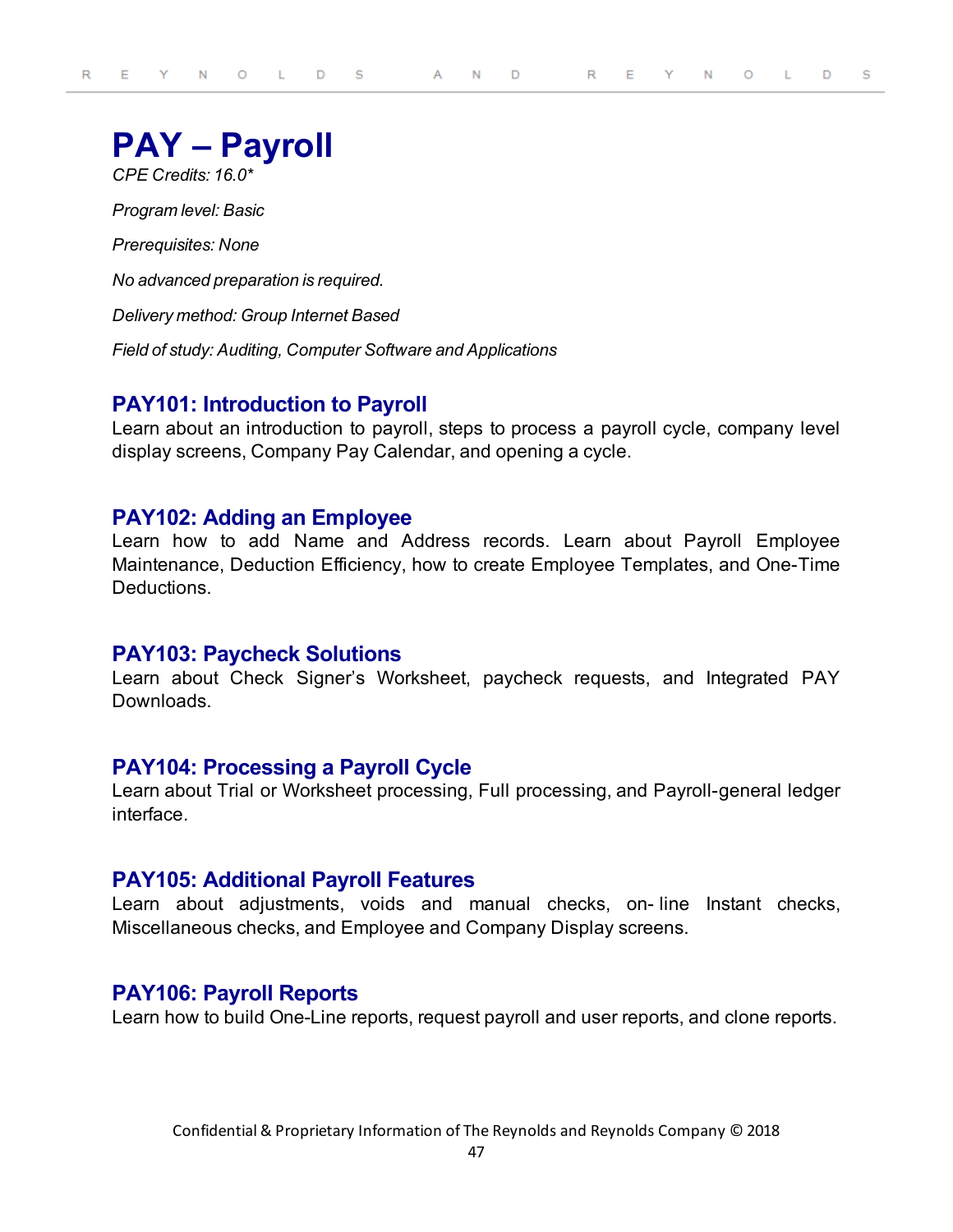*\*Reynolds and Reynolds is registered with the National Association of State Boards of Accountancy (NASBA) as a sponsor of continuing professional education on the National Registry of CPE Sponsors. State Boards of Accountancy have final authority on the acceptance of individual courses for CPE credit. Complaints regarding registered sponsors may be submitted to the National Registry of CPE Sponsors through its website: [www.nasbaregistry.org](http://www.learningmarket.org/).*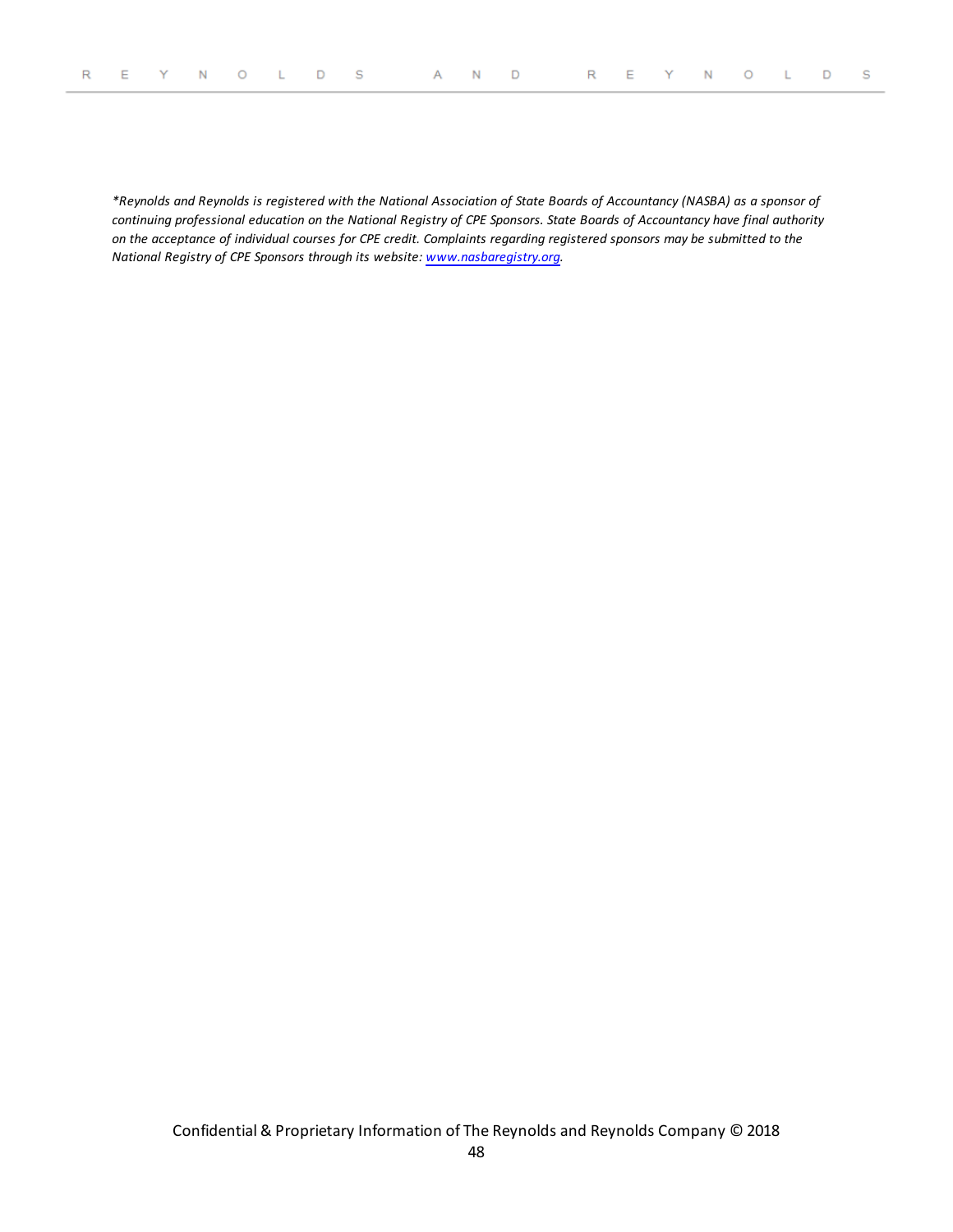# **PRC – Purchase Requisition Control**

*CPE Credits: 5.0\* Program level: Basic Prerequisites: None No advanced preparation is required. Delivery method: Group Internet Based Field of study: Auditing, Computer Software and Applications*

# **PRC101: Introduction, NAD, and General PRC**

Learn how to write, print, receipt, post invoices and set up vendors for PRC.

## **PRC102: Vehicle, Parts, and Sublet PRC**

Learn how to add, receipts, and pre-post amounts to vehicle, parts, and sublet PRCs. Learn how to post invoices with a variance.

# **PRC103: PRC Inquiry, Reports, and Control Programs**

Learn how to list historical purchase orders or all PRCs for a vendor, define a custom report, and void invoices. Learn about PRC control programs.

*\*Reynolds and Reynolds is registered with the National Association of State Boards of Accountancy (NASBA) as a sponsor of continuing professional education on the National Registry of CPE Sponsors. State Boards of Accountancy have final authority on the acceptance of individual courses for CPE credit. Complaints regarding registered sponsors may be submitted to the National Registry of CPE Sponsors through its website: [www.nasbaregistry.org](http://www.learningmarket.org/).*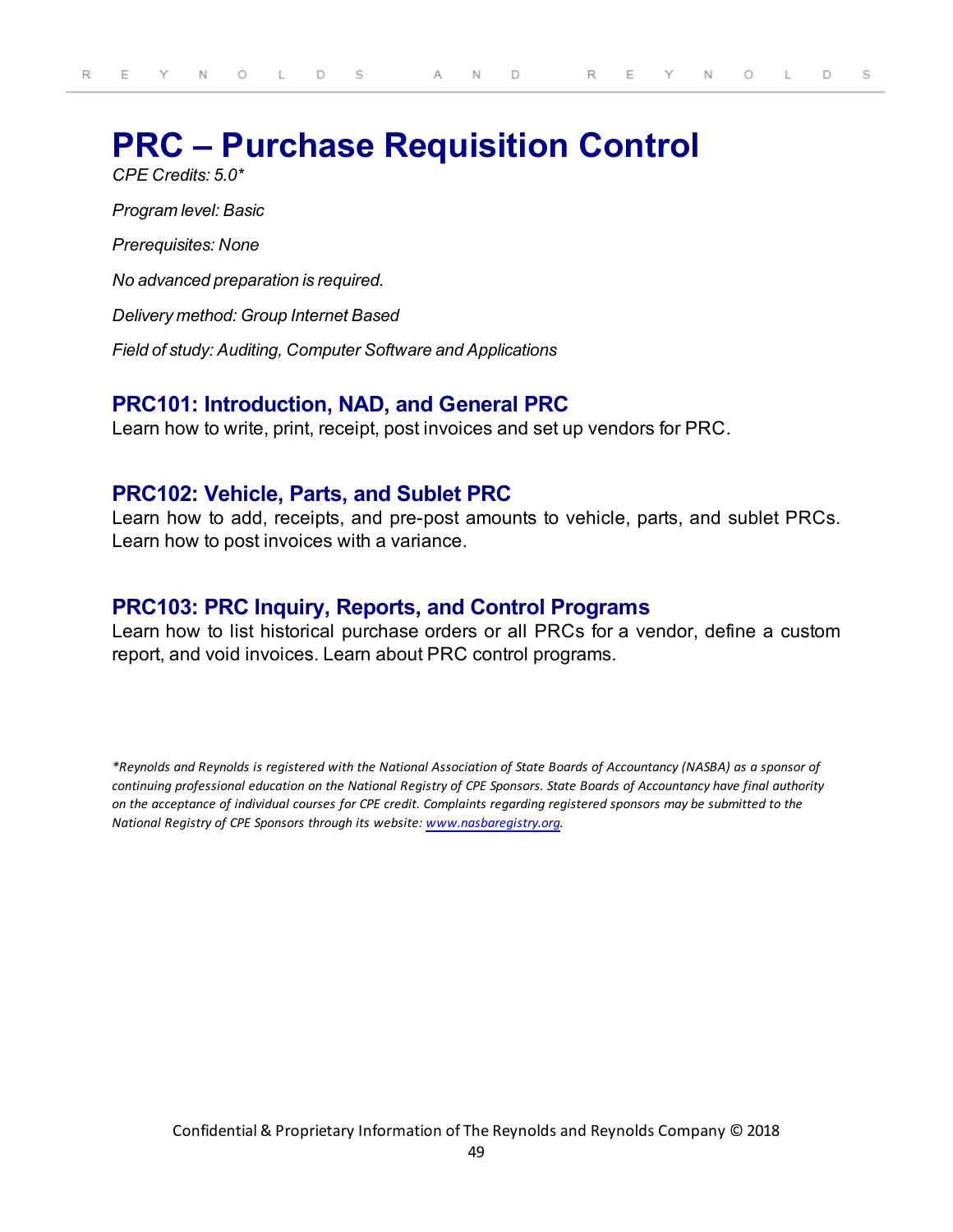# **Front End Classes**

# **CAP – Credit Application**

*Prerequisites: None*

# **CAP101: Credit Application**

Learn about starting a credit application, adding employment history, adding references and creditors, adding bank accounts and mortgage information, viewing previously financed vehicles, and printing credit applications.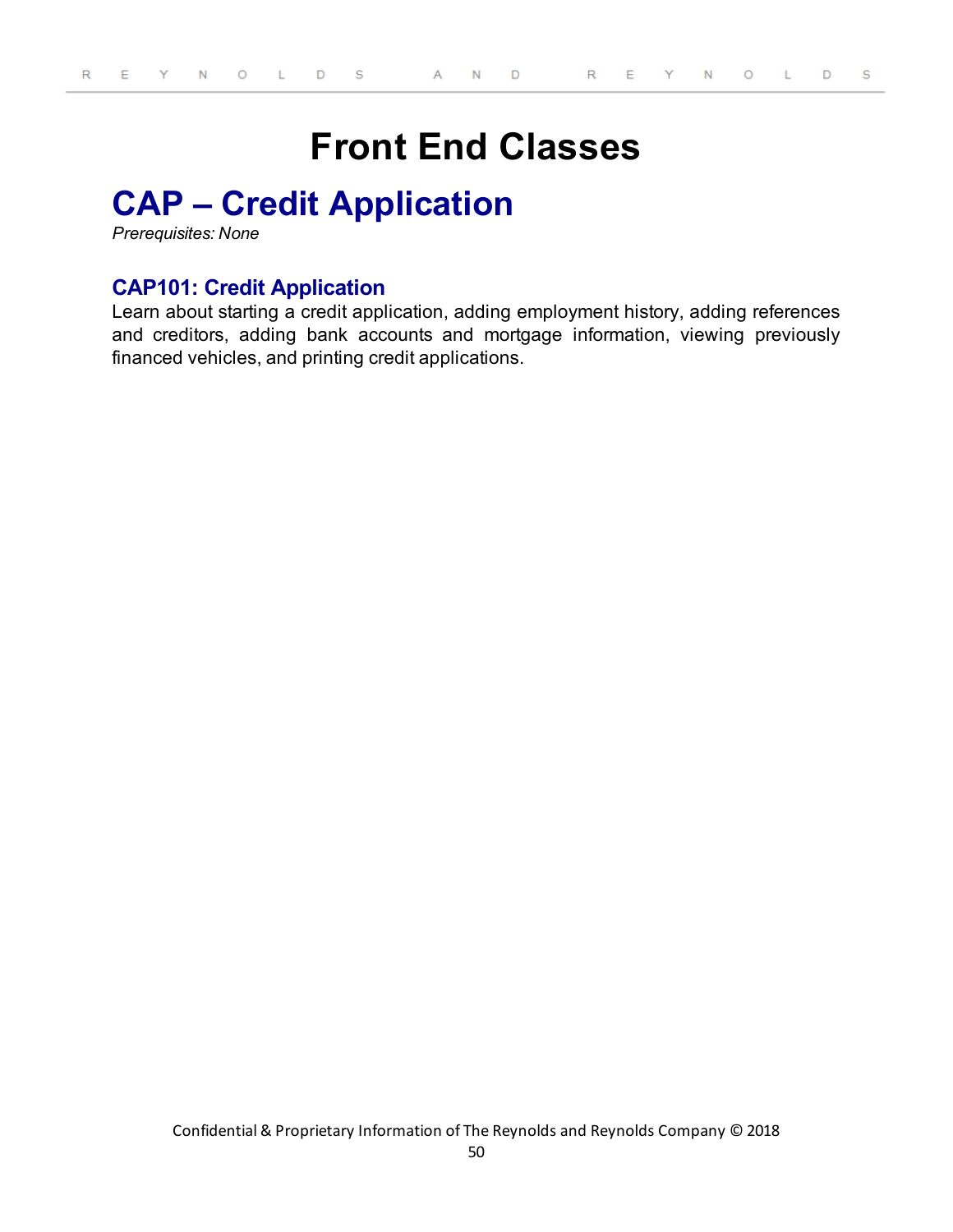# **CRM – Customer Relationship Management**

*Prerequisites: None*

## **CRM101: Customer Relationship Management Basics**

Learn about the Customer Relationship Management (CRM) application, prospect life cycle, CRM folders, the CRM calendar, and various appointment displays.

### **CRM102: Appointments and Tasks**

Learn about creating appointments for customers and personal items, delegating appointments to other representatives, tracking daily duties in the form of tasks, recognizing and acting on urgent tasks, and creating reminders for calendar items and tasks.

### **CRM103: Lead and Customer Management**

Learn how to deal with unassigned leads and tasks, add new customer records, and manage existing customers and pending sales customers.

### **CRM104: CRM for the Front End and Fixed Operations**

Learn how to view the status of existing deals from CRM, complete tasks added by the Sales Daily Work Plan, track vehicles available for demo drives, monitor delegated reservations and appointments using the "Watchdog" feature, add new service reservations from CRM, and check the status of existing service reservations.

## **CRM105: CRM Reports**

Learn how to view on-screen customer traffic reports and monitoring prospect activity.

## **CRM106: Communications and Controls**

Learn how to send letters, Emails, and text messages to customers, and set up programs that control how your Customer Relationship Management (CRM) application works.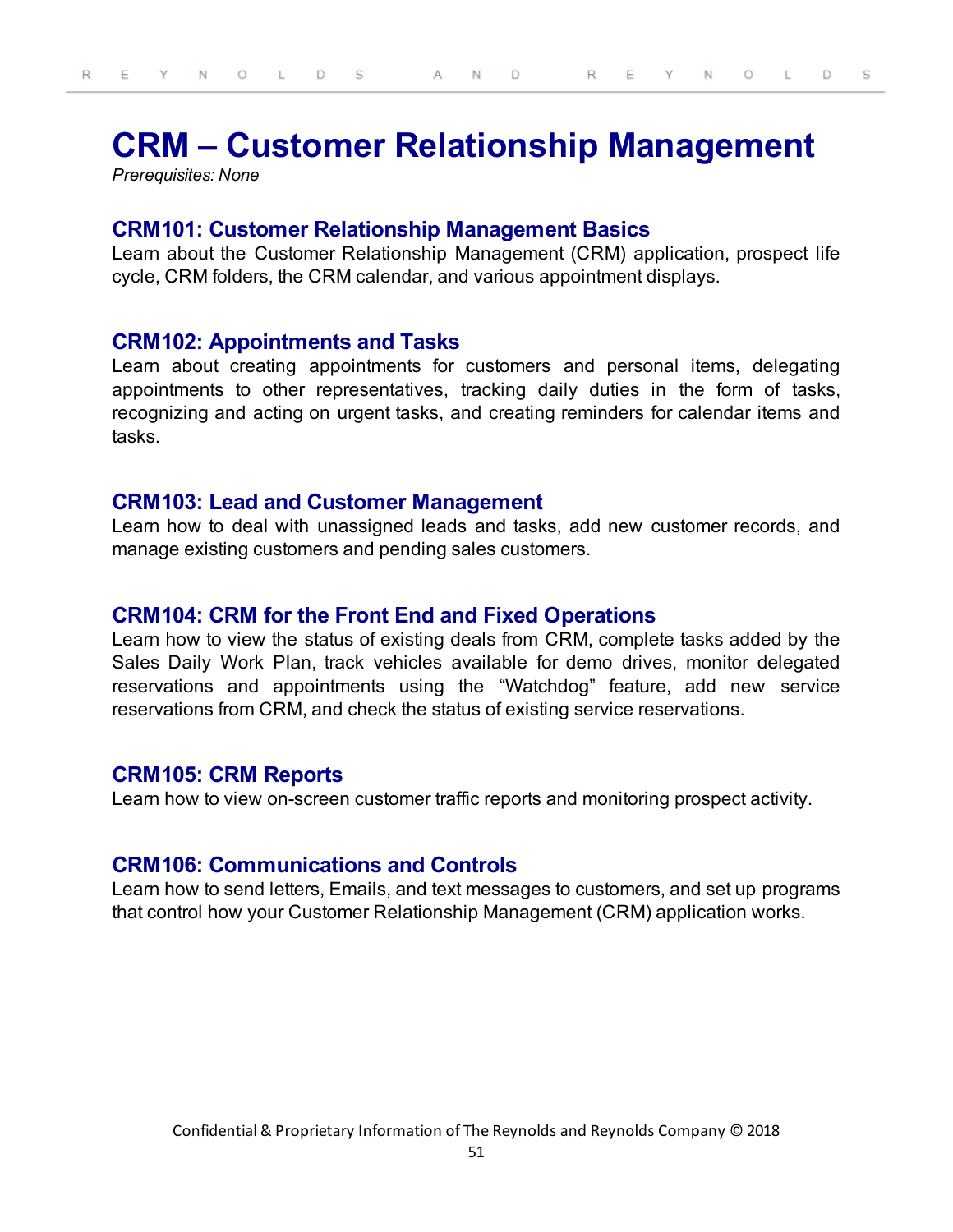# **FIM – F&I Menus – Presenter**

*Prerequisites: None*

## **FIM101: F&I Menus - Presenter**

Learn how to access and sell standard and customized menu packages to deals in the Finance and Insurance (FIN) application. This class also teaches you how to adjust selling price and other information in the menu package to give you extra flexibility while negotiating with your customers.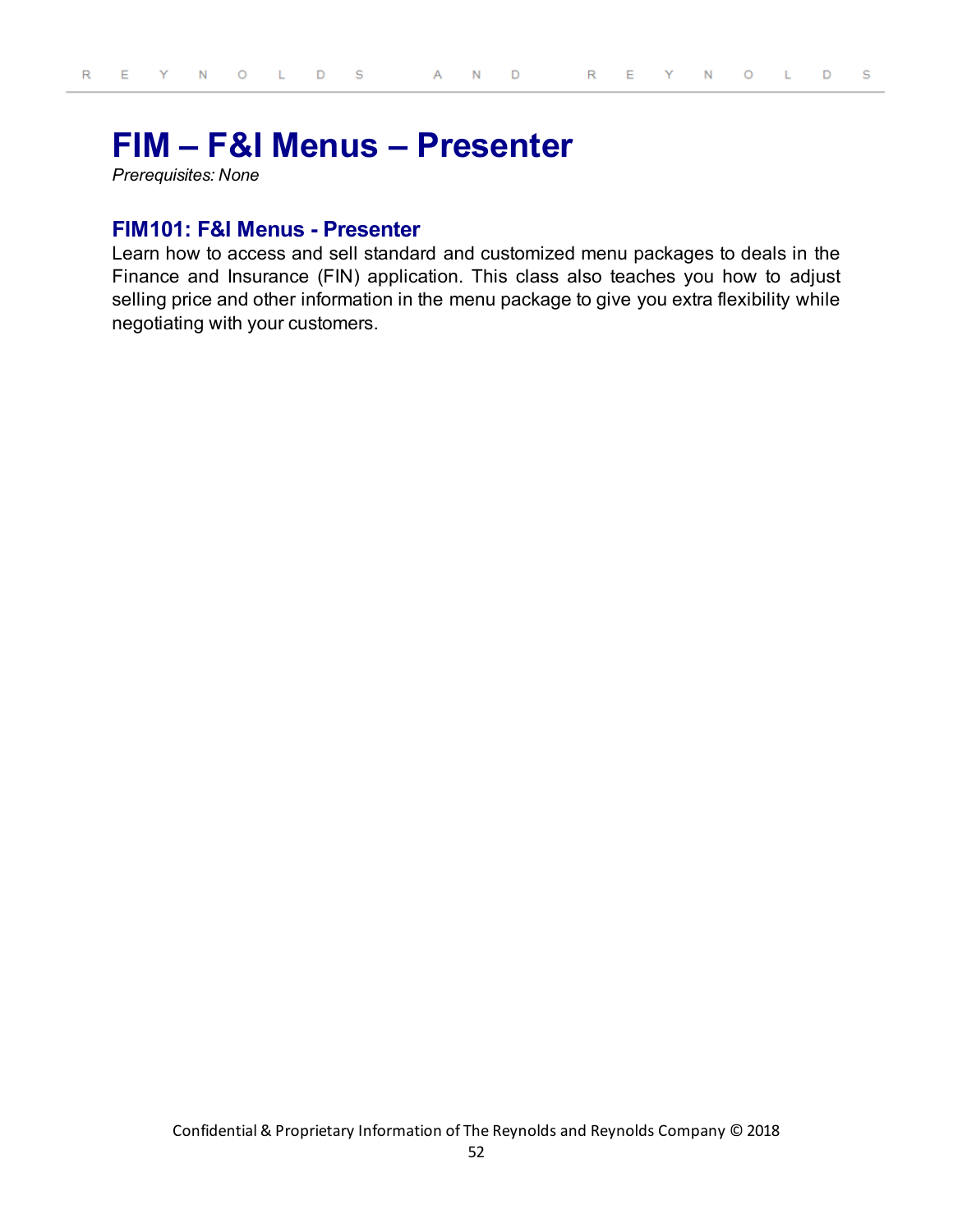# **FIN – Deal Negotiation & Vehicle Sales**

*Prerequisites: None*

#### **FIN101: Introduction & Starting Finance Deals**

Learn about the Finance and Insurance application, the functions of Sales and F&I Managers in the deal process, adding a quote deal, adding a real deal, looking up a deal, converting quote deals to real deals, converting real deals to quote deals, and displaying lists of open, closed, and posted deals.

### **FIN102: Deal Subscreens**

Learn how to check the status of deal subscreens to determine what information is missing from the deal, identify the information contained in each deal subscreen, enter information in each deal subscreen, and use Navigator Mode to quickly complete the required deal subscreens. Learn about rating and booking products using the Provider Exchange Network.

## **FIN103: Negotiating Finance Deals**

Learn how to use flexible fields to change amounts in the deal, use function keys to perform quick changes in the deal, perform rollbacks in a finance deal, change the deal type, calculate balloon payments, sell off-the-truck vehicles, and sell on-order vehicles.

#### **FIN104: Lease Deals**

Learn how to start a lease deal, identify what information should be entered in each lease screen, mark options as capitalized or due-on-delivery, enter a due-on-delivery dealer add, residualize an option at a different rate, prepay excess mileage charges, perform rollbacks on lease deals, use the Minimizer feature, and use lease- specific rollbacks.

### **FIN105: Finalizing Deals & Additional Tools**

Learn how to print the necessary forms for each deal, validate the buyer and co-buyer, mark a delivery, close a deal, re-open a deal, use display screens to find basic information such as financial data, dates, and comments on deals, start fleet or wholesale deals, clone deals, prospect multi-quote, and aftermarket/chargeback deals.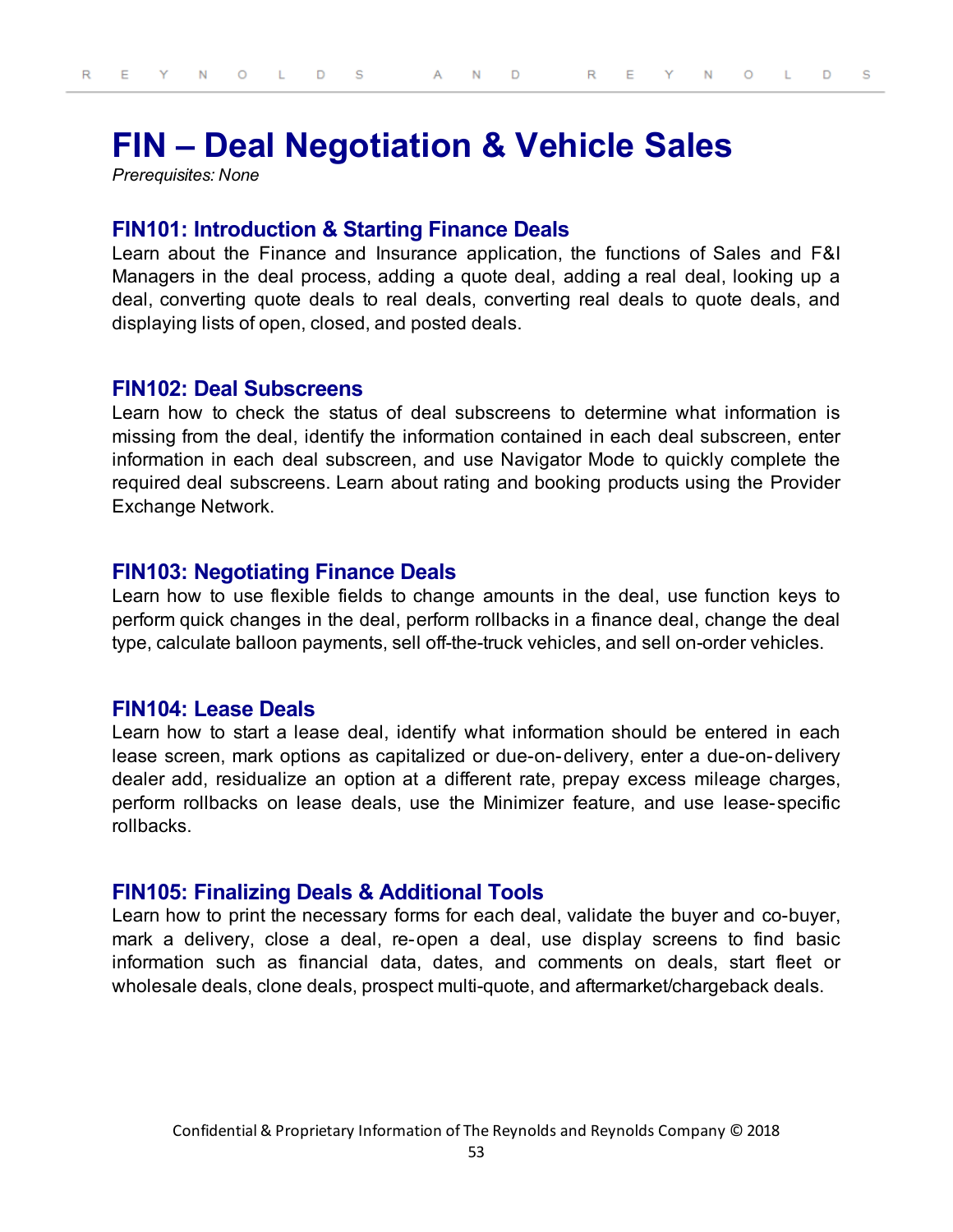# **FGM – Finance General Manager**

*Prerequisites: FIN – Deal Negotiation & Vehicle Sales*

## **FGM101: General F&I Set Up**

Learn how to add a vehicle salesperson record, define what information defaults into your deal, designate required entries for each type of deal, set up commissions and profit formulas, workstation/printer relationships, and customize the *Prospect Multi- Quote* screen.

### **FGM102: Menus and Advanced Controls**

Learn how to set up and maintain F&I Menu Selling (FIM), define general data for each lienholder, define general information for each lessor, and use Lease Residual Tables (LRT).

## **FGM103: Requesting & Analyzing Front-End Reports**

Learn about printed front- end reports including Spot Delivered but Not Finalized, Delivered but Not Posted, Source of Financing, Source of Leasing, Manager's Gross and Penetration, F&I Summary, and Deals Sold Log. Learn how to request a Sales Report, request Instant Front-End reports, and add and look up an aftermarket deal.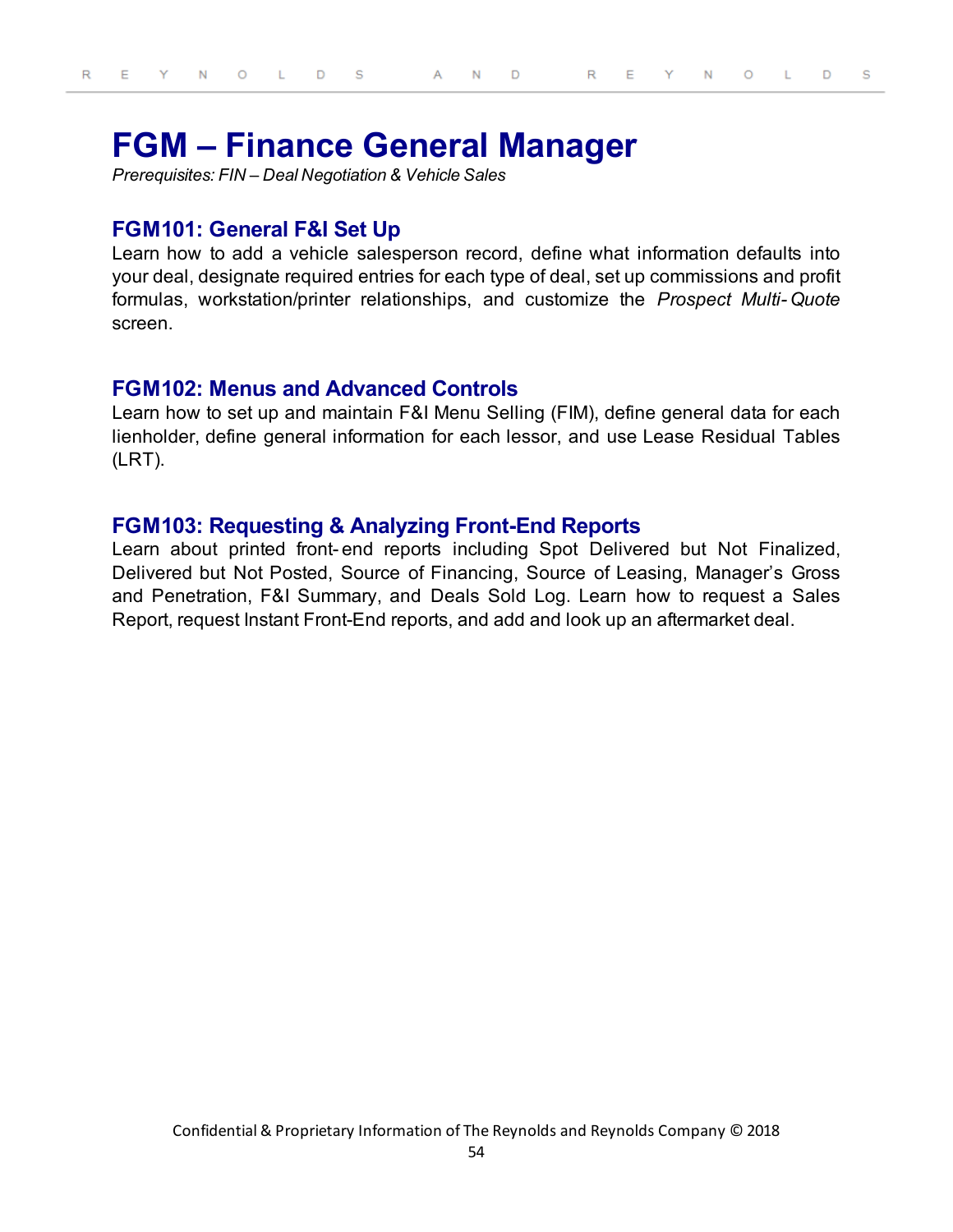# **FMB – Forms Building**

*Prerequisites: FIN – Deal Negotiation & Vehicle Sales*

# **FMB100: Forms Building**

#### **Course Classroom Instructed – 1 day**

Learn about forms display programs, measuring the form, identifying necessary data, choosing edit types, using data logic testing, using Auto-Print, requesting a forms control record listing, printing reports, assigning priority rankings, cloning forms, test printing a form, adjusting data on a form, steps to building a form, adding a forms master record, and troubleshooting.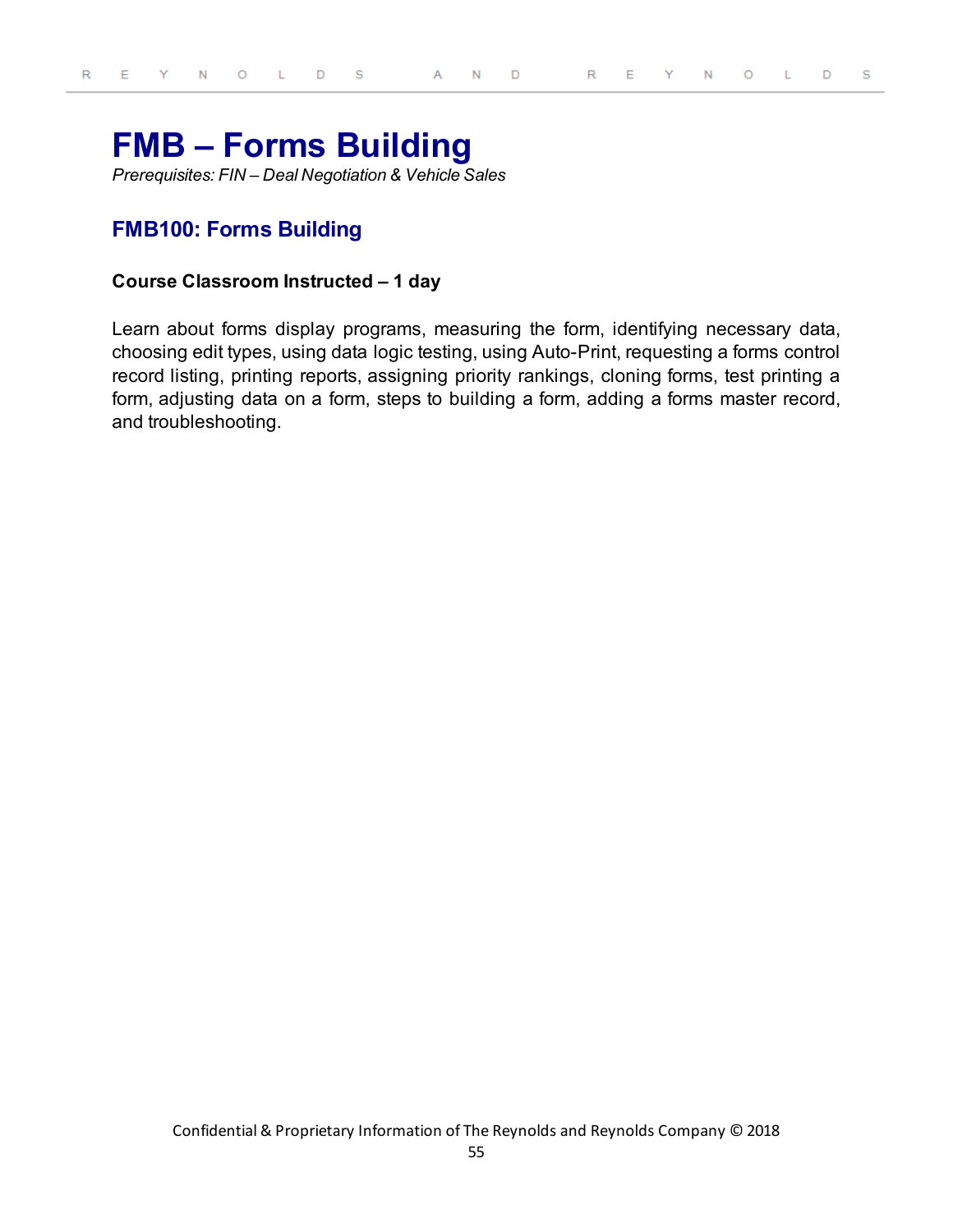# **FRM – Front-End Management**

*Prerequisites: FIN – Deal Negotiation & Vehicle Sales*

# **FRM101: FRM Introduction, Report Library, and Viewing Reports**

Learn about the Front End Management system overview and integration. Learn how to process FRM reports, request instant reports, and forecast future sales.

## **FRM102: Instant Reports**

Learn how to modify instant reports, create Summary reports, create VIN tables, change report legends, and print report definition records.

### **FRM103: Modifying Instant Report Columns**

Learn how to find field numbers, add and change report columns, and delete report columns.

*This session has an additional prerequisite of FRM102 or experience using FIN.*

### **FRM104: Building Printed Reports**

Learn how to create printed sales reports. Learn how to define report selections, summary report options, legend options, and report selects.

#### **FRM105: Modifying Printed Report Columns**

Learn how to find field numbers, define report columns and lines, and add, change, and delete report columns on printed reports.

*This session has an additional prerequisite of FRM104 or experience using FIN.*

### **FRM106: Sales Motivation Board, We-Owes, and Customer Follow-up**

Learn how to define Sales Motivation Board columns, request the Sales Motivation Board report, request the We-Owe Analysis report, and Outbound Correspondence and Communication (OCC).

*This session has an additional prerequisite of FRM102 and FRM105 or experience using FIN.*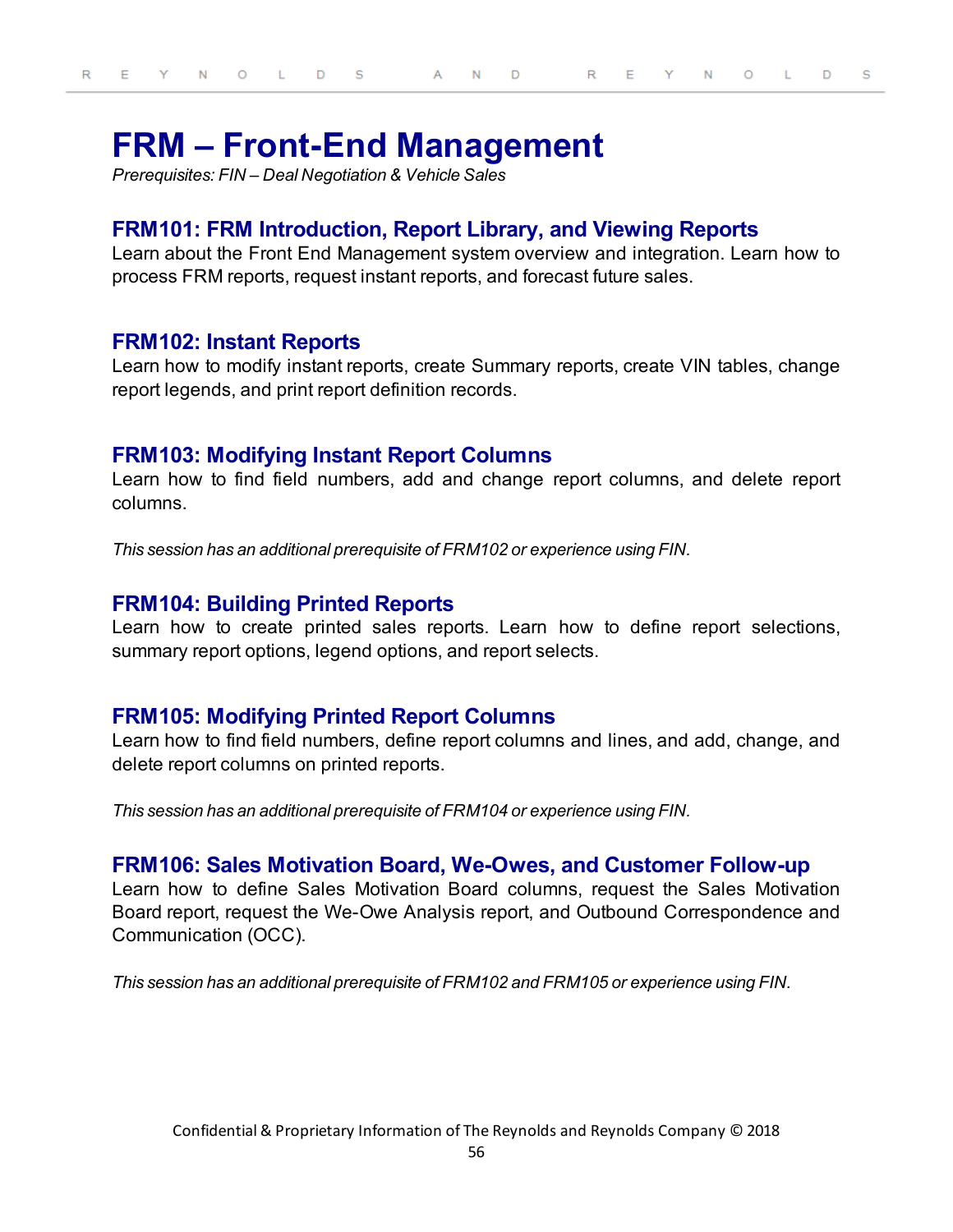# **LLC – Lienholder and Lessor Controls**

*Prerequisites: None*

# **LLC101: Lienholder and Lessor Controls**

Learn how to set up and maintain F&I Menu Selling (FIM), define general data for each lienholder, define general information for each lessor, and use Lease Residual Tables (LRT).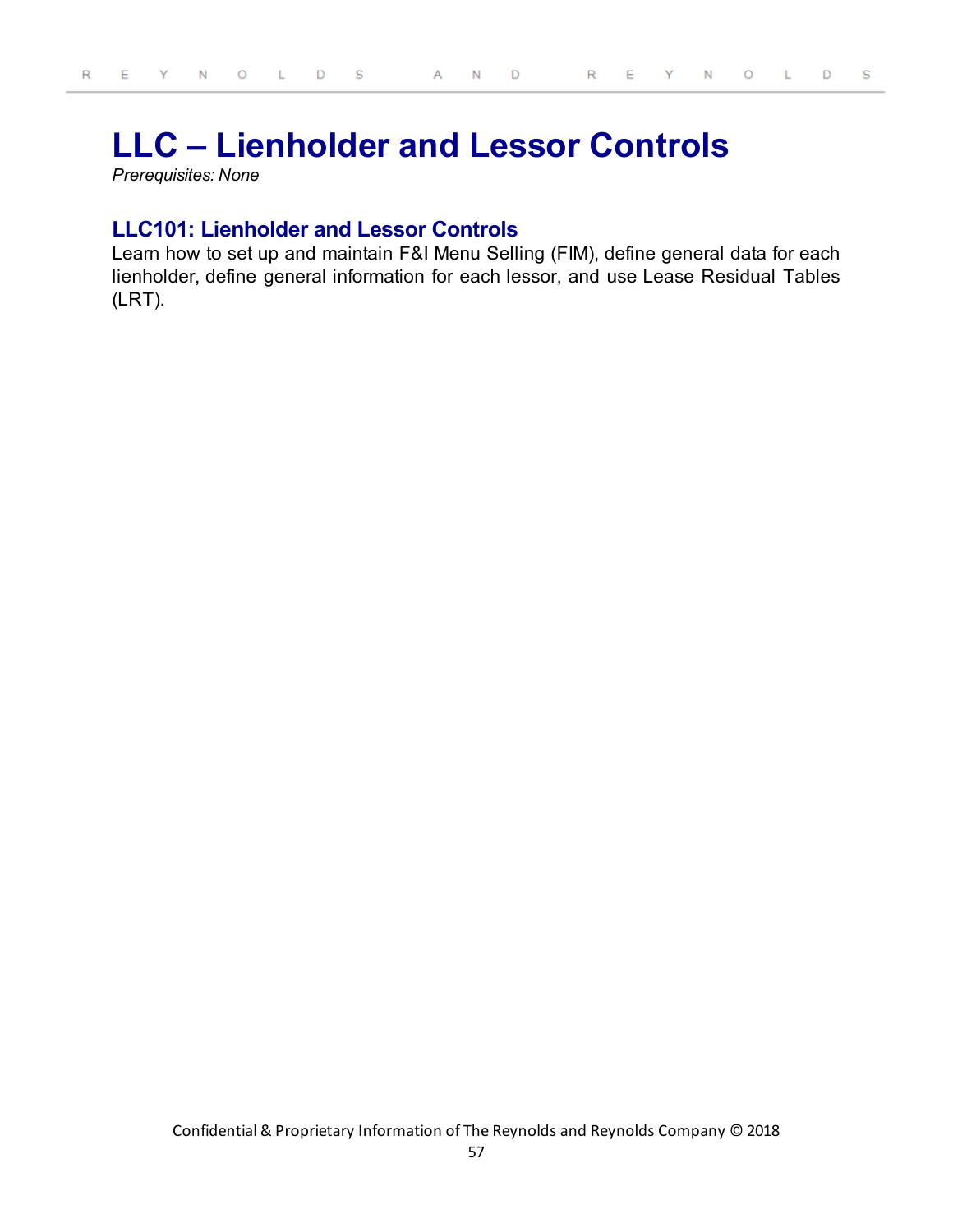# **SPC – Sales Prospect Control**

*Prerequisites: None*

## **SPC101: Introduction to Sales Prospect Control**

Learn about an overview of the Sales Prospect Control process, Sales Prospect Control features, and how to record prospect information.

## **SPC102: SPC Screens and Credit Bureau Inquiries**

Learn about prospect maintenance, how to manage your prospects, and Credit Bureau Inquiries (CBI).

## **SPC103: The Daily Work Plan**

Learn how to view the On-Line Daily Work Plan on-screen, and request the Daily Work Plan.

## **SPC104: Sales Management**

Learn how to establish sales procedures, manage prospects who don't buy, handle turnover and "orphaned" prospects. Learn about management sections of the Daily Work Plan, Instant Traffic Reports (SPI), and how to set up salesperson objectives, and Queries (QRY).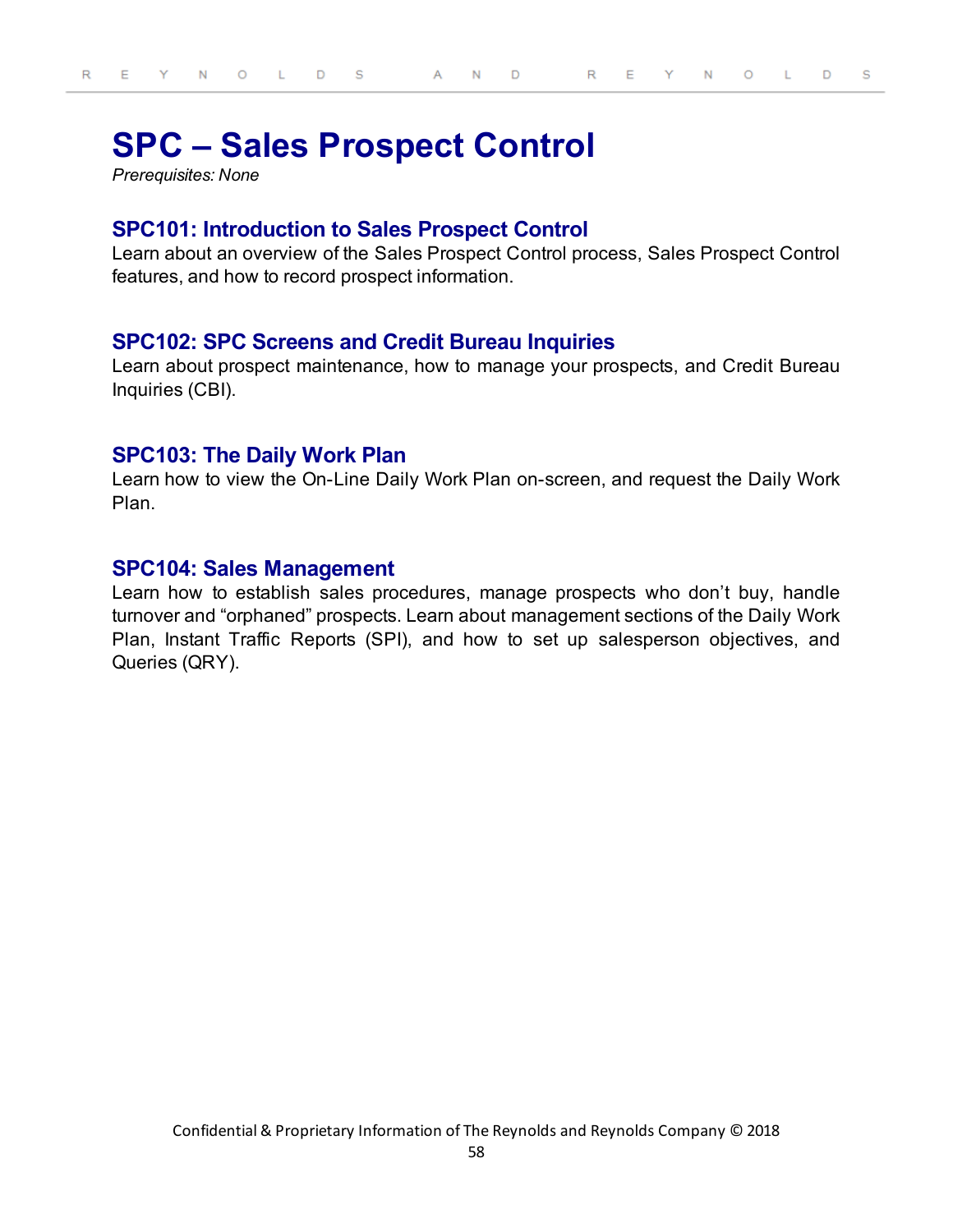# **VIN – Vehicle Inventory**

*Prerequisites: None*

## **VIN101: Introduction to VIN and Vehicle Maintenance**

Learn how to search for vehicle records, manually add vehicle records, change vehicle records, enter vehicle notes, and post a vehicle to accounting.

## **VIN102: Managing Your Inventory**

Learn how to view on-order vehicle information, receive on-order vehicles, add a used vehicle record, request the VIN/MAC Reconciliation Report, reconcile VIN and MAC records, and customize My Favorites.

#### **VIN103: Vehicle Options**

Learn how to create model specific options, create options for all vehicles, change base vehicle data, and add an option package.

### **VIN104: Vehicle Searches and Managerial Tools**

Learn how to find a vehicle for a customer, display and print a window sticker, display the repair order history of a vehicle, put a vehicle into hold status, and maintain prices and packs.

### **VIN105: Vehicle Inventory Reports**

Learn how to set up a vehicle inventory listing, create a customized vehicle inventory report, and request a vehicle inventory listing.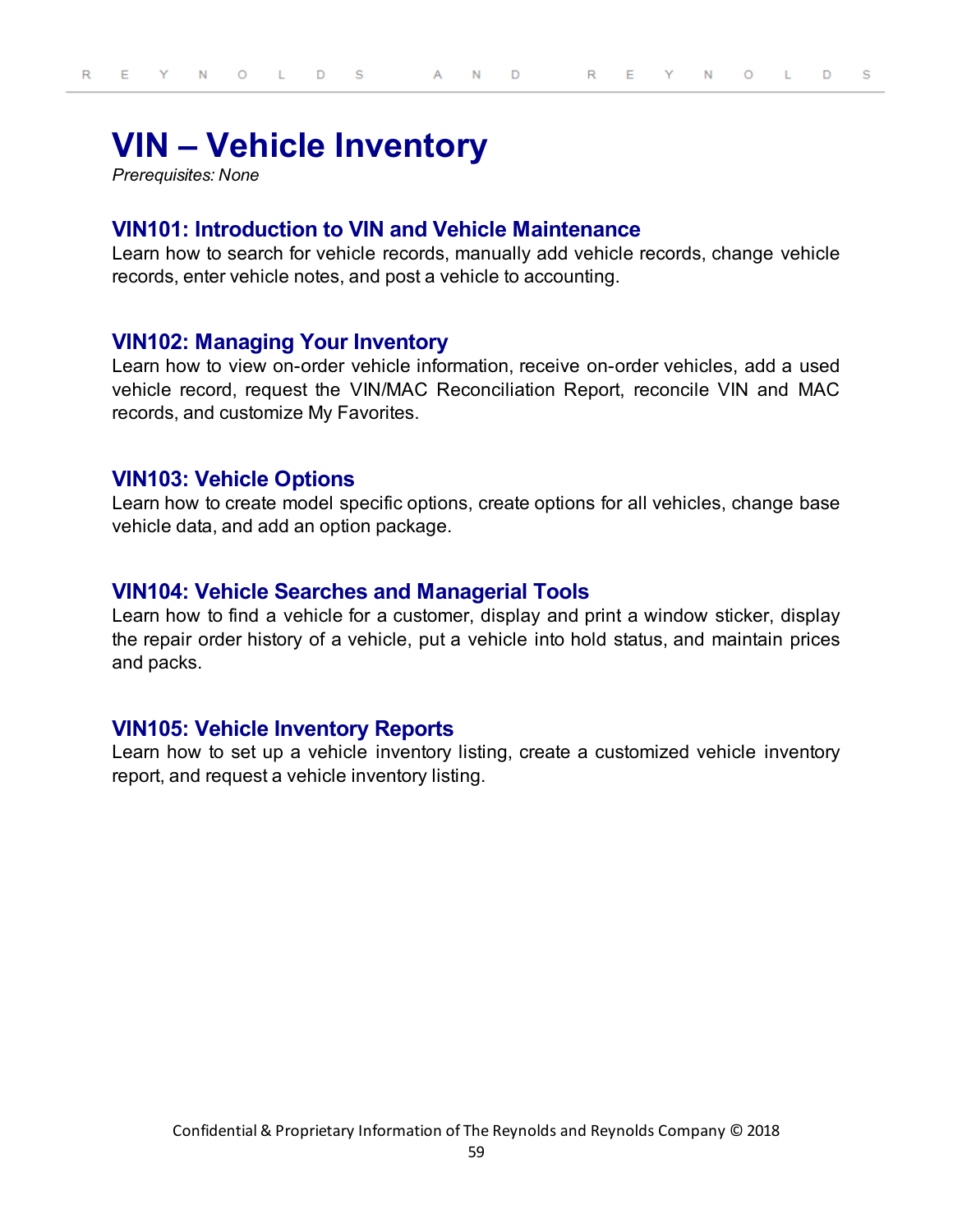# **WEO – The POWER of We-Owes**

*Prerequisites: None*

## **WEO101: The POWER of We-Owes**

Learn how to add we-owes in the Finance and Insurance (FIN) system, indicate and flagg we- owes in the Service drive, keep track of outstanding we- owes, set up dealership contacts and expiration dates, control we-owe accounting for both vehicle sales and fixed operations, and build we-owe forms for customers.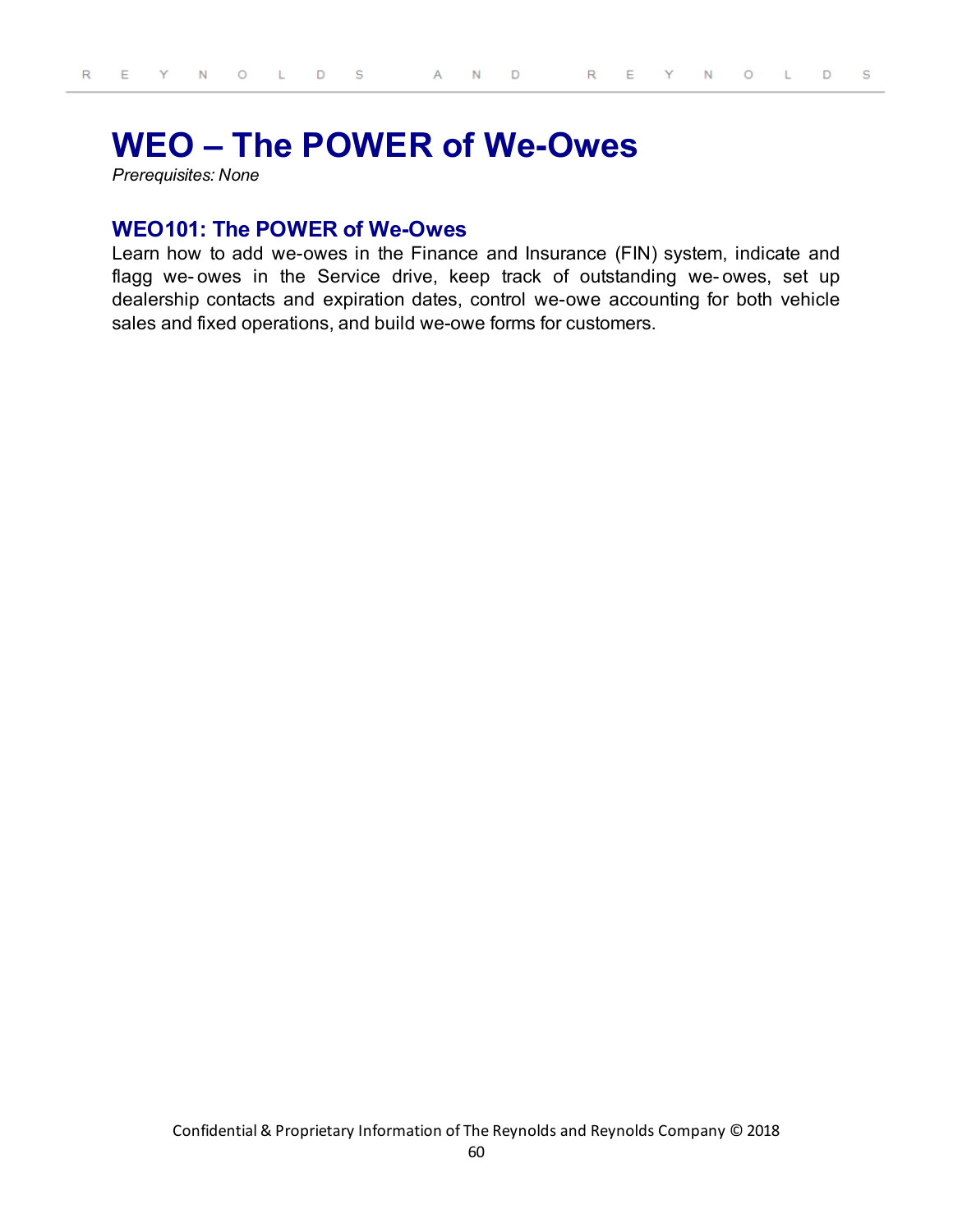# **Fixed Operations Classes**

# **CSH – Customer Service History Reports**

*Prerequisites: None*

### **CSH101: Customer Service History Reports**

Learn how to increase your service and sales business from repeat customers, by creating the following reports in this course: Vehicles Without Extended Service Contracts, Service Forecasting, Potential Vehicle Repeat Sales by Model, Vehicles Sold Here – Never Serviced, Vehicles Serviced Here – Never Sold, Vehicles Not Serviced for Six Months, Customers With and Without Emails, and Market Analysis by Zip Code and Model.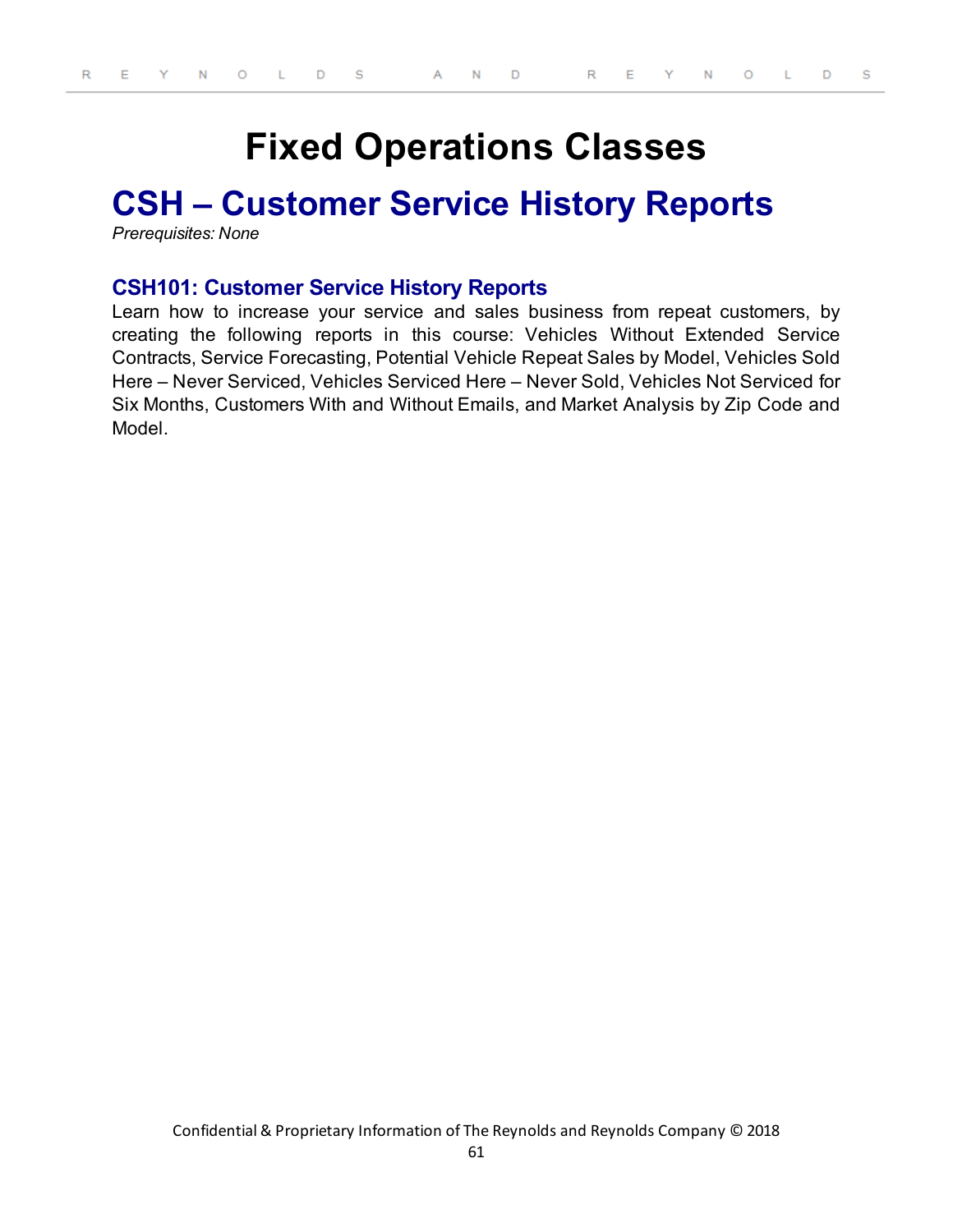# **CSI – Customer Satisfaction Index**

*Prerequisites: None*

## **CSI101: CSI Report Cards**

Learn about an overview of Customer Satisfaction Index, and an overview of the report card and complaint process. Learn how to review the Daily Work Plan display, and answering Service, Prospect, and Delivery report cards.

## **CSI102: Handling CSI Complaints**

Learn how to add complaints from report cards, print complaints, add complaints manually, take actions on complaints, and resolve/close complaints.

## **CSI103: CSI Reports and Control Screens**

Learn how to review the CSI Daily Work Plan, the Trend Analysis and Satisfaction reports, control screen set up options, and how to set up department codes and source codes.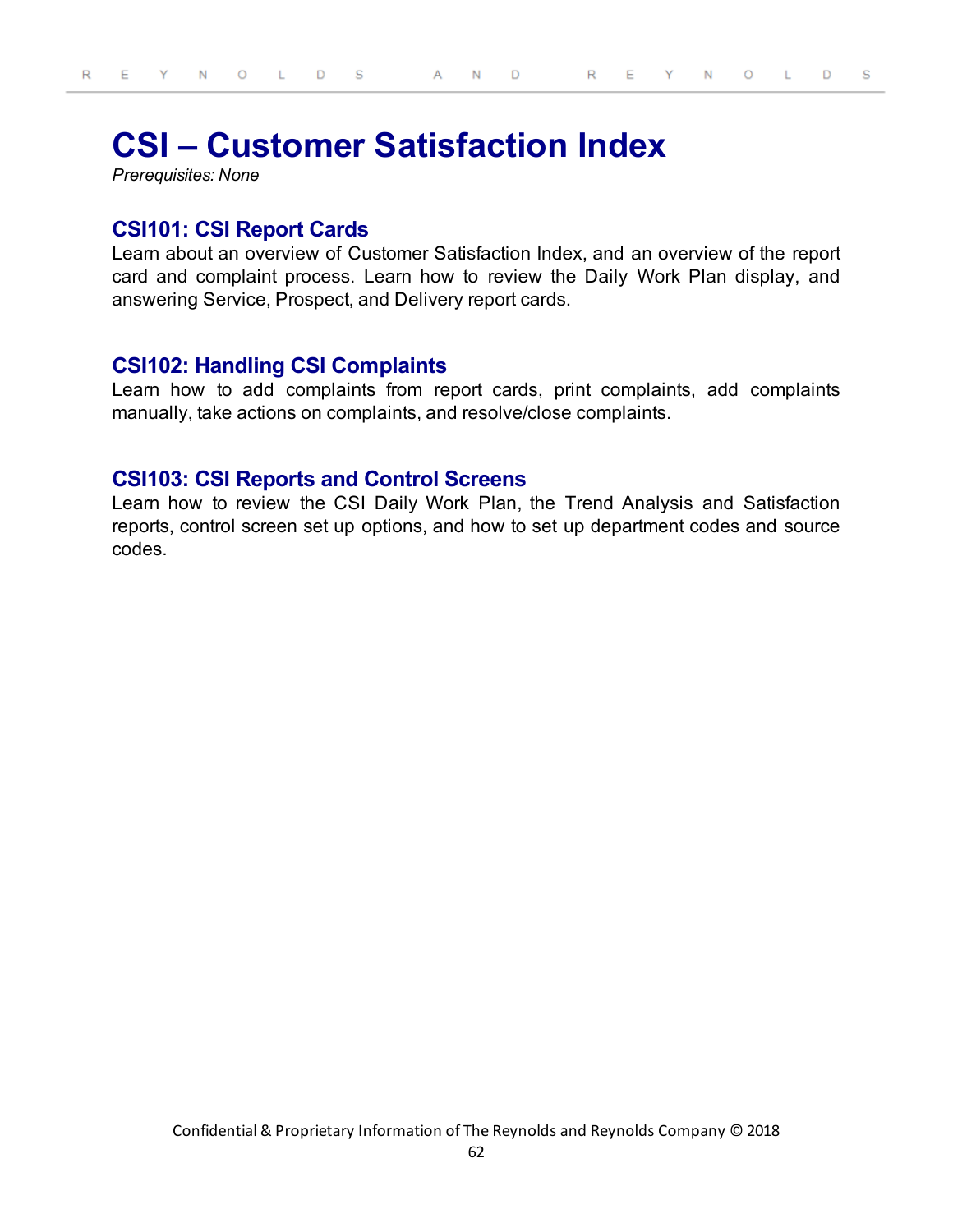# **HHD – Household/Driver Tracking**

*Prerequisites: None*

# **HHD101: Household/Driver Tracking**

Learn about Household, Driver and Vehicle records. Learn how to provide excellent customer service in the store, over the phone, through the mail, and 24/7 across the Internet by using HHD, maintaining Household records and correcting exceptions.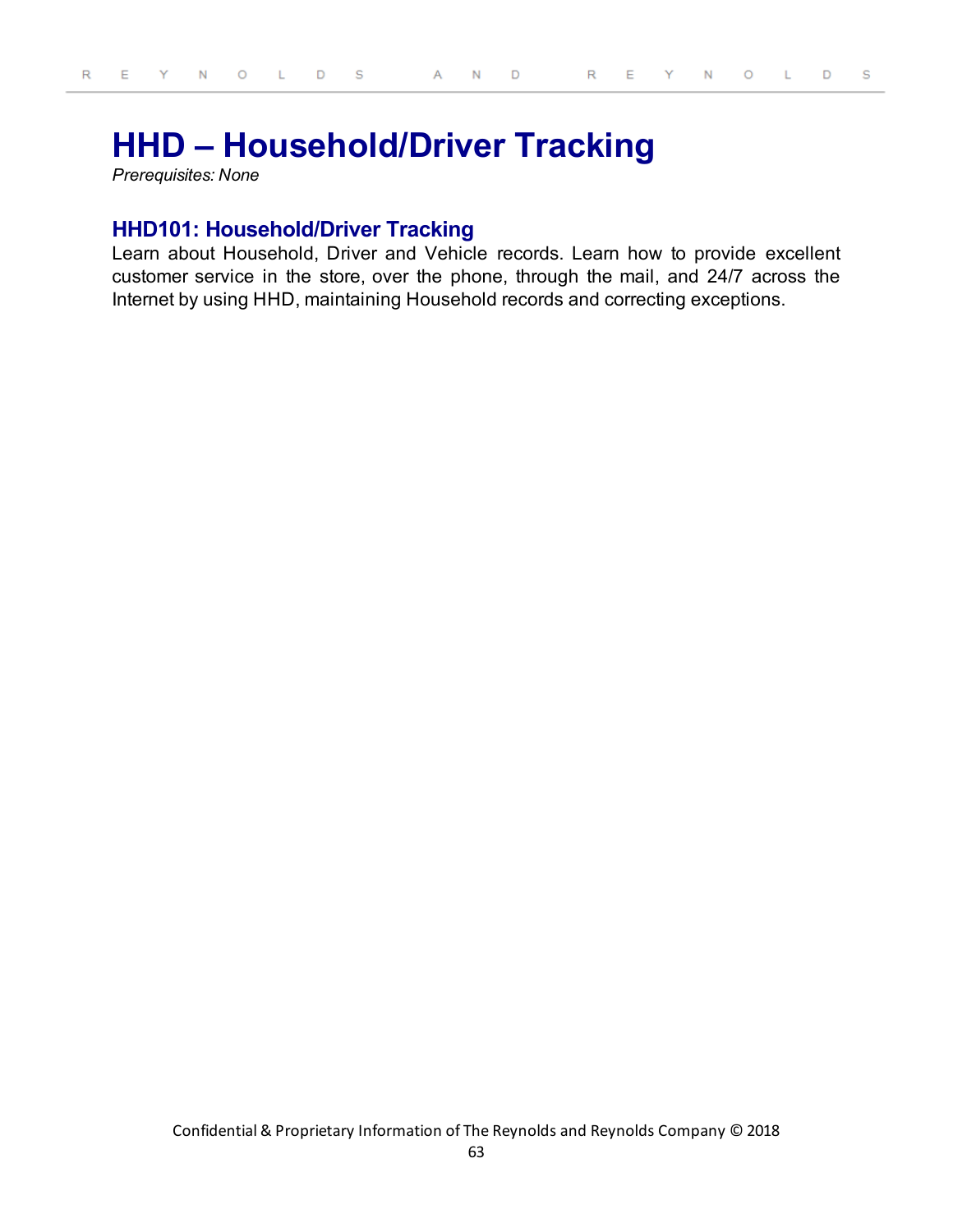# **PIC – Parts Inventory Control**

*Prerequisites: None*

## **PIC101: Adding Parts Records to Your Inventory**

Learn about the inventory card, how to manually add, change, and delete parts from your inventory. Learn about the Watch, Non- Stock, Zero Guide, and Order Suspension systems.

### **PIC102: Stock Order Process (Part 1)**

Learn how to prepare for the stock order, stock order outline, request PIC Processing, adjust the stock order, place a part on order suspension, and transmit the stock order.

## **PIC103: Stock Order Process (Part 2)**

Learn how to receipt and cancel the stock order.

### **PIC104: PIC Processing Reports**

Learn how to analyze PIC Processing reports, and understand tasks, procedures and reports in My Favorites.

### **PIC105: Transaction Codes and Displays**

Learn about Inventory Transaction Codes, the Online Transaction (LOG) System, requesting reports in LOG, Part Information and Manufacturer Price File Displays, and Part Supersessions.

# **PIC106: Parts Financial Analysis and Management Inventory Analysis Reports**

Learn about reviewing the information contained in the Parts Financial Analysis report, and creating and requesting Management Inventory Analysis reports

### **PIC107: Manufacturer Returns, Price Match, and Sourcing Parts**

Learn about an overview of the parts return process and the process to update parts prices from the manufacturer's price tape. Learn about the available options for sourcing/warehousing parts.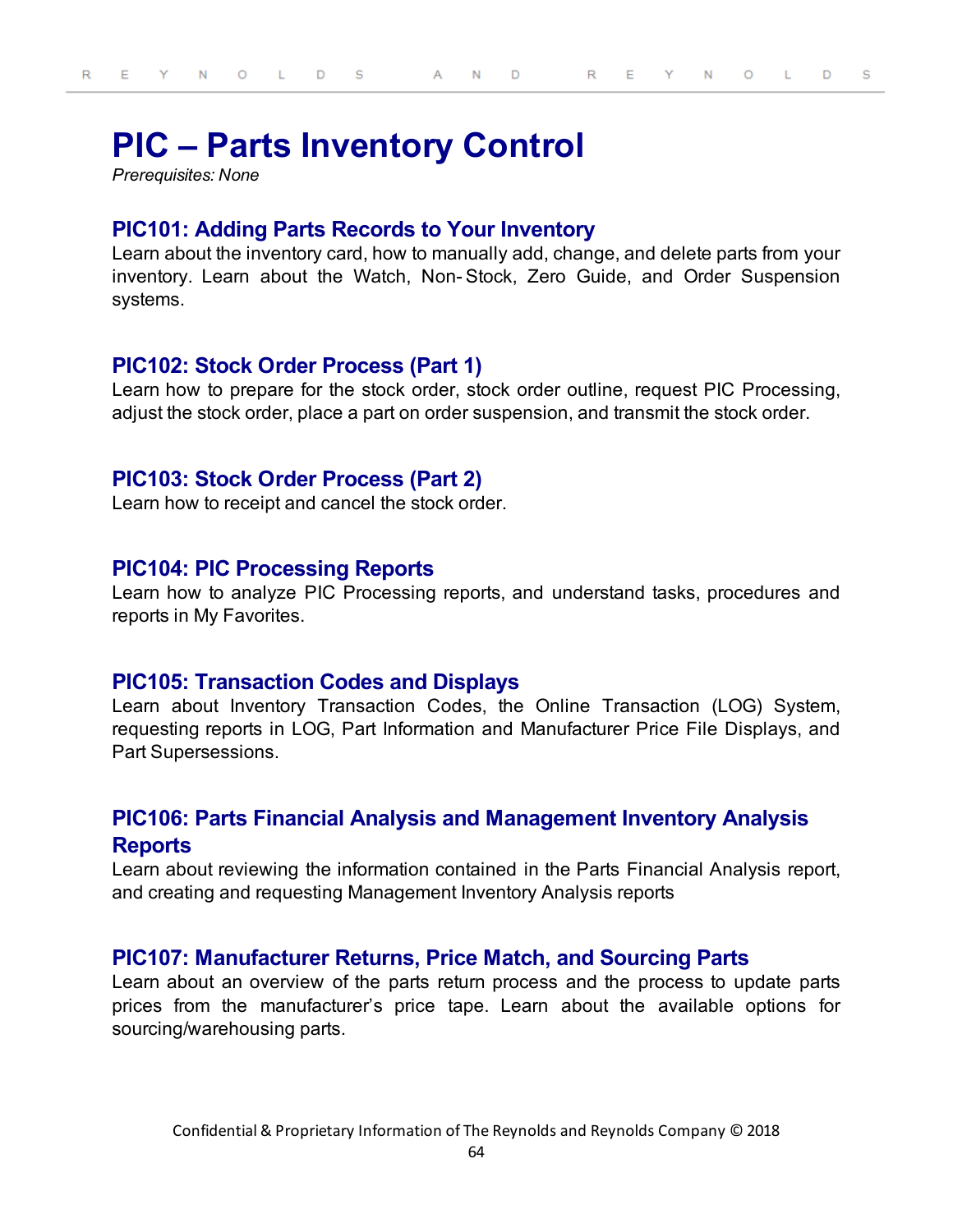# **PIC108: Inventory Controls and Guide Calculations**

Learn about inventory controls available and guide calculations.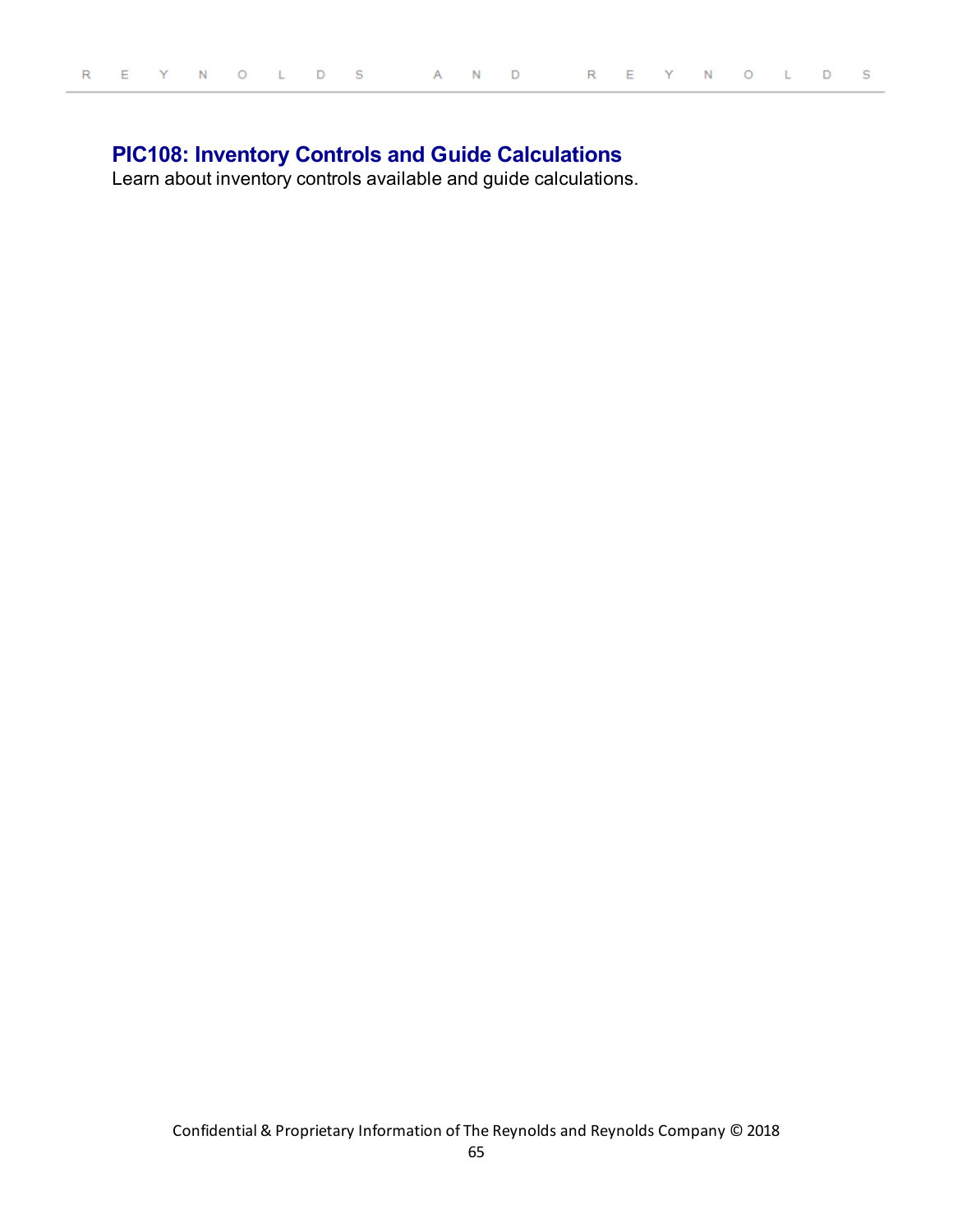# **PIN – Parts Invoicing**

*Prerequisites:None*

## **PIN101: Parts Invoicing (Part 1)**

Learn how to add parts to a project, print invoices, start a cash ticket for a charge customer, change an invoice credit type, add the same part more than once on a project, void a project, use magic words, sell parts without valid part numbers, print picking tickets, and force prices on a project.

## **PIN102: Parts Invoicing (Part 2)**

Learn how to handle core charges, change headings on an invoice, override credit limits, quote parts without relieving inventory, print quotes, roll quote to real invoices, create credit invoices, and create reversal invoices.

### **PIN103: NAD, Online Sales Analysis, and Accounting**

Learn how to adding NAD records, establish credit limits for customers, determine parts pricing for customers, add a parts salesperson, add a new NAD record while adding a project, display 12 months of sales history for a customer, establish a wholesale compensation customer, review the wholesale compensation report, parts accounting procedures, and Online Sales Analysis.

## **PIN104: Part Inquiries and Displays**

Learn how to perform Short Inquiries, set up a Short Inquiry, change a short inquiry into a project, and set up My Favorites.

### **PIN105: Back Counter Sales**

Learn how to sell parts to a repair order, mark warranty parts as returned, display repair order information, move parts to different labor lines, open labor lines in the Parts (PTS) application, open and close sublets, and learn about the Service Drive Fill Rate report.

### **PIN106: Special Orders**

Learn how to take a deposit for a special order, designate a part from an existing project as special order, manually add a special order to an order, receipt a special ordered part, sell a special ordered part, cancel a special order, set up and request SPO notification cards, set up and request SPO reports, clone SPO reports, and SPO control screens.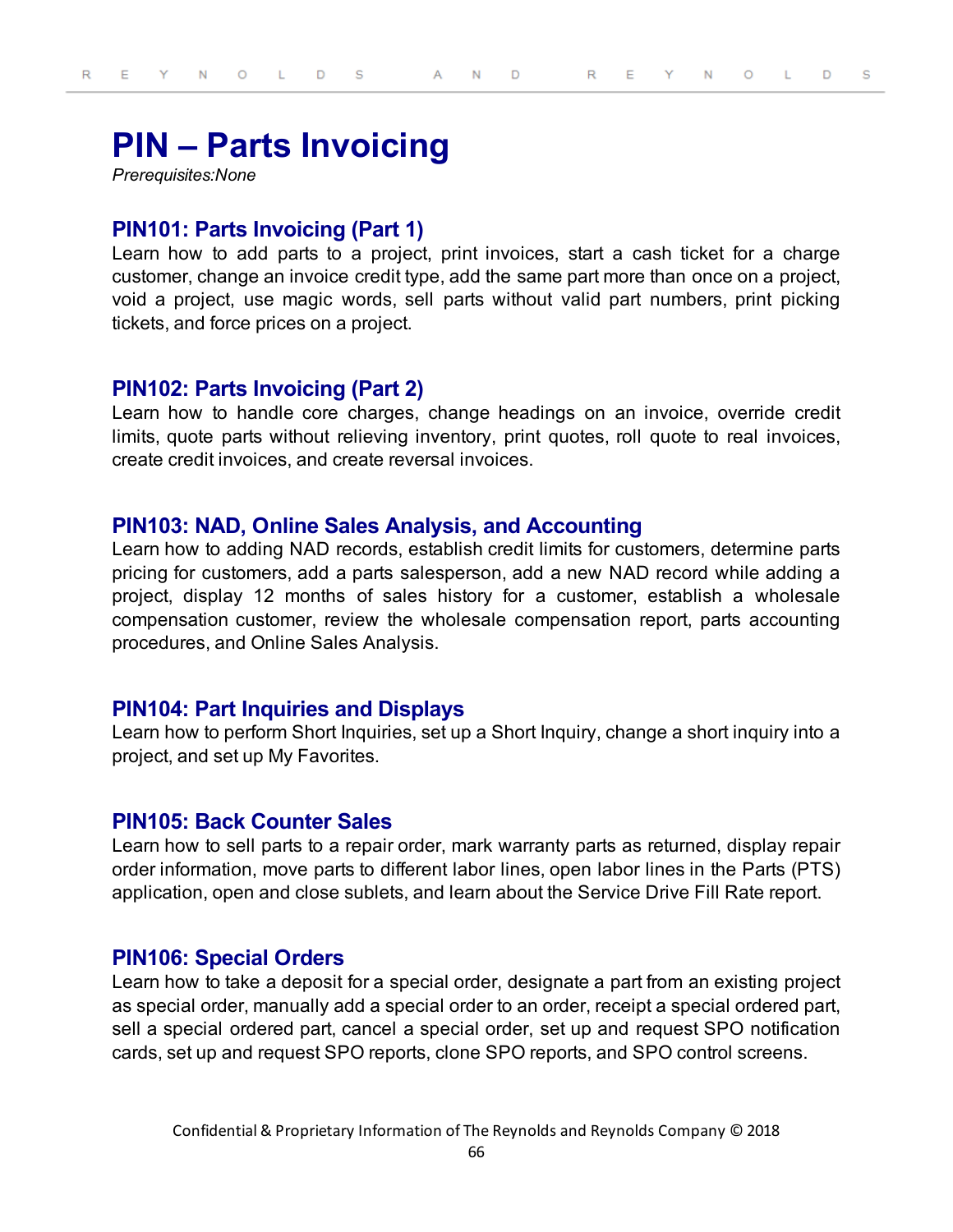## **PIN107: Parts Kits and Pricing Calculations**

Learn how to build a parts kit, set up parts with fixed prices, sell parts kits, attach a parts kit to a part number, track multiple supersessions using kits, clon parts kits, review reports on parts kits, price calculations, set up calculation codes, and set up matrix pricing.

### **PIN108: Reports and Control Options**

Learn how to build, request and review invoicing reports, and discuss invoicing control options available.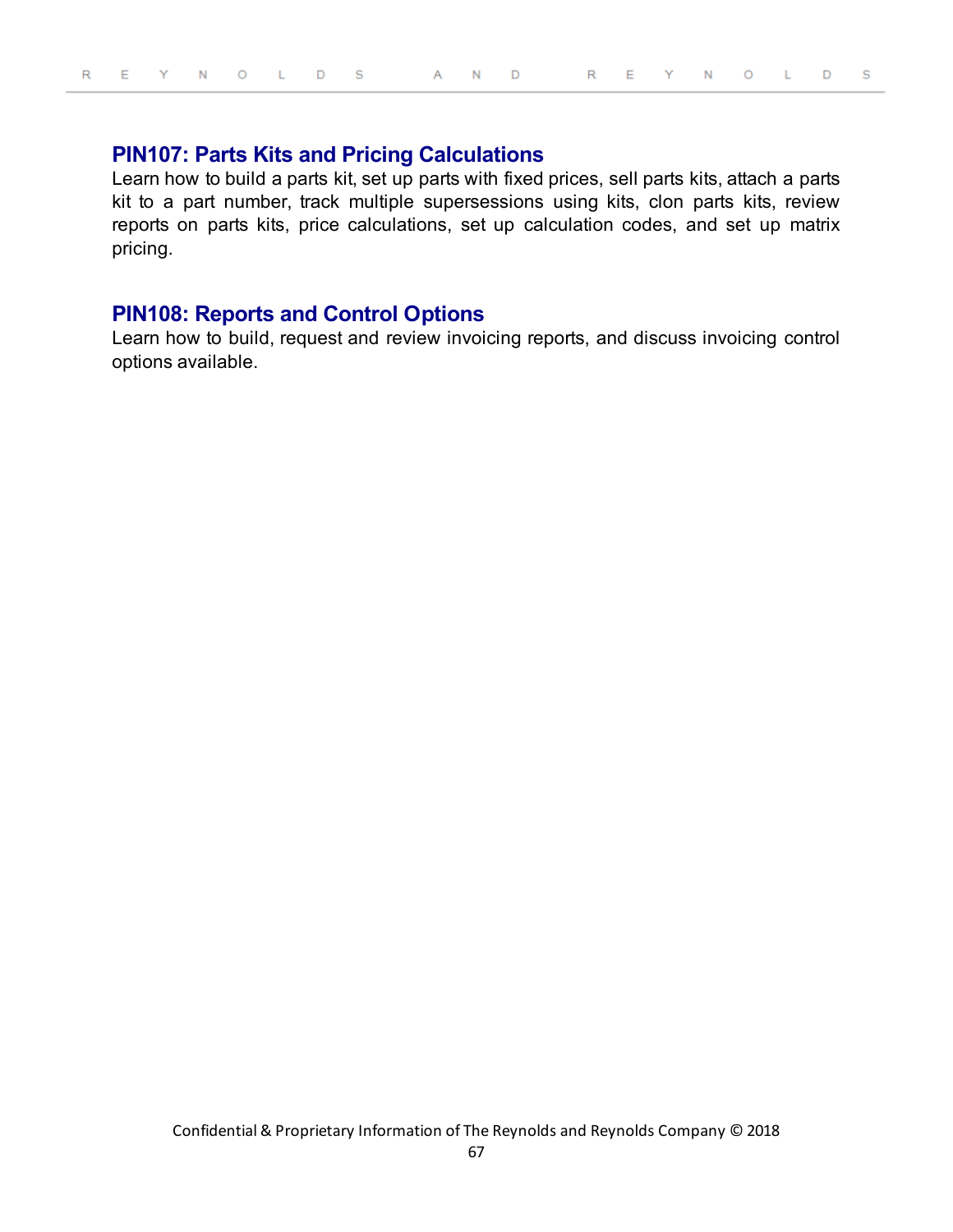# **PPI – Parts Physical Inventory**

*Prerequisites: None*

# **PPI101: Parts Physical Inventory**

#### **120 minutes**

Learn about pre-inventory reporting and preparation, opening, recording, and closing the counts, entering handwrites, and post-inventory reports and follow up.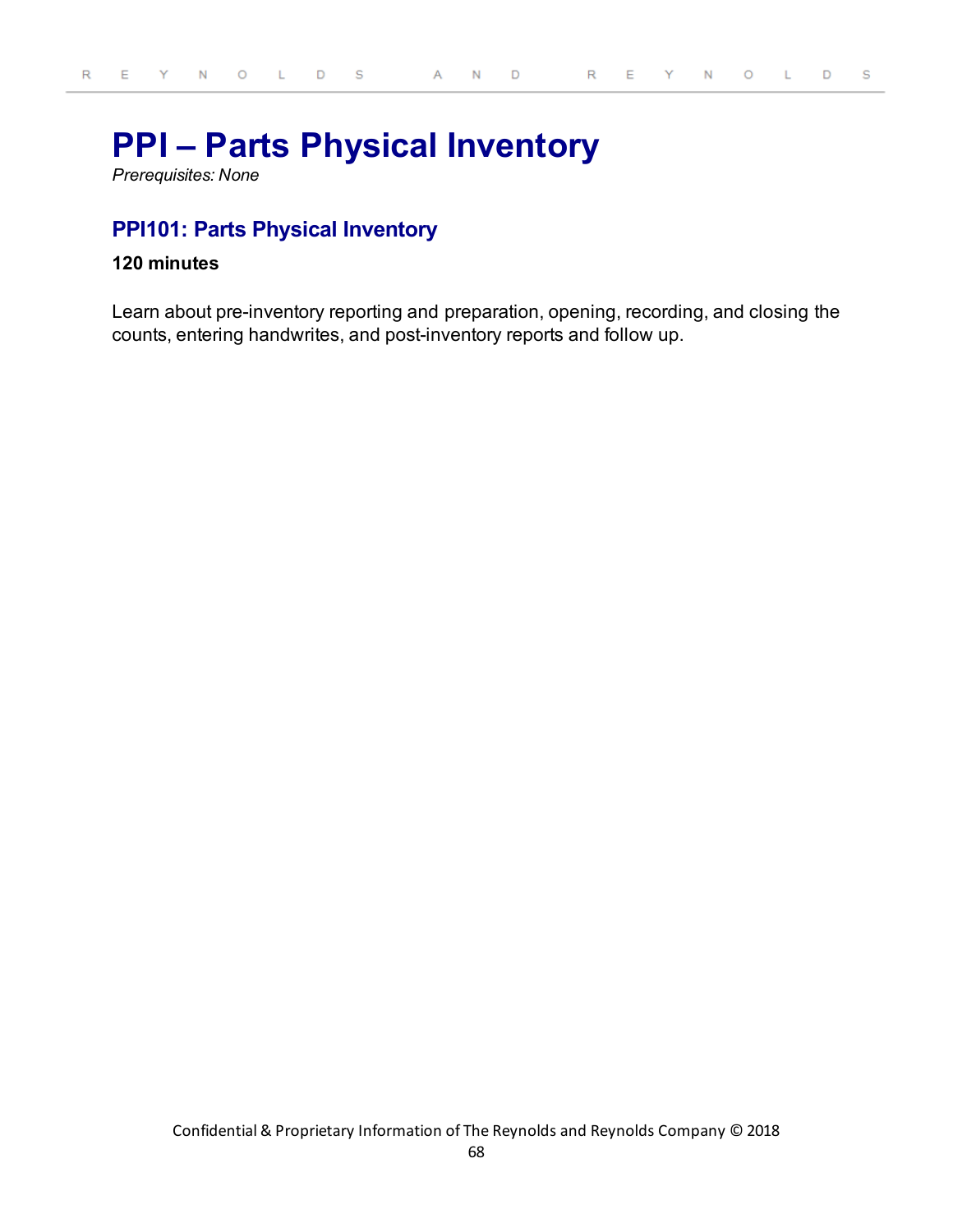# **SDS – Service Department Scheduling**

*Prerequisites: None*

# **SDS101: Introduction to SDS and Dispatching Basics**

#### **120 minutes**

Learn about an overview of the Service Department Scheduling (SDS) application, the process used to begin a repair order, basics of dispatching, and using the Service Department Scheduling application to find and complete jobs.

## **SDS102: Advanced Dispatching Functions**

Learn how to handle special situations, place jobs on hold, and assign a job to a technician.

# **SDS103: Skills, Technicians, Shop Loading, and Priority Points**

#### **120 minutes**

Learn how to review skill's information, and maintain technician records. Learn about the Shop Loading Status screen, and how to discuss priority points and how they affect the order in which tags are dispatched.

## **SDS104: SDS Display Screens**

Learn about the following display screens and the information they display: Overview, Dispatch Tag Inquiry, Advisor Dispatch Log, Advisor Dispatch Alarms, Dispatching Overrides, Daily Dispatch Recap, and Tech Statistic Data.

### **SDS105: Service Reservations**

Learn about Service Reservations, reservation availability, reviewing the recommended daily procedures, and setting up the My Favorites list.

## **SDS106: SDS Controls**

Learn how to customize your SDS application.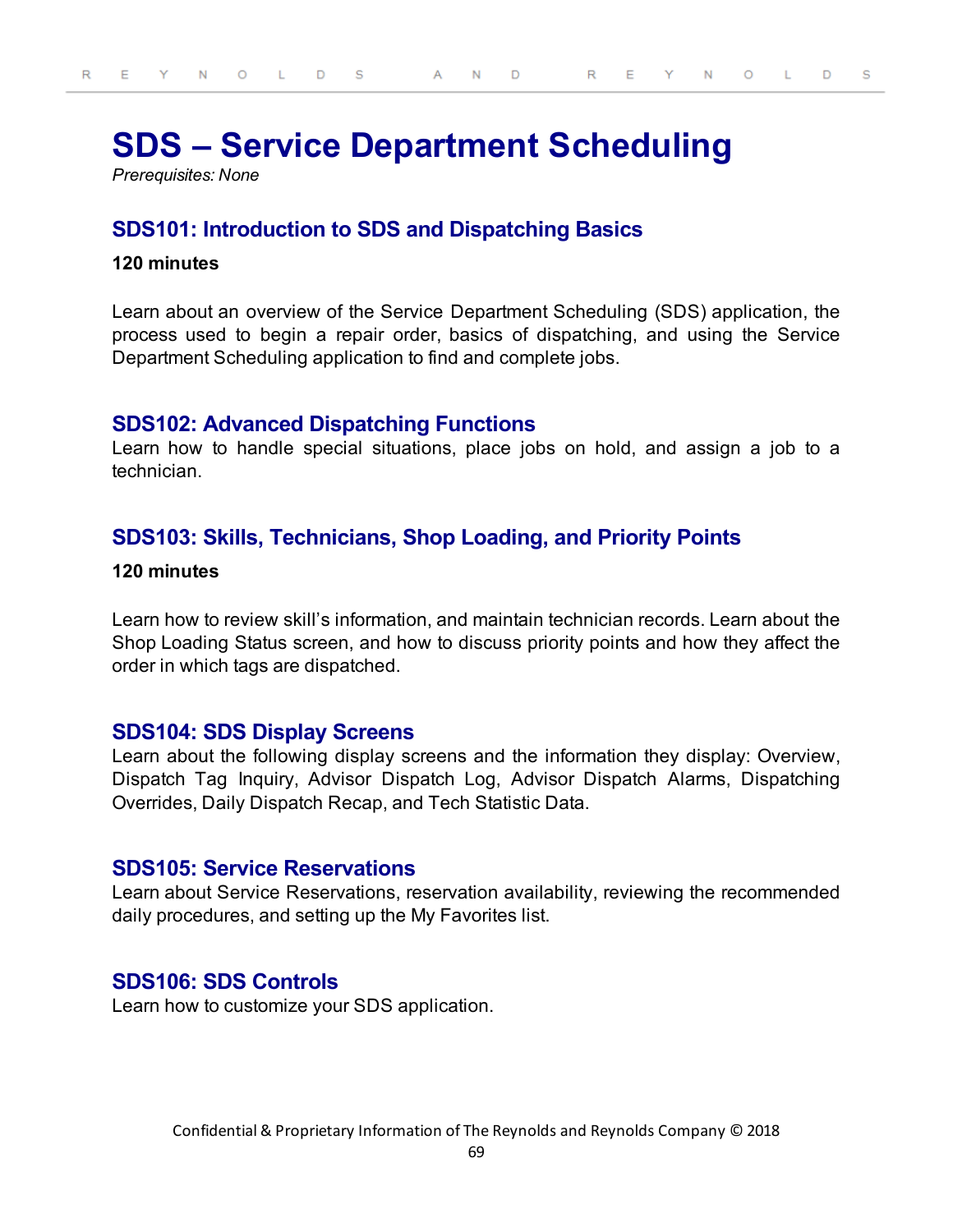# **SIN1 – Vehicle Service**

*Prerequisites: None*

# **SIN101: Customer Pay Repair Orders**

#### **120 minutes**

Learn about Vehicle Service application overview, repair order process, using operation codes for quick services, and adding labor lines for major mechanical work.

## **SIN102: Warranty, ESC, and Internal Repair Orders**

Learn how to work with multiple forms of payment (i.e. Warranty, Extended Service Contract, and Internal), add options to new vehicles and updating their cost, copy internal repair orders to save time, recondition trade-in vehicles and update their costs, manage We-owes (Due-bills) on vehicles, and perform a Manufacturer Inquiry.

## **SIN103: Flagging Customer Pay and Warranty Pay ROs**

Learn how to flag quick service operations as well as major mechanical work, look up the status of flagged lines, understand how warranty work is flagged, display parts sold to a repair order, and back-flag repair orders.

## **SIN104: Flagging ESC and Internal Repair Orders**

Learn how to flag Extended Service Contract repair orders, update vehicle inventory records with dealer-added accessories, handle work that must be written off, handle the completion of We-owes (Due-bills), and use the *Overview* window.

### **SIN105: Invoicing Repair Orders**

Learn how to provide customers with quotes or estimates for work completed, define Preliminary and Final Billing, handle changes in method of payment (i.e. cash to credit), add pre-defined discounts, correct errors in invoicing, and void repair orders.

## **SIN106: Advanced Invoicing**

Learn how to handle invoices with multiple pay types, manage deductibles on extended service contracts, apply discounts with greater flexibility, and customize My Favorites.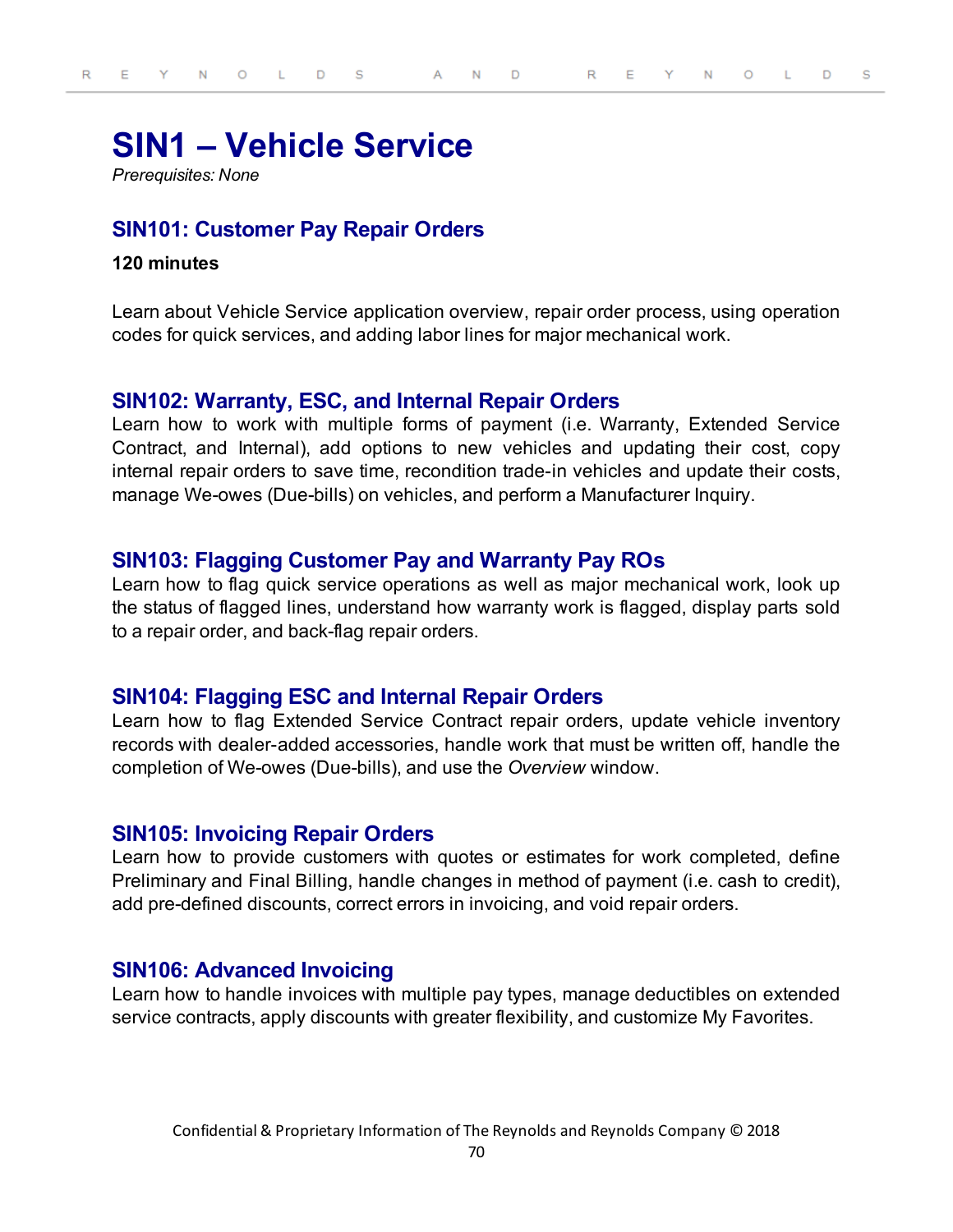# **SIN107: Quick Service Write up, Multiple Labor Categories, and Sublets**

Learn how to add additional charges such as towing charges, add sublet work, chain repair orders, and handle quick service operations using the Quick Service Write Up application.

### **SIN108: Special Situations**

Learn how to manage possible rechecks in your service drive, flag multiple techs on one labor line, add or delete labor lines while flagging, unflag labor lines, use the Advisor Log Sheet, and indicate a labor line as Recommended Not Done.

### **SIN109: Reservations**

Learn how to create reservations and convert them to repair orders, customize your reservation system, pre-print reservations to save time on the service drive, and request a reservations report.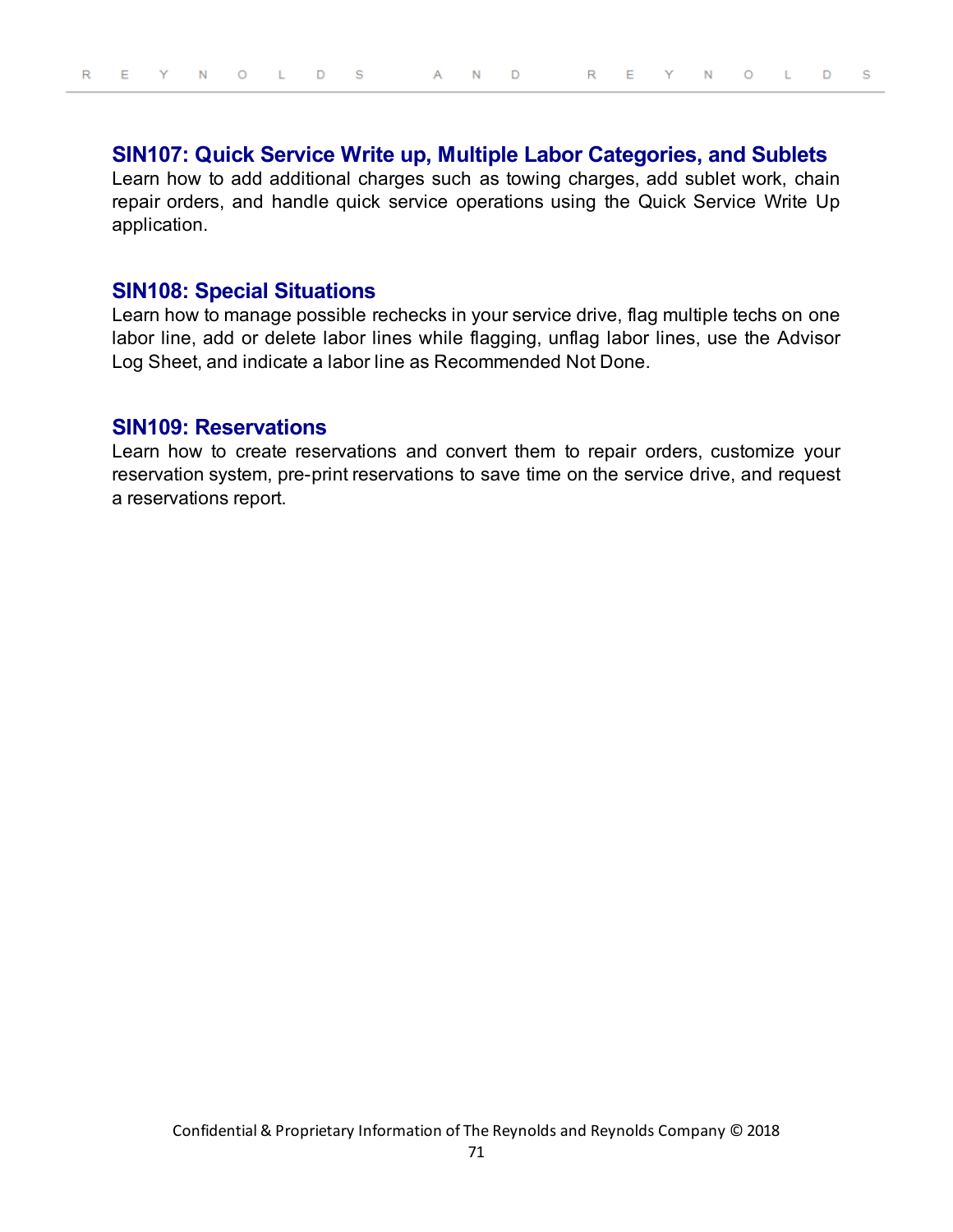# **SIN2 – Advanced Vehicle Service**

*Prerequisites: SIN1 – Vehicle Service*

## **SIN201: Service Management Reports (Part One)**

Learn how to request and analyze Management Reports such as Work-in-Process, Unbilled But Closed Repair Orders, Recheck Analysis, and Operation Analysis.

#### **SIN202: Service Management Reports (Part Two)**

Learn how to request and analyze Service Management Reports such as Profit and Performance, Shop Flow Analysis, and Service Accounting Data, view Instant DOCs, review Service Daily Work Plan, and Warranty Management System.

## **SIN203: Discounts and Policy Adjustments**

Learn how to review gross profit, add parts and labor discounts, make policy adjustments, and report discounts and policy adjustments.

#### **SIN204: Determining Technician Pay**

Learn how to add tech records, set up payroll cutoff dates, analyze Tech Hours Flagged reports, and add Service Advisor records.

#### **SIN205: Dealer Operation Codes**

Learn how to set up, sell, and merchandise operation codes.

#### **SIN206: Service Specials**

Learn how to set up service special pricing, create State Inspection operation codes, and request an Operation Code report.

## **SIN207: Household/Driver Tracking**

Learn how to use Household, Driver, and Vehicle records, set up households with owner or fleet maintenance NAD numbers, and correct exceptions in Household records.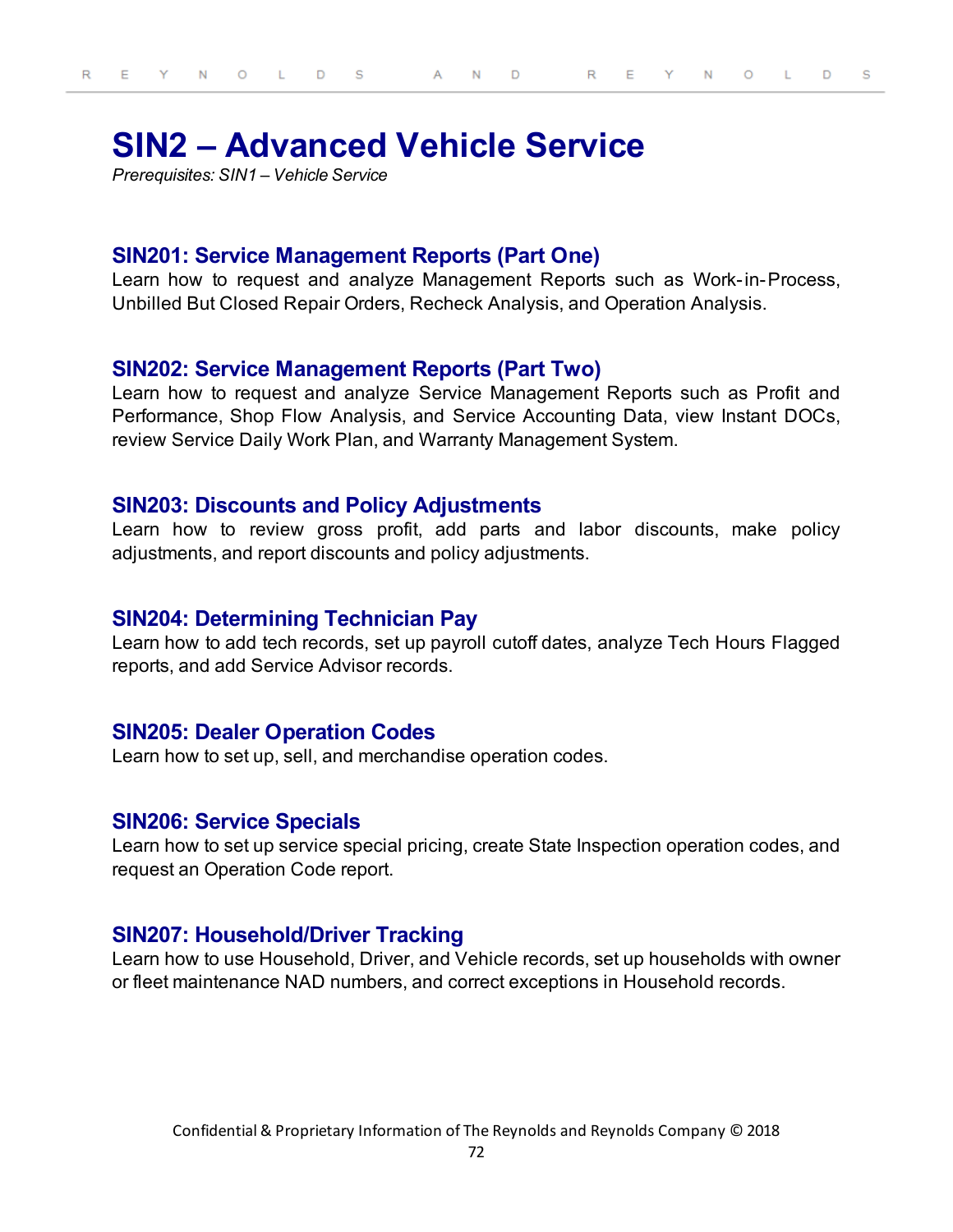## **SIN208: Customer History Reports**

Learn how to build and request Customer History reports, and maintain Customer Service History.

# **SIN209: Customizing Your System**

#### **120 minutes**

Learn how to define standard service procedures, define password access, set up distribution types, and create pay type/invoice type controls.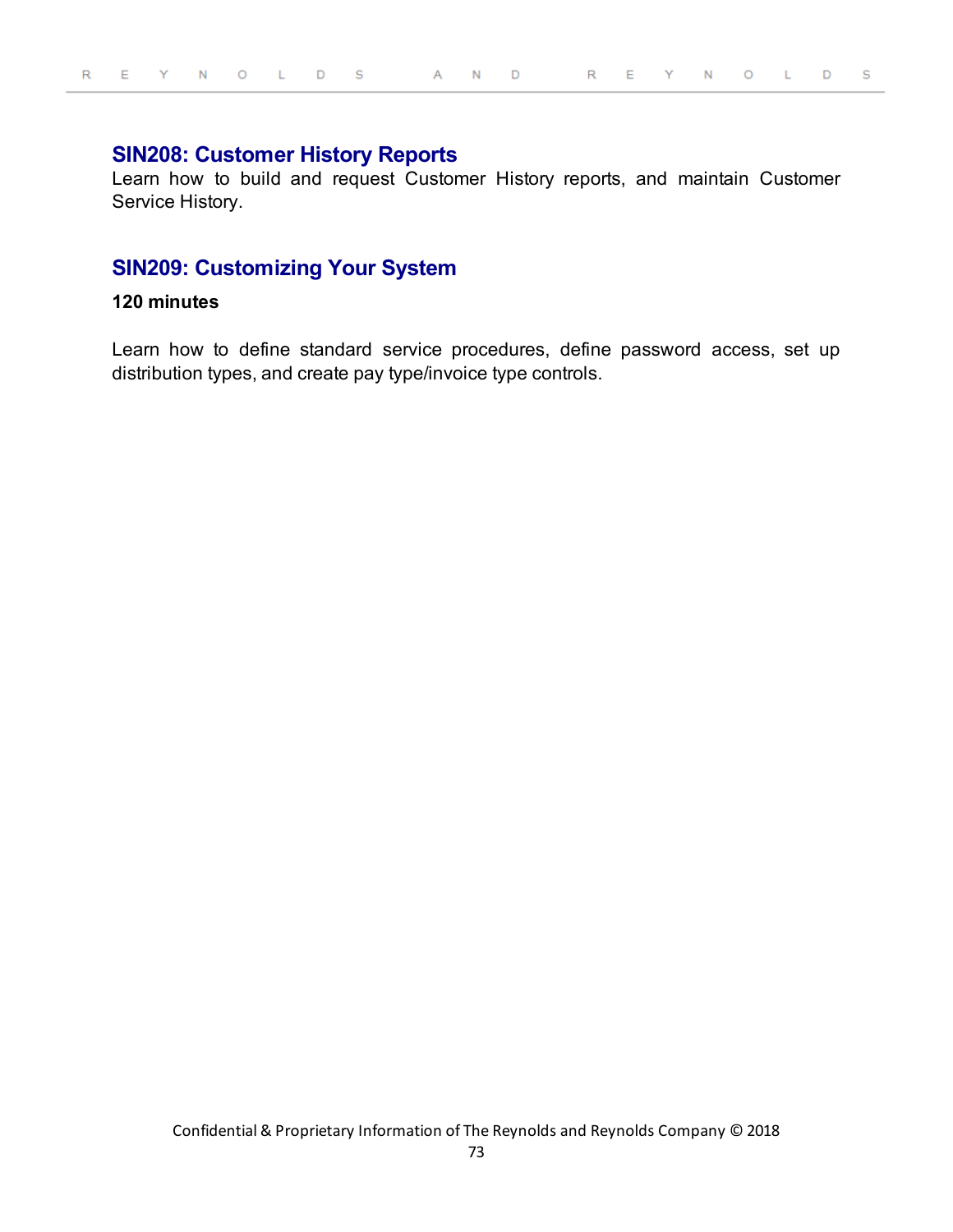# **SPO – Parts Special Orders**

*Prerequisites: None*

# **SPO101: Parts Special Orders**

#### **120 minutes**

Learn how to take a deposit for a special order, designate a part from an existing project as special order, manually add a special order to an order, receipt and sell a special ordered part, cancel a special order, set up and request SPO notification cards, set up and request SPO reports, clone SPO reports, and SPO control screens.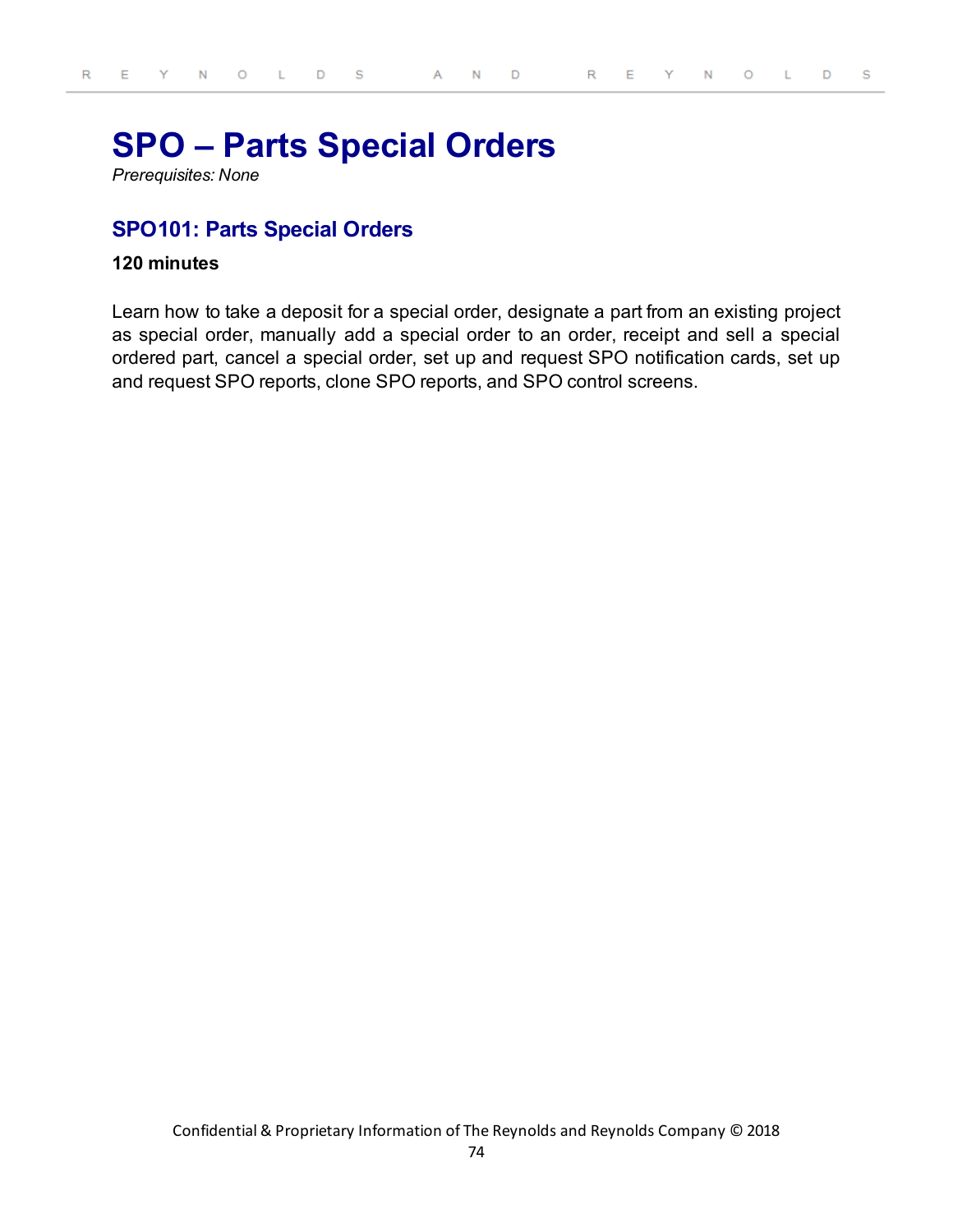# **SRP – Service Reports**

*Prerequisites: None*

## **SRP101: Service Reports**

### **120 minutes**

Learn how to request and analyze the most important and most frequently used service reports. Learn about reports outside of the service applications that can help find information about the Service department.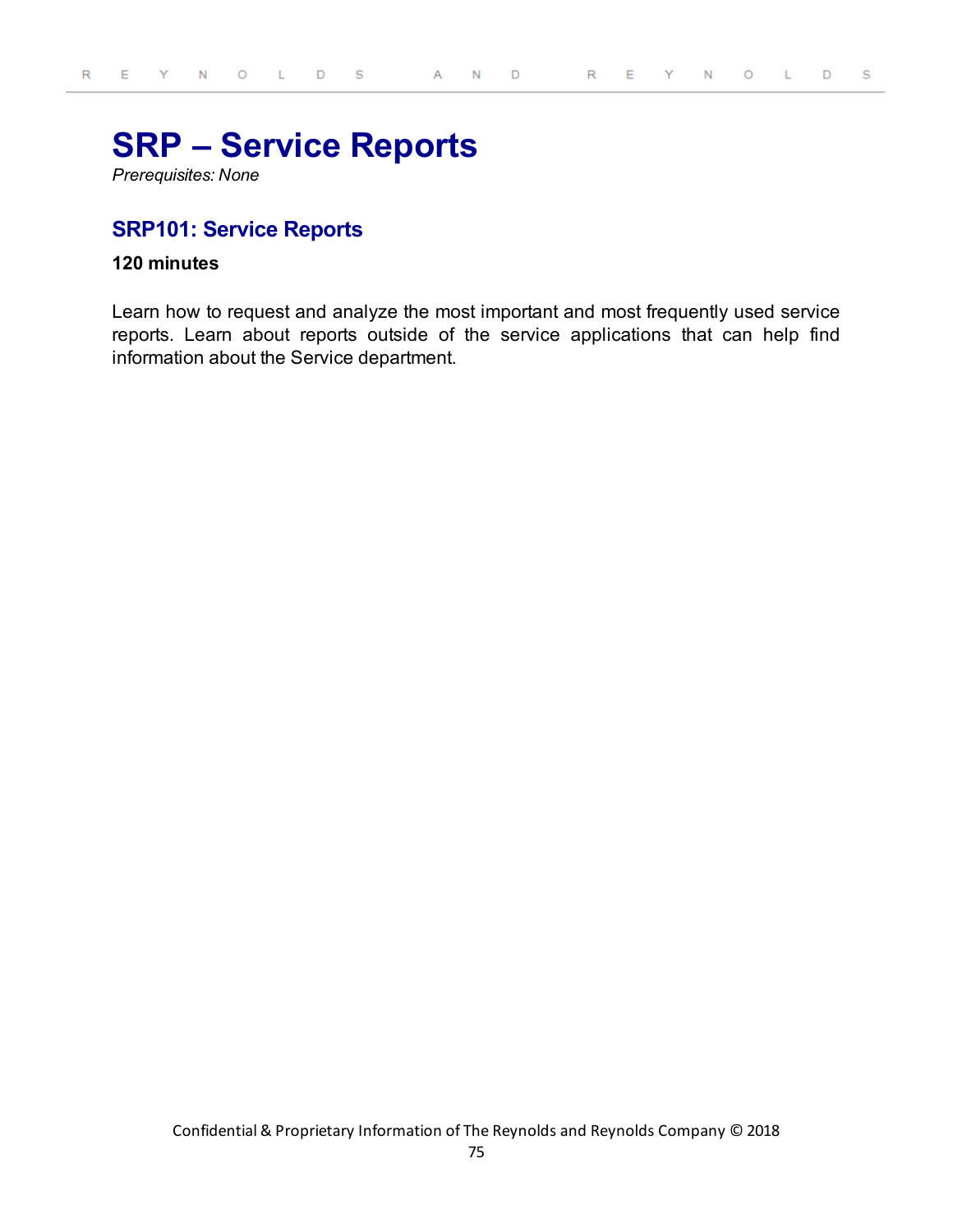# **VRC – Vehicle Report Card**

*Prerequisites: None*

## **VRC101: Vehicle Report Card**

#### **120 minutes**

Learn how to add a VRC to a repair order, set up your system so that a VRC is automatically added to a repair order, use VRC in a repair order, use Service Upsell Tracker (SUT) with VRC, suggest repairs with an estimated pricing to a customer, create your own customizable VRC, and produce a report to manage and monitor VRC use.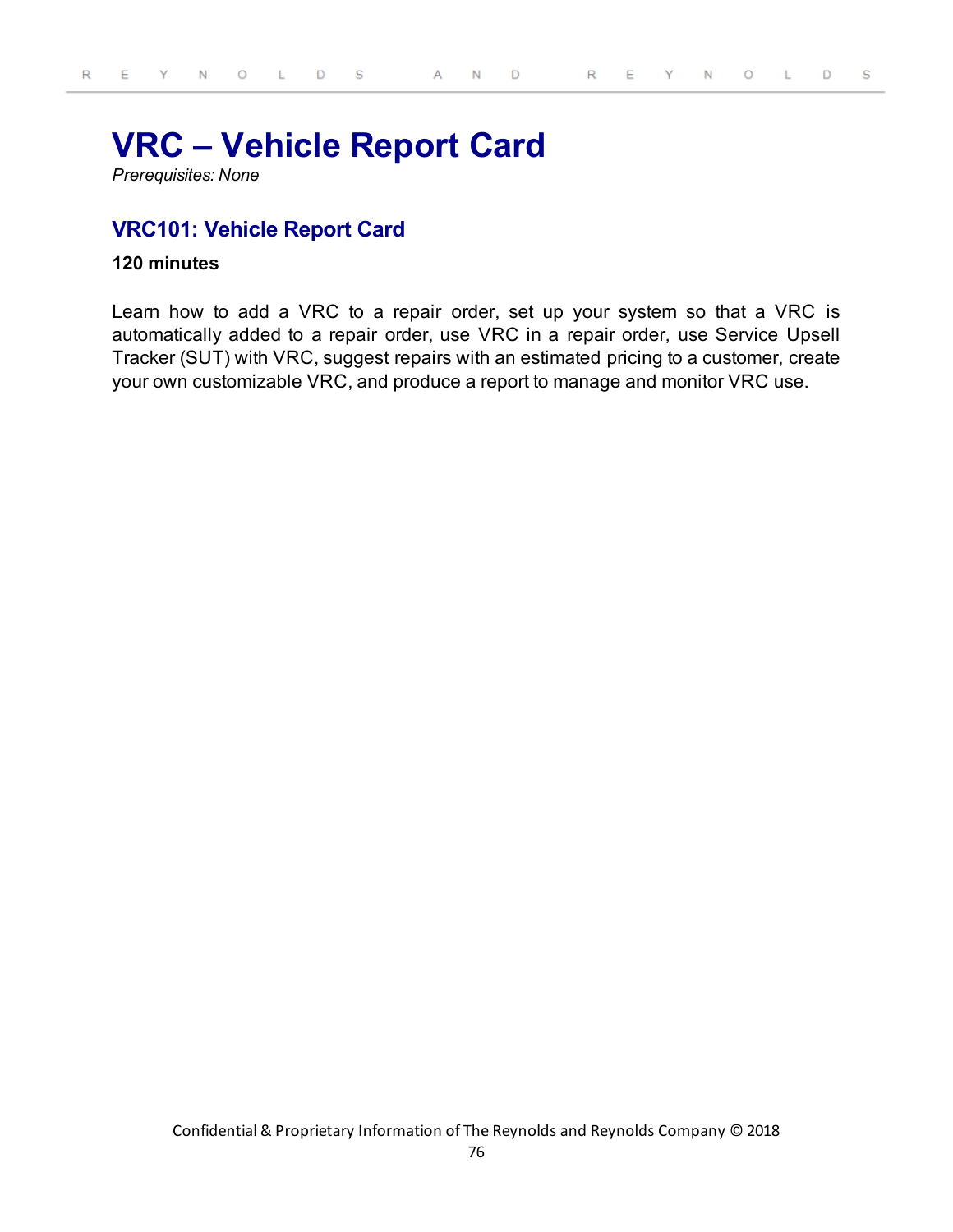# **SUV – Service Upsell and Vehicle Report Card**

*Prerequisites: None*

## **SUV101: Service Upsell Tracking**

#### **120 minutes**

Learn how to monitor technicians' recommendations and advisors' closing ratios on upsell items, add parts information to upsell items to give accurate estimates to your customers, track which technicians are recommending the most additional work and helping your bottom line, and add technician recommendations from either Service (SVC) or Service Department Scheduling (SDS).

## **SUV102: Vehicle Report Card**

### **120 minutes**

Learn how to add a VRC to a repair order, set up your system so that a VRC is automatically added to a repair order, use VRC in a repair order, using Service Upsell Tracker (SUT) with VRC, suggest repairs with an estimated pricing to a customer, create your own customizable VRC, and produce a report to manage and monitor VRC use.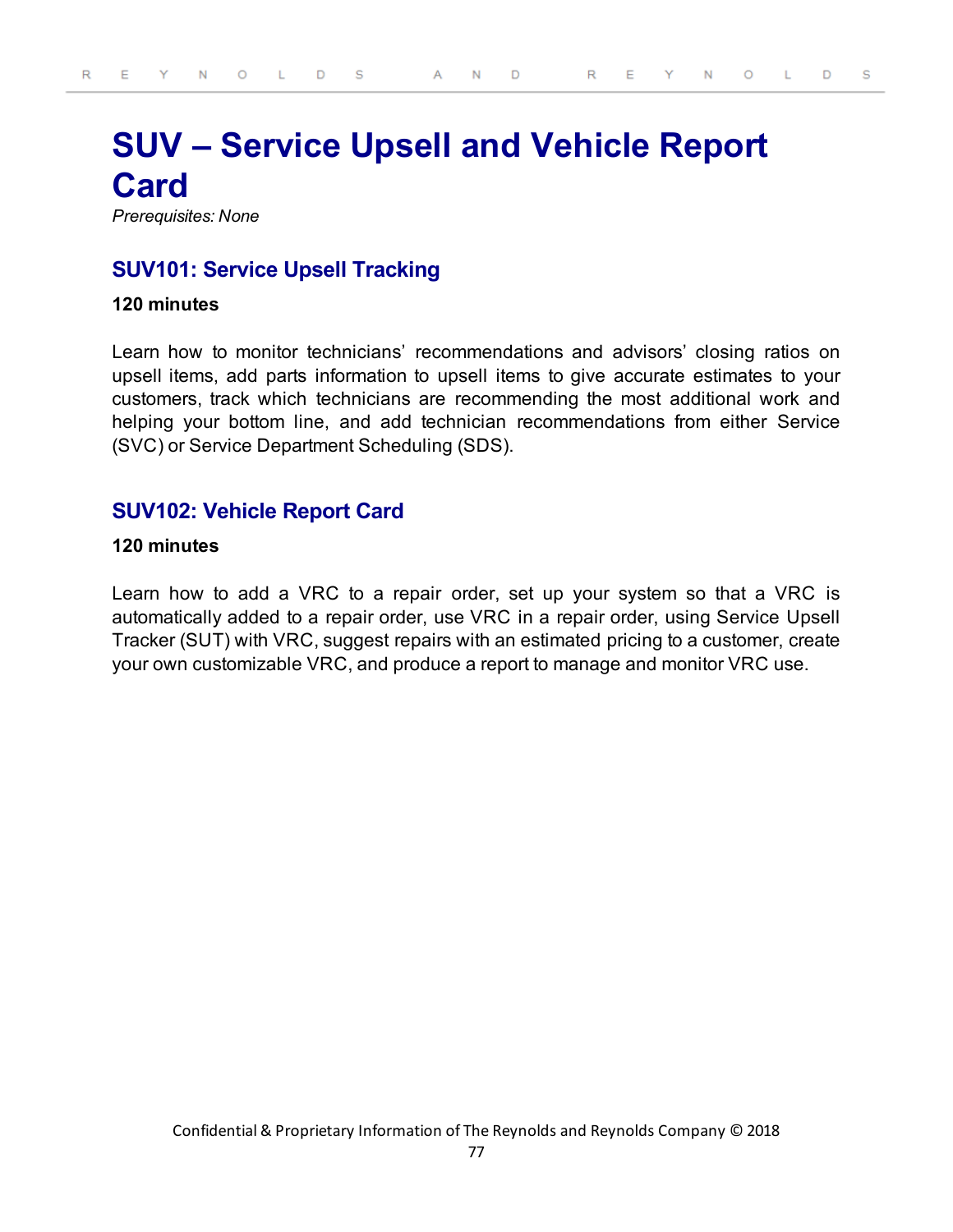# **Systems Classes**

# **GEN – General Manager**

*Prerequisites: None*

## **GEN101: General Manager**

#### **120 minutes**

Learn how to view summary emails, review inventory, new and used vehicles sales department, F&I performance, service department, parts department, accounting department, payroll, and security and education reports. Learn how to analyze deal receivables, and an overview of the Dashboard (DSH) application.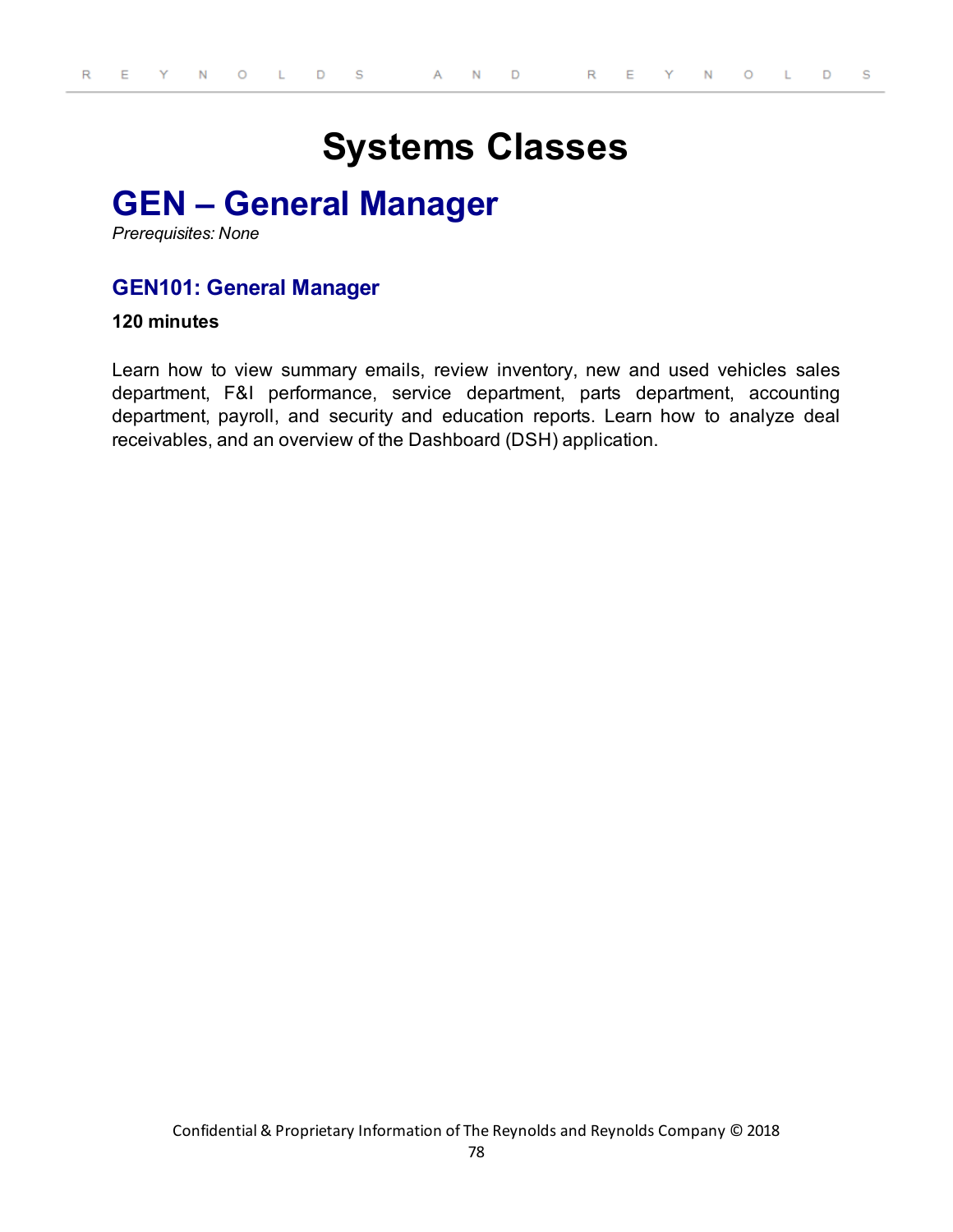# **OCC – Outbound Correspondence & Communication**

*Prerequisites: One other course must be completed*

*You must have used POWER for six months at your dealership.*

### **OCC101: Introduction to OCC**

Learn the steps to create an OCC Email, letter, or text message, and a description of each source application.

## **OCC102: Marketing Toolbox**

Learn how to search for and add source names to templates, modify existing templates, create and define templates, and clone templates.

*This session has an additional prerequisite of OCC101.*

#### **OCC103: Creating OCC Documents**

Learn how to create text and HTML Email layout files using Marketing Toolbox. Discuss of third party HTML and text editors, and create layout files using Microsoft® World for letters.

*This session has an additional prerequisite of OCC101 and OCC102.*

#### **OCC104: Publishing Emails, Letters, and Text Messages**

Learn about downloading OCC from Software Manager, adding OCC to your Startup folder, determining with the last OCC job was run, working with templates on the Application server, and creating SMS text messages.

*This session has an additional prerequisite of OCC101 and OCC102.*

#### **OCC105: Requesting Emails, Letters, and Text Messages**

Learn how to test templates, create manifests, request Emails, letters, and text messages, and add an Auto-Run report. Learn about customer privacy and Outbound Correspondence and Communication – Instant (OCI).

*This session has an additional prerequisite of OCC101 and OCC102.*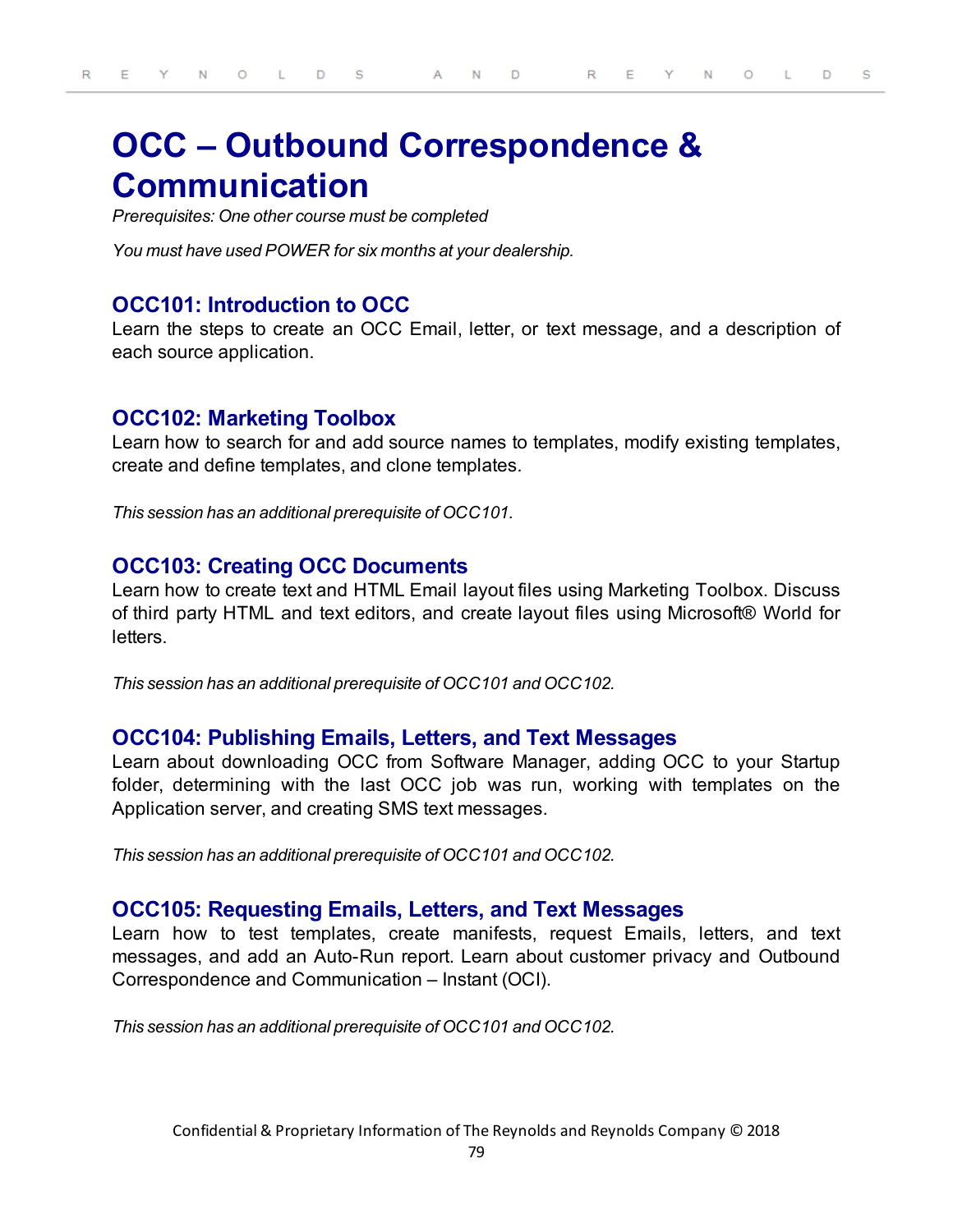# **QRY - Queries**

*Prerequisites: None*

## **QRY101: Queries**

Learn how to add a query and select the database used, modify a query, add columns, and use selection criteria, clone queries, export query information, and learn how Queries (QRY) integrates with other applications.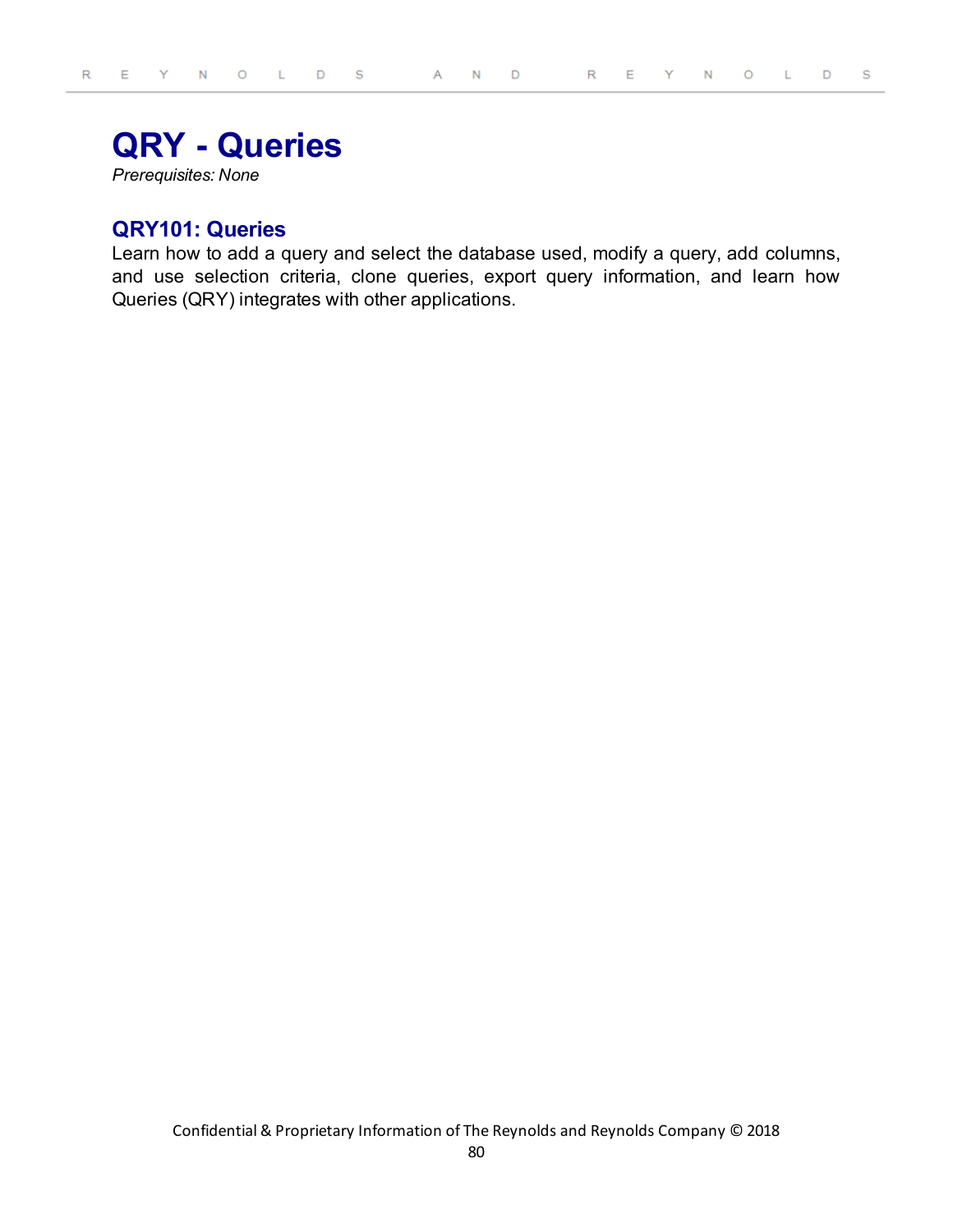# **SEC – Security Profiles Advanced Topics**

*Prerequisites: None*

## **SEC101: Security Profiles Advanced Topics**

Learn how to maintain groups of passwords to quickly change access, compare security profiles, search passwords for access to specific items, and Global Security items.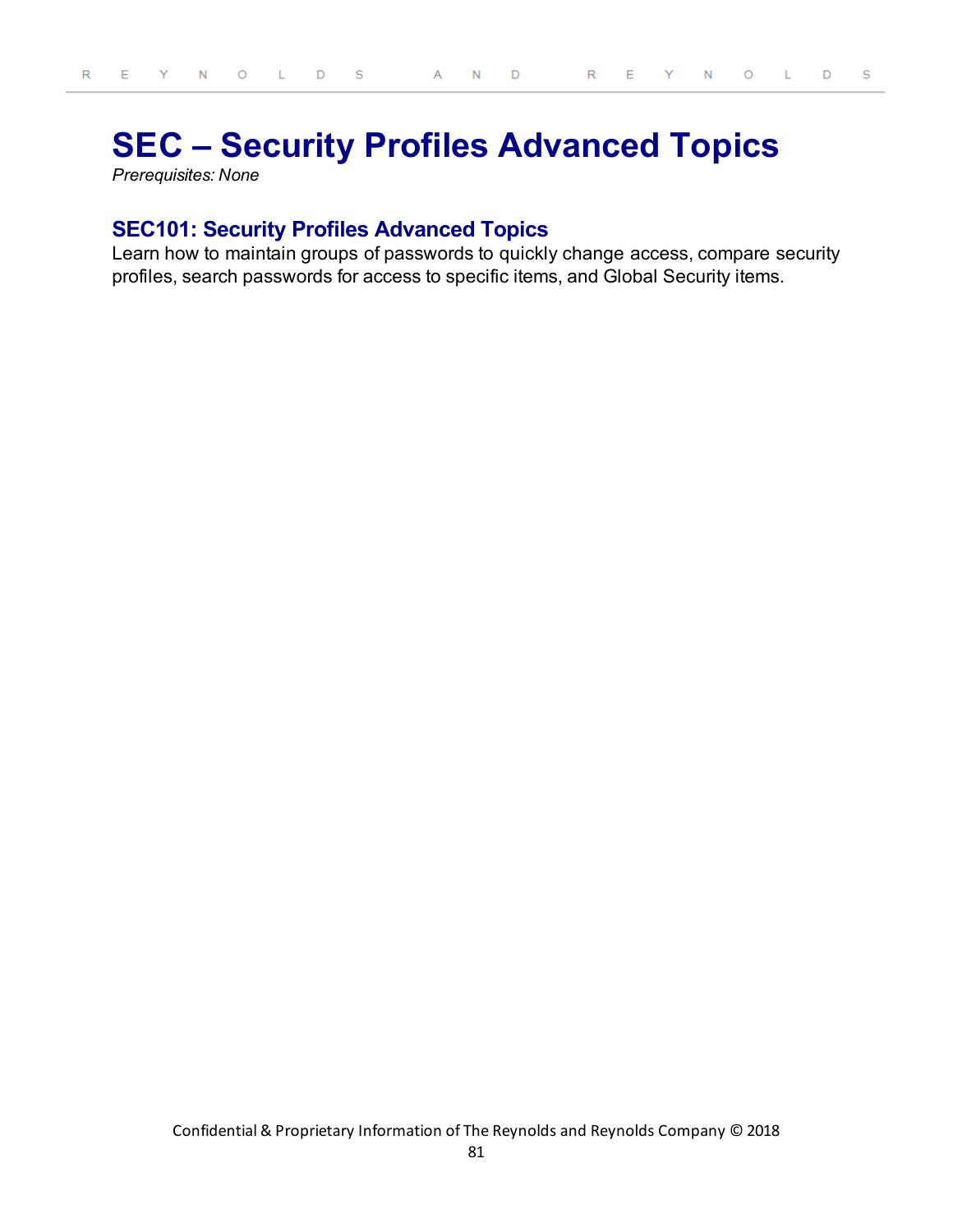# **SYS – System Administrator**

*Prerequisites: None*

# **SYS101: System Integration and Hardware**

Learn about the system administrator duties, know the Reynolds and Reynolds company structure, identify the purpose of the hardware components of the computer system, understand how LAN systems work, and how serial systems work.

## **SYS102: Understanding Workstations and Dealer Communication**

Learn how to maintain system records and troubleshoot equipment. Learn about printer maintenance and network emails.

### **SYS103: System Software and Auto Reports**

Learn about internal programs, look at the System Master Control Log, perform software updates and Initial Program Loads. Learn about Electronic Documentation Viewer (EDV) and reporting in the system.

#### **SYS104: Enterprise Report Management**

Learn how to manage reports in the system, change job priorities, and save reports to the Document Retrieval (DOC) system or to your PC.

### **SYS105: User Security and Training**

Learn how to maintain records and passwords for all employees. Learn about training for new employees.

#### **SYS106: User Groups and Troubleshooting security**

Learn how to maintain user groups, compare access between employees and/or user groups, and request POWER Security Reports.

## **SYS107: Tape Library, Backups, and Reorgs**

Learn how to maintaining the tape library, know the different types of tape library reports, request backups in the system, and understand database layouts. Learn about reorgs and how they are requested, and learn how to check database statuses.